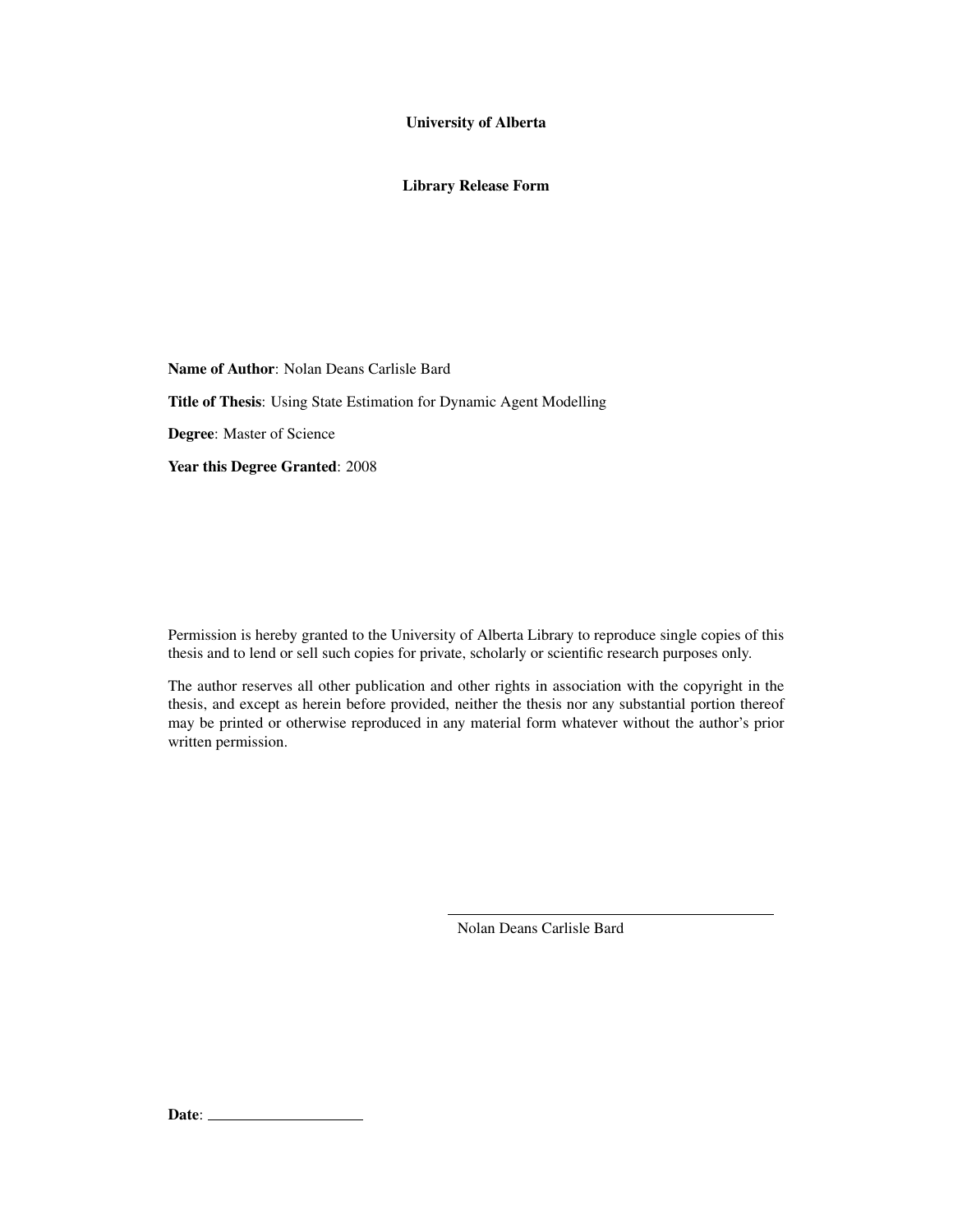## University of Alberta

## USING STATE ESTIMATION FOR DYNAMIC AGENT MODELLING

by

Nolan Deans Carlisle Bard

A thesis submitted to the Faculty of Graduate Studies and Research in partial fulfillment of the requirements for the degree of Master of Science.

Department of Computing Science

Edmonton, Alberta Spring 2008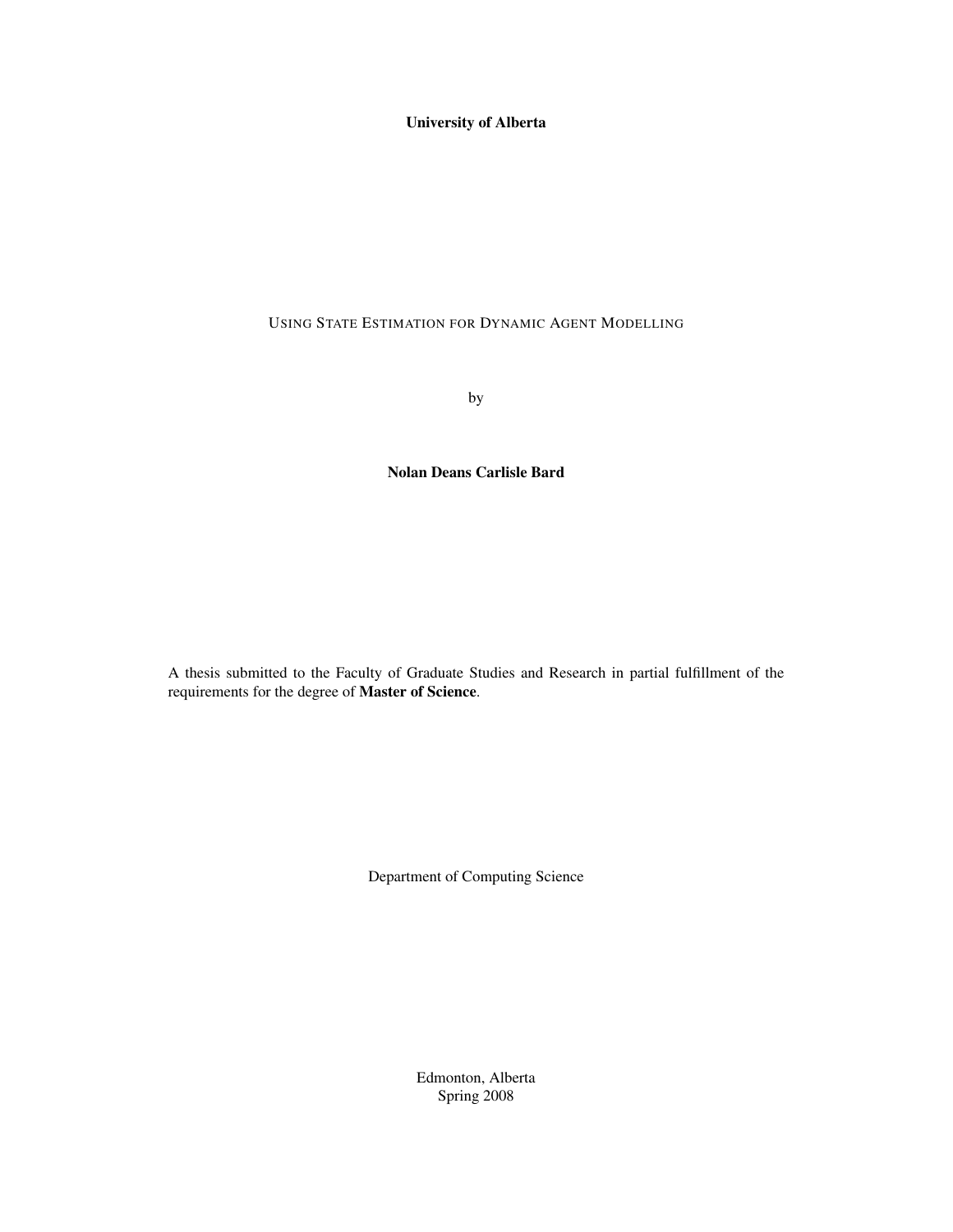## University of Alberta

## Faculty of Graduate Studies and Research

The undersigned certify that they have read, and recommend to the Faculty of Graduate Studies and Research for acceptance, a thesis entitled Using State Estimation for Dynamic Agent Modelling submitted by Nolan Deans Carlisle Bard in partial fulfillment of the requirements for the degree of Master of Science.

> Michael Bowling Supervisor

Robert Holte

Paul Messinger External Examiner

Date:  $\_\_$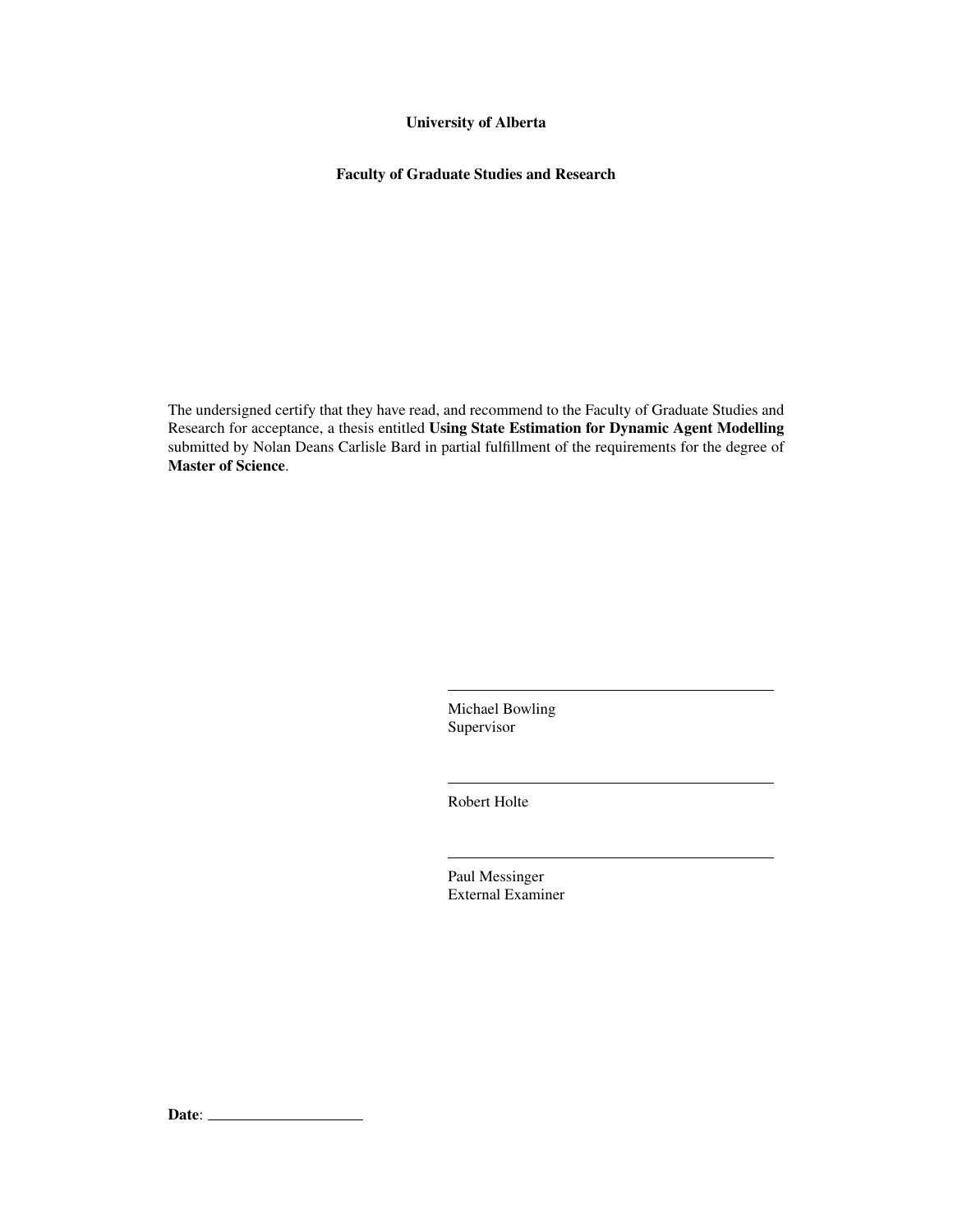*To my family and friends, you will always be the best part of my life. Thank you for tolerating my idiosyncrasies over the years.*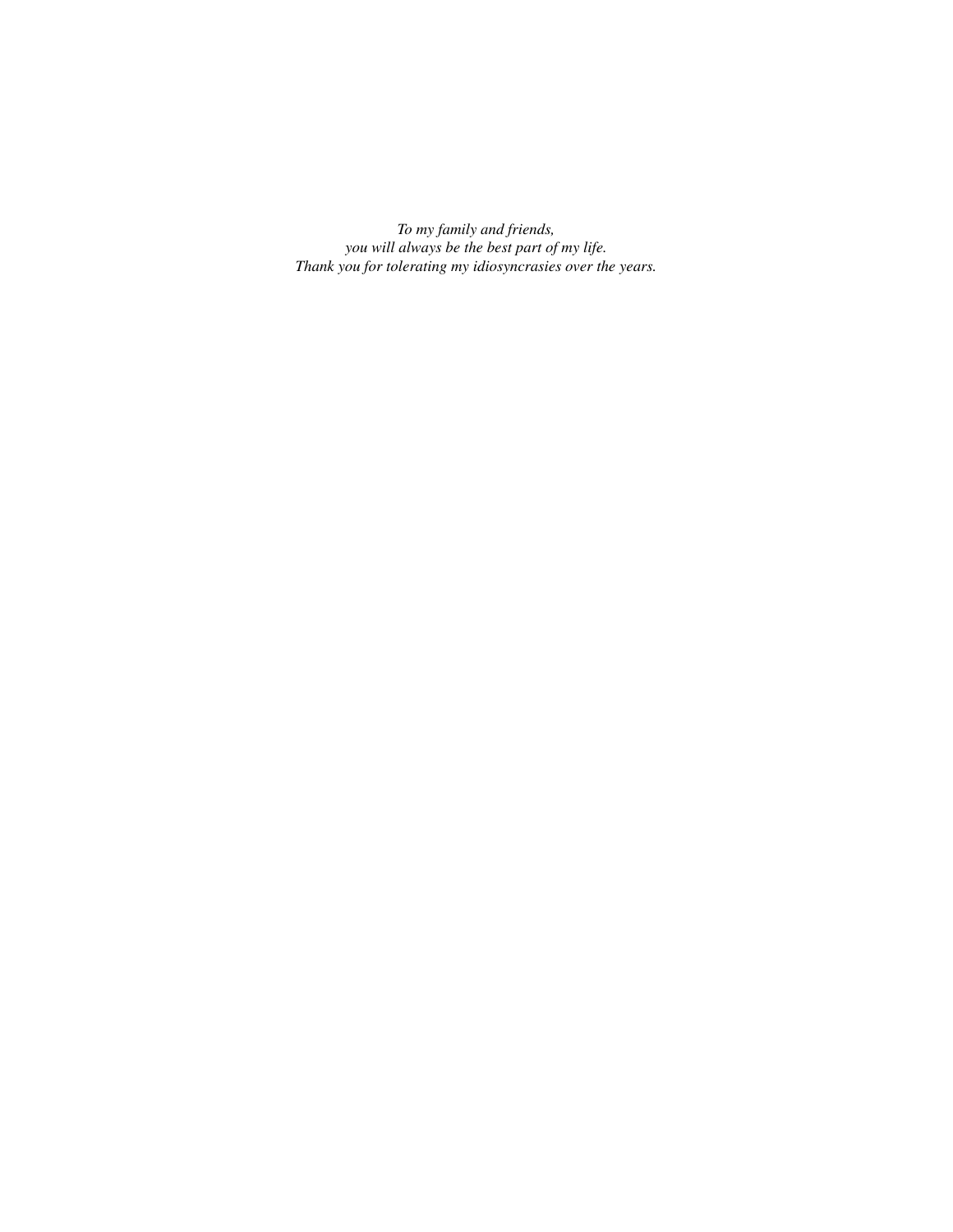# Abstract

Agent modelling is a challenging problem in many modern artificial intelligence applications. The agent modelling task is especially difficult when handling stochastic choices, deliberately hidden information, dynamic agents, and the need for fast learning. State estimation techniques, such as Kalman filtering and particle filtering, have addressed many of these challenges, but have received little attention in the agent modelling literature. This thesis explores the use of particle filtering for modelling dynamic opponents in Kuhn poker, a simplified version of Texas Hold'em poker. We demonstrate effective modelling both against static opponents as well as dynamic opponents, when the dynamics are known. We then examine an application of Rao-Blackwellized particle filtering for doing dual estimation, inferring both the opponent's state and a model of its dynamics. Finally, we examine the robustness of the approach to incorrect beliefs about the opponent and compare it to previous work on opponent modelling in Kuhn poker.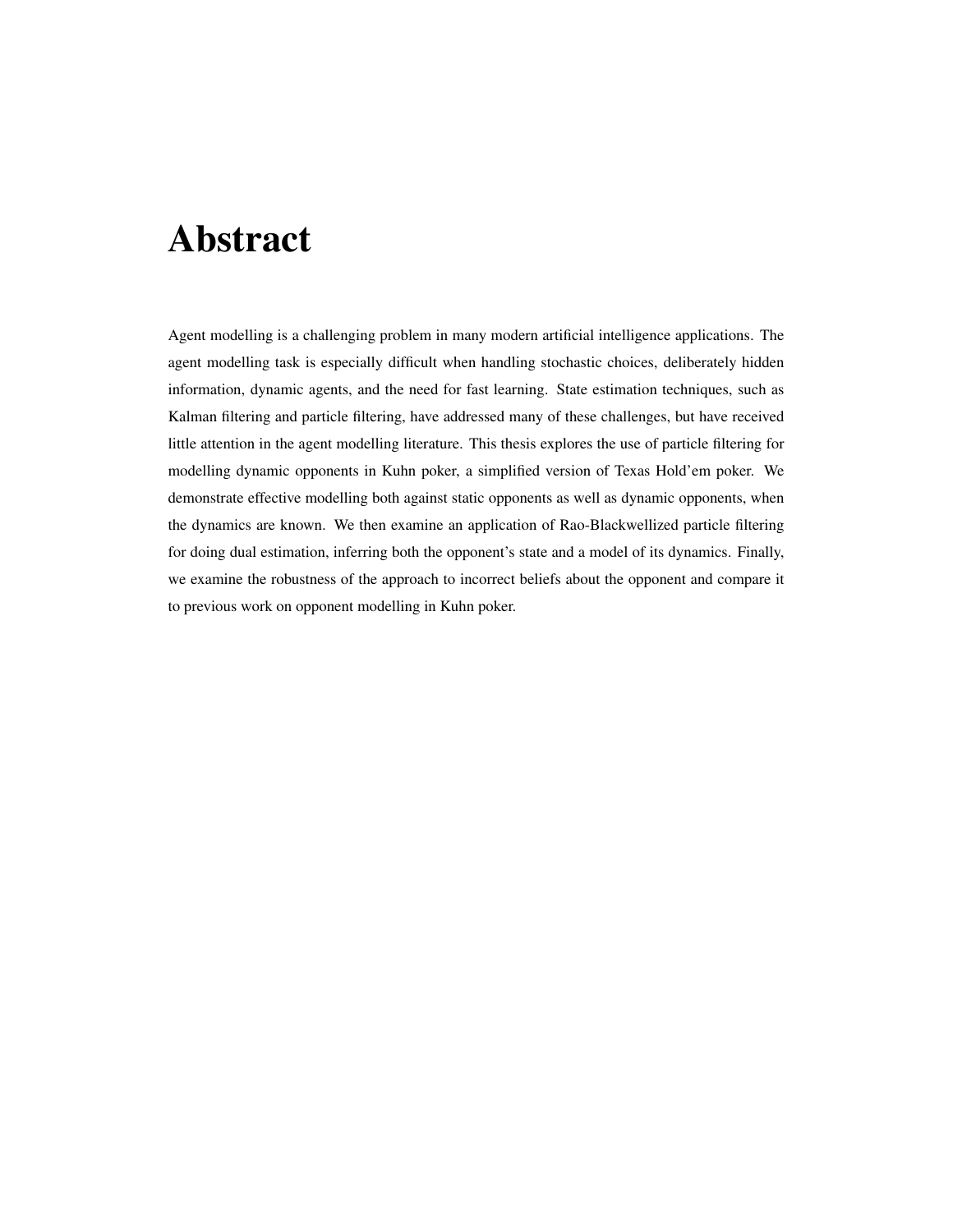# Acknowledgements

Throughout my years at the University of Alberta I have had the pleasure of working and having fun with many exceptional people. All of these people deserve thanks for making life at school a wonderful experience that I will always cherish.

First, I would like to thank my supervisor, Michael Bowling. When I started my master's degree I thought a supervisor would simply be a person that helped guide my research. Michael filled that role admirably and, moreover, he has become a friend. He has provided me with both the freedom and opportunity to grow as a scientist. His knowledge, insight, guidance, wit, and support have made the academic side of my degree very satisfying. Finally, Michael's kindness and friendship allowed me to know my supervisor more personally. I will remember our trips to the climbing wall and American Thanksgivings fondly. I also feel that I must thank Michael's wife Shayna Bowling. She, like Michael, exudes kindness and I appreciate her patience when I needed to borrow her husband.

Next, I would like to thank the members of the Computer Poker Research Group (CPRG). Several of these people require some special recognition. Rob Holte and Bret Hoehn for their insight and expertise in the domain of Kuhn poker. Darse Billings for your joviality and for helping me in the first summer of my master's program when I was working on card isomorphisms. Michael **Johanson** for helping me to create scripts for running my many jobs on the eureka cluster. Neil Burch for your coding and mathematical prowess that both inspired and educated beyond any of my expectations. Finally, the rest of the CPRG also deserves my thanks for being such a tight-knit and highly collaborative team. Thanks to each of Jonathan Schaeffer, Duane Szafron, Martin Zinkevich, Michael Bowling, Morgan Kan, Josh Davidson, Carmelo Piccione, Andrew Albert, and John Hawkin. Because of all of you, the Man-Machine poker competition was a great success that I was fortunate to be involved in.

The last few years of my life have also been driven by people and friendships. All of my friends had either a direct or indirect impact on this research. Between shaping who I am, keeping me sane, and providing me with lifelong memories, I owe you all more than I can ever repay. My friends, Mark Lee and Dirk Henkemans, were both strong influences in my interest in computing science. Although Dirk passed away in 2004 just before we finished our bachelor's degree, both Mark and Dirk have had a profound impact on shaping who I am today. Daniel Lizotte also deserves special thanks for being my "go-to guy" on topics ranging from statistics to Matlab to Unix (and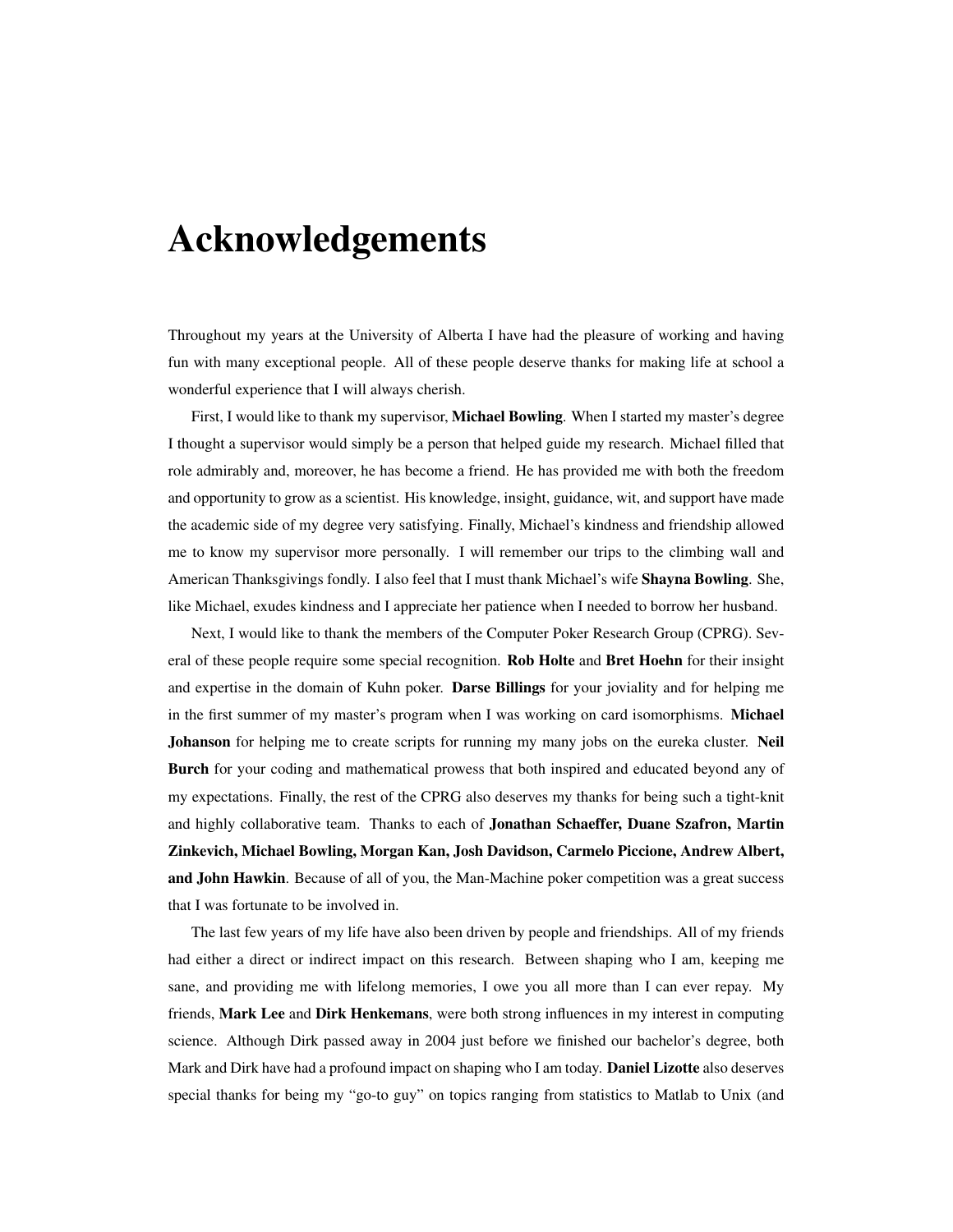for being amazing in general). **Brad Joyce** has thoroughly filled the ingenious-quirky-insomniac-Saskatchewanian niche that I never knew needed filling. His futon also provided frequent refuge from a long walk home after a night on Whyte Avenue. **Jessica Enright** deserves special thanks for making tasty food and keeping us all prepared for the Zombiepocalypse. I owe Chris Rayner gratitude for letting me leech off his determination for staying physically active despite the sedentary lifestyle of a computing scientist. Without him, I would have never discovered my love for judo. My friend and former roommate, Andrew Butcher, deserves recognition for consistently drawing me into spectacularly farcical debates. Leah Hackman gets a gold star for being the most exuberant person I know and for being a knitting ninja. Morgan Kan has always been as reliable as the tides and fun to antagonize with a game of Arkham Horror. Curtis Onuczko is one of the most predictably erratic people I know and we both suffered through the challenge of making a Blokus AI. I will always envy Michael Johanson for his ability to write and program faster than the laws of nature allow. Thanks to Jeff Ryan for being another person who gets excited about cartoons. Adam White, you are the world's kindest magnificent jerk. Joel Jackson, thank you for letting me call you a "yuppie cowboy" without getting visibly upset. Jeff Siegel, your rational voice is always appreciated – especially since you appear immune to Curtis' erratic behaviour. **Paul Berube**, in you I have found another person who hungers for skiing and snowboarding. To everyone in the Artificial Intelligence lab, thank you for your kindness and tolerance. Never forget our delicious bread. To everyone in the RLAI lab, thank you for letting me enjoy your company and your beer nights. I could keep going, but the orchestra is playing and the audience is getting rowdy. If I forgot you and you feel bad, just get in touch with me and I will extol your virtues.

Finally, I would like to thank my family. My mother, Jeanne Byron, and father, Forrest Bard, have always supported and encouraged me. You have shaped my life more than anyone else. My brother, Ryan Bard, has been like a brother to me: supporting me, encouraging me, and bailing me out of my self-inflicted train wrecks while still quarrelling with me just enough to remind me how similar we can be. To all of my family, thank you for always being there for me and supporting me. As quirky as we all are, I am fortunate to have you all as my family.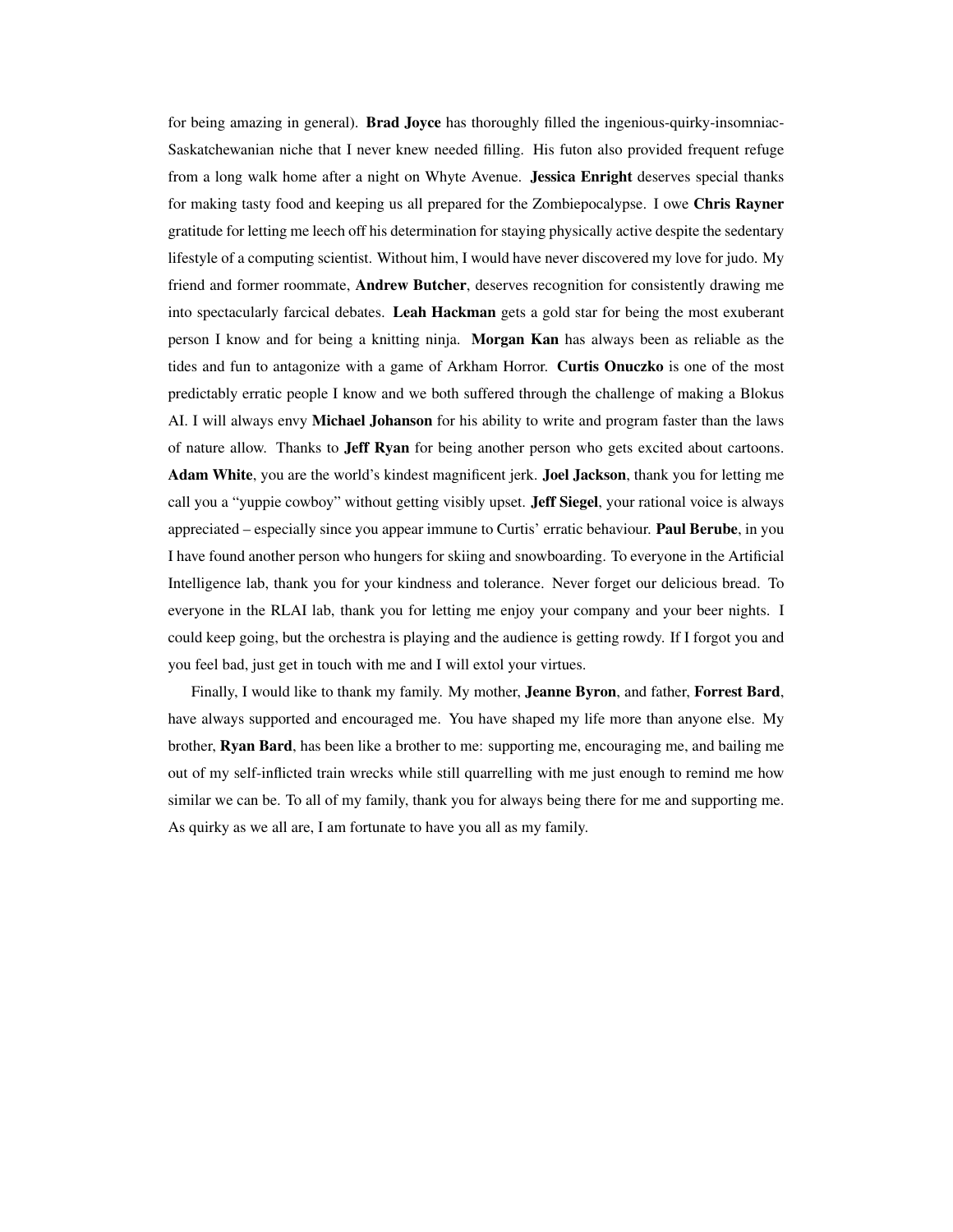# Table of Contents

| $\mathbf{1}$            | 1.1<br>1.2<br>1.3                      | <b>Introduction</b><br>$\mathbf{1}$<br>$\mathbf{1}$<br>Agent Modelling<br>$\overline{c}$<br>3                                                                                          |
|-------------------------|----------------------------------------|----------------------------------------------------------------------------------------------------------------------------------------------------------------------------------------|
| $\mathbf{2}$            | 2.1<br>2.2<br>2.3<br>2.4<br>2.5<br>2.6 | $\overline{\mathbf{4}}$<br><b>Related Work</b><br>$\overline{4}$<br>6<br>$\overline{7}$<br>8<br>9<br>13<br>2.5.1<br>16                                                                 |
| 3                       | 3.1<br>3.2                             | 18<br><b>Background</b><br>18<br>19<br>20<br>3.2.1<br>3.2.2<br>21<br>3.2.3<br>23<br>25<br>3.2.4                                                                                        |
| $\overline{\mathbf{4}}$ | 4.1<br>4.2<br>4.3<br>4.4               | 27<br><b>Application to Kuhn Poker</b><br>27<br>29<br>29<br>4.2.1<br>4.2.2<br>29<br>30<br>4.2.3<br>4.2.4<br>31<br>4.2.5<br>31<br>32<br>4.2.6<br>32<br>32<br>4.3.1<br>33<br>4.3.2<br>33 |
| 5                       | 5.1<br>5.2<br>5.3<br>5.4               | <b>Experimental Results</b><br>36<br>36<br>38<br>47<br>5.2.1<br>5.2.2<br>48<br>50<br>5.2.3<br>51<br>54                                                                                 |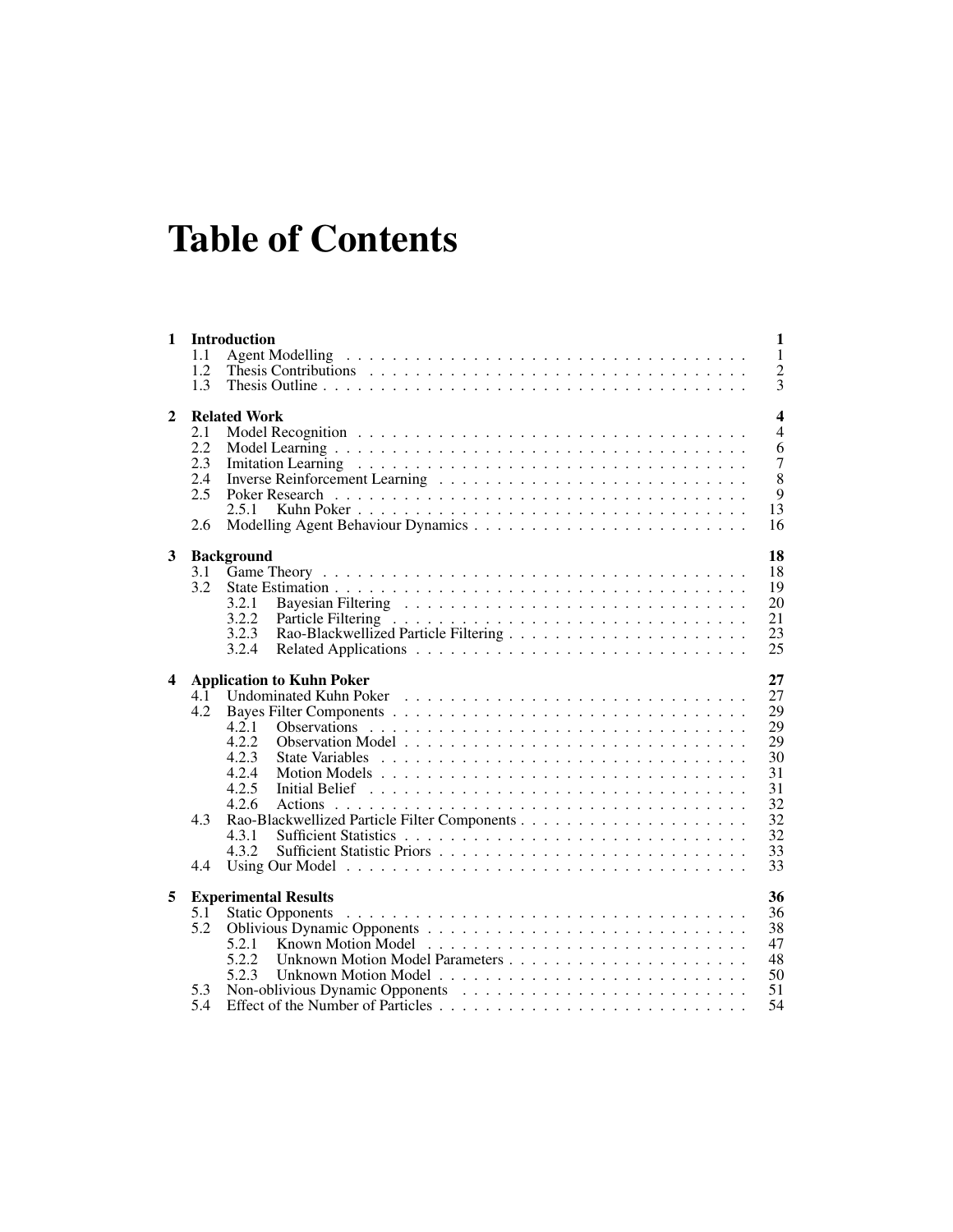|                     |  | <b>6</b> Conclusions and Future Work                                                                 |  |  |  |
|---------------------|--|------------------------------------------------------------------------------------------------------|--|--|--|
|                     |  |                                                                                                      |  |  |  |
|                     |  |                                                                                                      |  |  |  |
|                     |  | 6.1.2 Using the Model in Larger Domains $\ldots \ldots \ldots \ldots \ldots \ldots \ldots \ldots$ 61 |  |  |  |
|                     |  |                                                                                                      |  |  |  |
|                     |  | 6.1.4 Efficient Observation Models expression of the contract of the 62                              |  |  |  |
|                     |  |                                                                                                      |  |  |  |
|                     |  |                                                                                                      |  |  |  |
| <b>Bibliography</b> |  |                                                                                                      |  |  |  |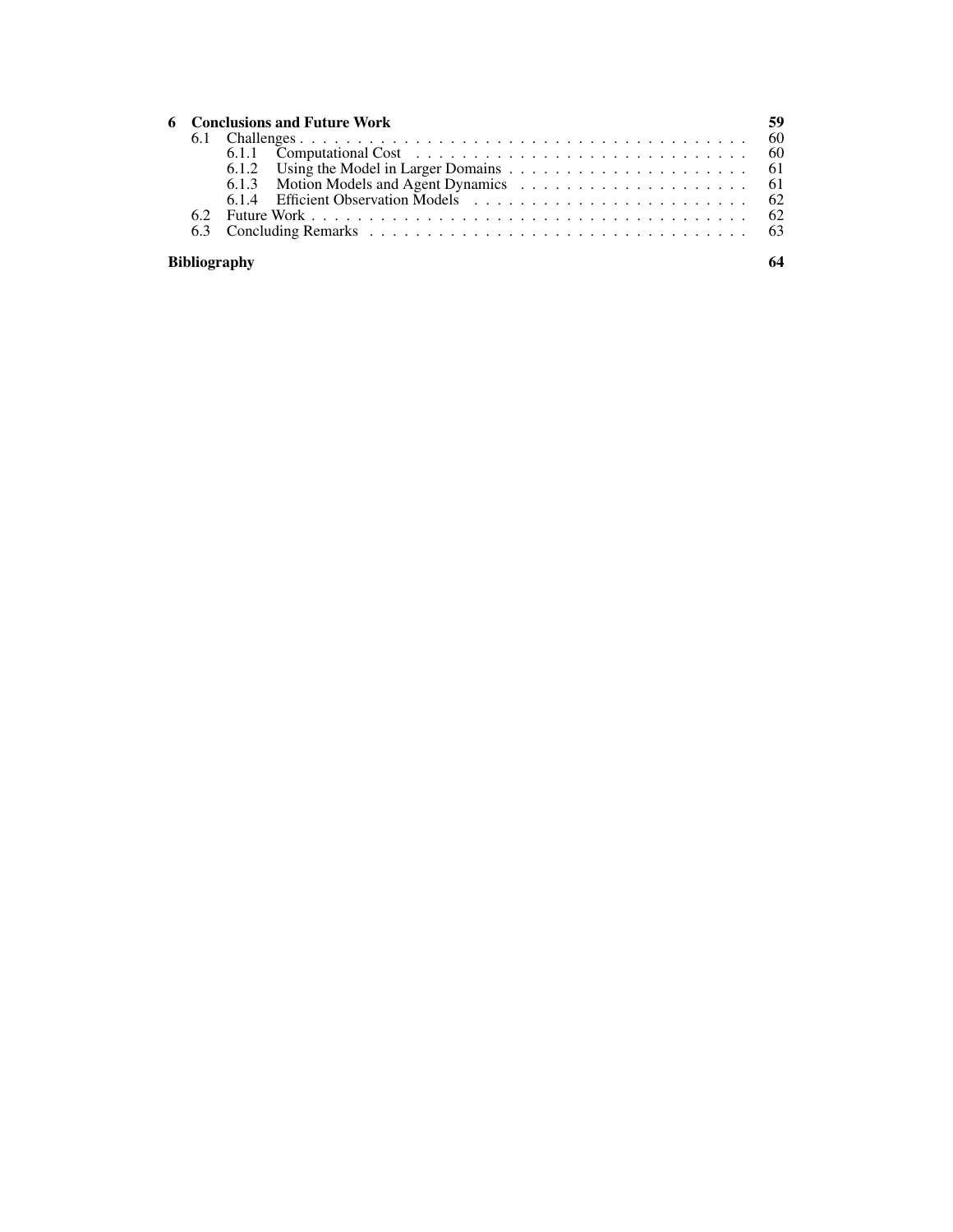# List of Tables

|--|--|--|--|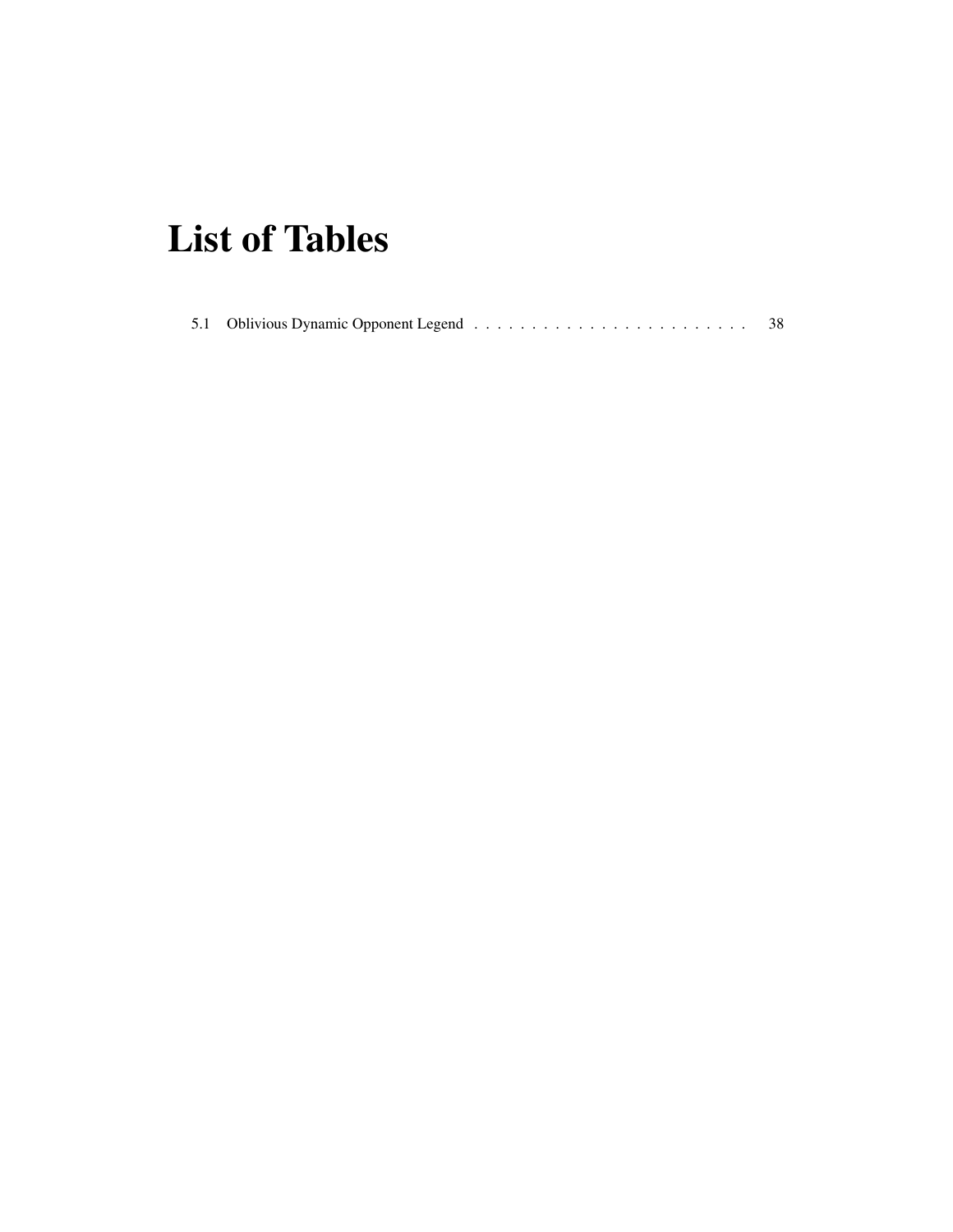# List of Figures

| 3.1 | Graphical model of a dynamic agent's state                                                      | 23 |
|-----|-------------------------------------------------------------------------------------------------|----|
| 4.1 |                                                                                                 | 28 |
| 5.1 | Parameter estimation and standard particle filtering versus static opponents $O_1$ and $O_2$ 39 |    |
| 5.2 | Parameter estimation and standard particle filtering versus static opponents $O_3$ and $O_4$    | 40 |
| 5.3 | Parameter estimation and standard particle filtering versus static opponents $O_5$ and $O_6$    | 41 |
| 5.4 | Standard particle filtering versus static opponents $O_1$ and $O_2$                             | 42 |
| 5.5 | Standard particle filtering versus static opponents $O_3$ and $O_4$                             | 43 |
| 5.6 | Standard particle filtering versus static opponents $O_5$ and $O_6$                             | 44 |
| 5.7 | Standard particle filtering versus oblivious dynamic opponents                                  | 46 |
| 5.8 | Rao-Blackwellized particle filtering versus oblivious dynamic opponents                         | 49 |
| 5.9 | Rao-Blackwellized particle filtering with different priors versus oblivious dynamic             |    |
|     |                                                                                                 | 52 |
|     | 5.10 Standard particle filtering and Rao-Blackwellized particle filtering versus Exp3           | 55 |
|     | 5.11 Effect of varying the quantity of particles versus oblivious dynamic opponents (up         |    |
|     |                                                                                                 | 57 |
|     | 5.12 Effect of varying the quantity of particles versus oblivious dynamic opponents (up         |    |
|     |                                                                                                 | 58 |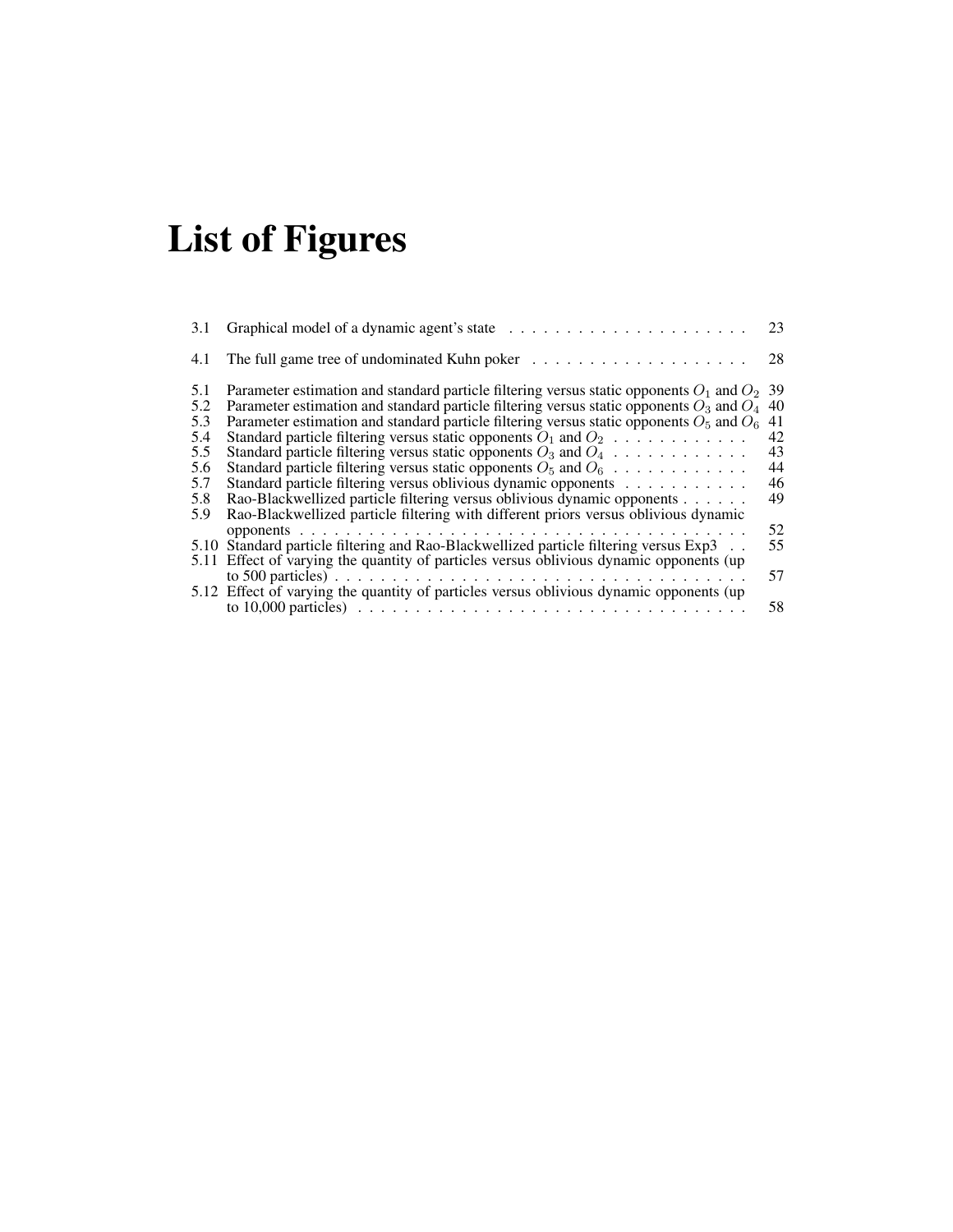# List of Symbols

### Undominated Kuhn Poker Parameters

## Symbol Definition

- $\alpha$  Player one's probability of betting in round one with the jack
- $\beta$  Player one's probability of betting in round three with the queen
- $\gamma$  Player one's probability of betting in round one with the king
- $\eta$  Player two's probability of betting in round two with the queen following a bet from player one
- ξ Player two's probability of betting in round two with the jack following a pass from player one

## Dynamics Model Parameters

## Symbol Definition

- $\rho$  Switching motion model parameter specifying the probability of switching to a new strategy after a hand
- $\sigma$  Drifting motion model parameter specifying the standard deviation of the Gaussian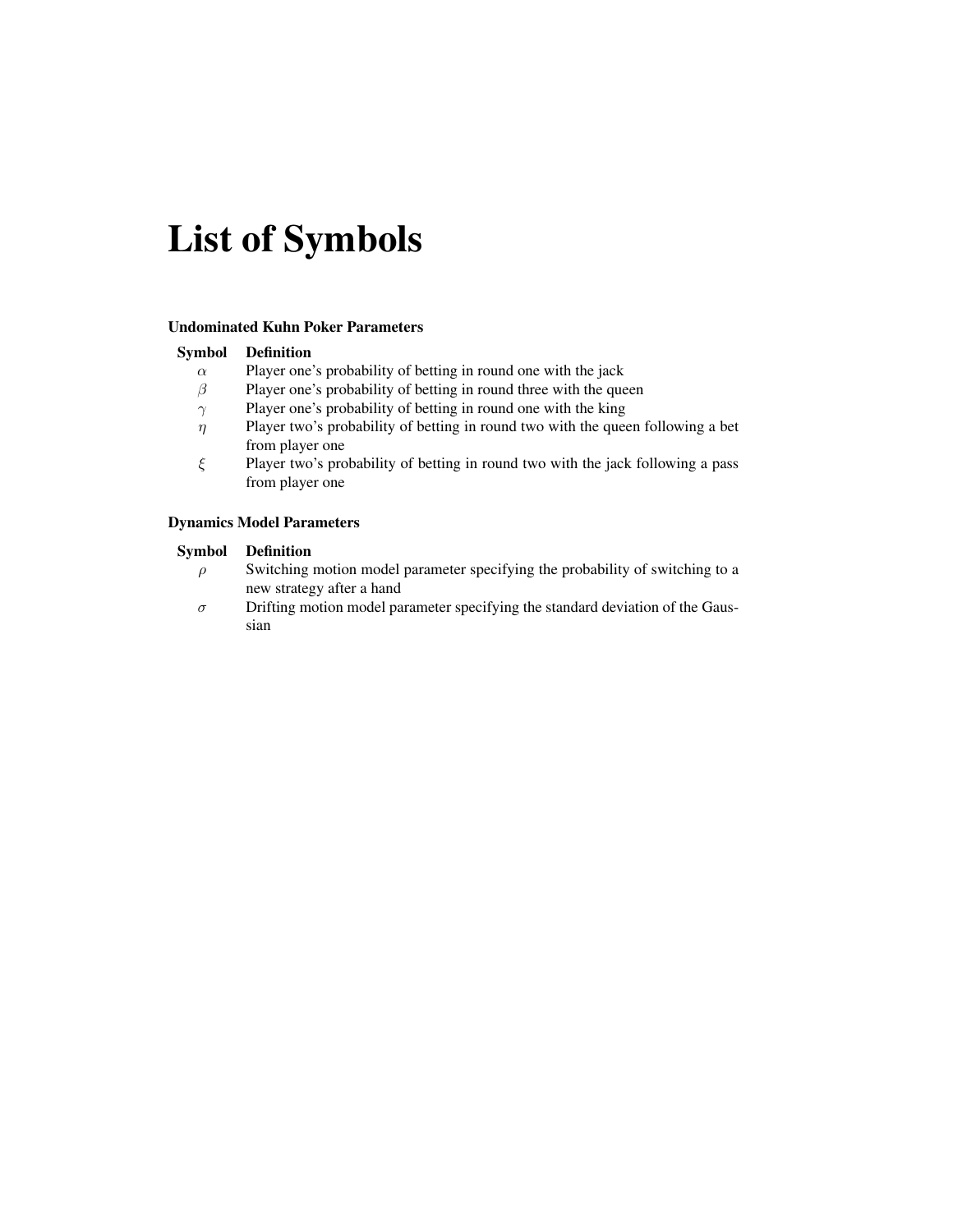# Chapter 1 Introduction

The rise of applications requiring interaction between independent agents has made coping with the presence of other decision makers a key challenge for artificial intelligence. Agent modelling is one tool for addressing this challenge. We begin by introducing agent modelling, its importance, and the challenges one faces when modelling agents. Following this discussion, we present the thesis' contributions to the field of agent modelling and an outline of the thesis.

## 1.1 Agent Modelling

Most people have daily interaction with a computer agent. Whether they are paying their phone bill through the phone company's automated receptionist, searching the Internet, or simply riding an elevator, computer agents make decisions that impact peoples' lives. Given the capacity to reason about the behaviour of other agents, especially humans, these computer agents could assist people more effectively. Agent modelling research aims to give computer agents this capability.

Formally, an agent is any autonomous decision maker – human or computer. Agent modelling aims to enable computer agents to infer the beliefs, plans, or goals of other agents. More specifically, agent modelling is the problem of building a predictive model of another agent's future decisions from, possibly incomplete, observations of past behavior. With an accurate predictive model of the other agents, a computer agent can plan and execute a more effective response.

In addition to being beneficial to mundane day-to-day tasks, agent modelling can be applied to domains throughout the artificial intelligence (AI) community. Applications as diverse as assistive technologies, autonomous driving, and interactive entertainment all require or would benefit significantly from accurate models of other agents, artificial or human.

Many domains have features that make it difficult to model other agents. These features include:

- Limited observations. We usually need to model agents quickly. This mean that we need to build a model using a small number of observations.
- Stochastic observations. Other agents may make decisions stochastically (*i.e.* acting according to some probability distribution over possible actions) or the environment may be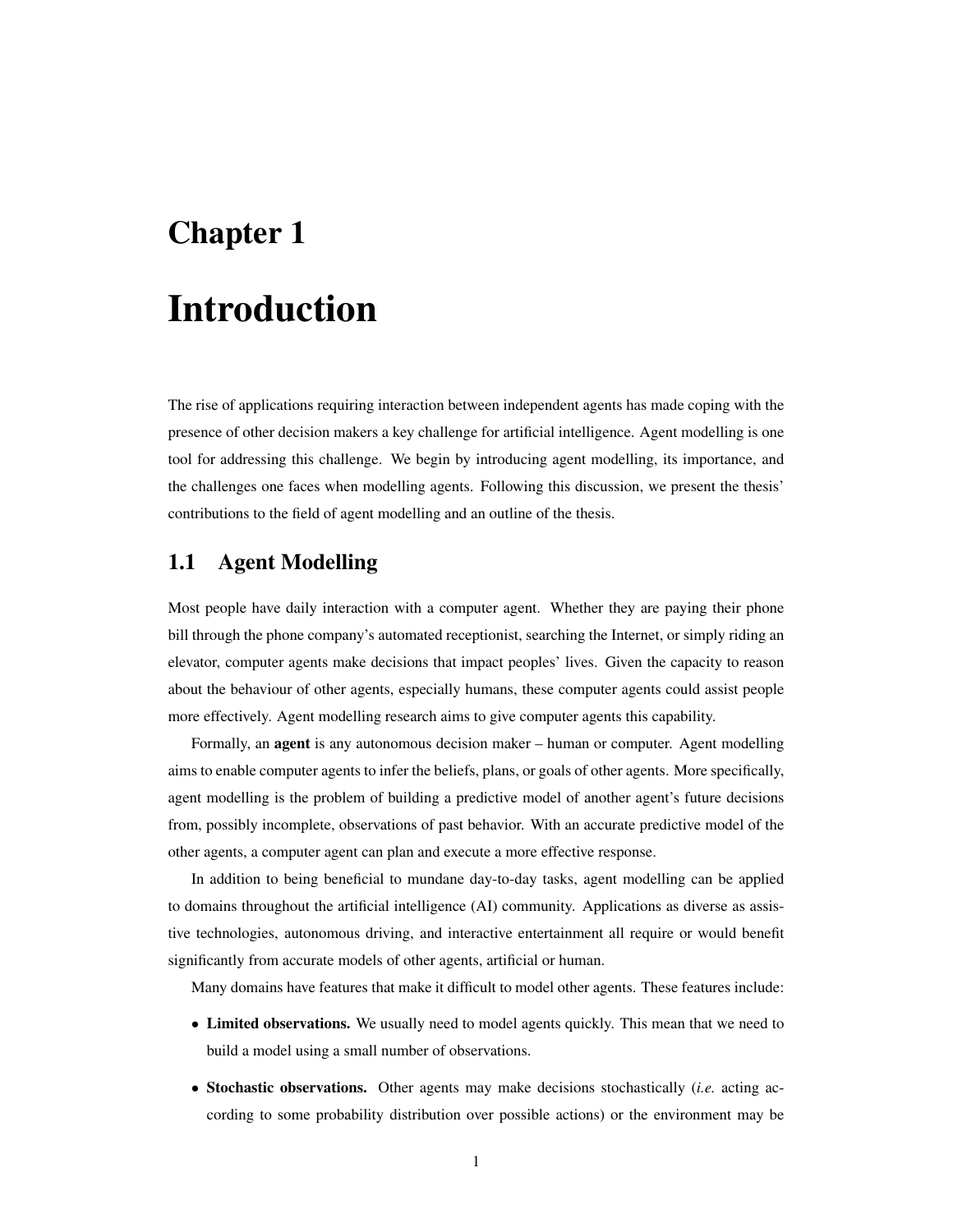stochastic (*i.e.* an environment with random events).

- Imperfect information. The environment is only *partially observable* (*i.e.* part of the environment is hidden to us). Moreover, other agents may be able to observe the information hidden to the modeller.
- Dynamic behaviour. Other agents may change their behaviour over time. Examples of this include customers changing their purchasing habits over time or a game player changing their strategy over the course of one or more matches.

Depending on the domain, a modelling agent may need to account for any of these features. Stochastic observations and dynamic behaviour require the agent to plan based on the expected outcome of future decisions and environmental changes rather than a deterministic outcome. Imperfect information makes it difficult to associate an agent's observed behaviour with the state they were in when they made the decision. The combination of stochastic observations, imperfect information, and dynamic behaviour amplifies the challenge posed by each of these features. When combined, these features make it difficult to determine if an agent's observed behaviour is due to their stochastic decisions, a change in their behaviour, or some element of the hidden environment. Finally, the variability in possible future outcomes caused by these features make it difficult to form a reliable agent model with only limited observations. Our work presents an agent modelling technique which addresses all of these challenges.

## 1.2 Thesis Contributions

In this thesis we explore the use of *state estimation* techniques to address the four challenges of agent modelling: limited observations, stochastic observations, imperfect information, and dynamic behavior. State estimation tracks a stochastic process' hidden state variables by observing noisy functions of these variables. Such techniques represent uncertainty in the hidden state as a probability distribution and use a recursive Bayes' formula to update the belief with each new observation. Although these techniques require a complete probabilistic model of the process dynamics and observations, techniques for *dual estimation* have relaxed this requirement by inferring these models from data at the same time as estimating an agent's state. To validate our use of state estimation techniques for agent modelling, we demonstrate the algorithms in the domain of Kuhn poker (a simplified variant of poker that will be explained further in Section 2.5.1).

The primary contribution of this work is our application of state estimation techniques for agent modelling. State estimation has received little attention in the agent modelling literature, yet it appears well-suited to the agent modelling task. This work demonstrates that state estimation is, in fact, well-suited for agent modelling. Our experiments show that in addition to effectively modelling static agents, state estimation lends itself nicely to modelling dynamic agents when the agent's dynamics are known.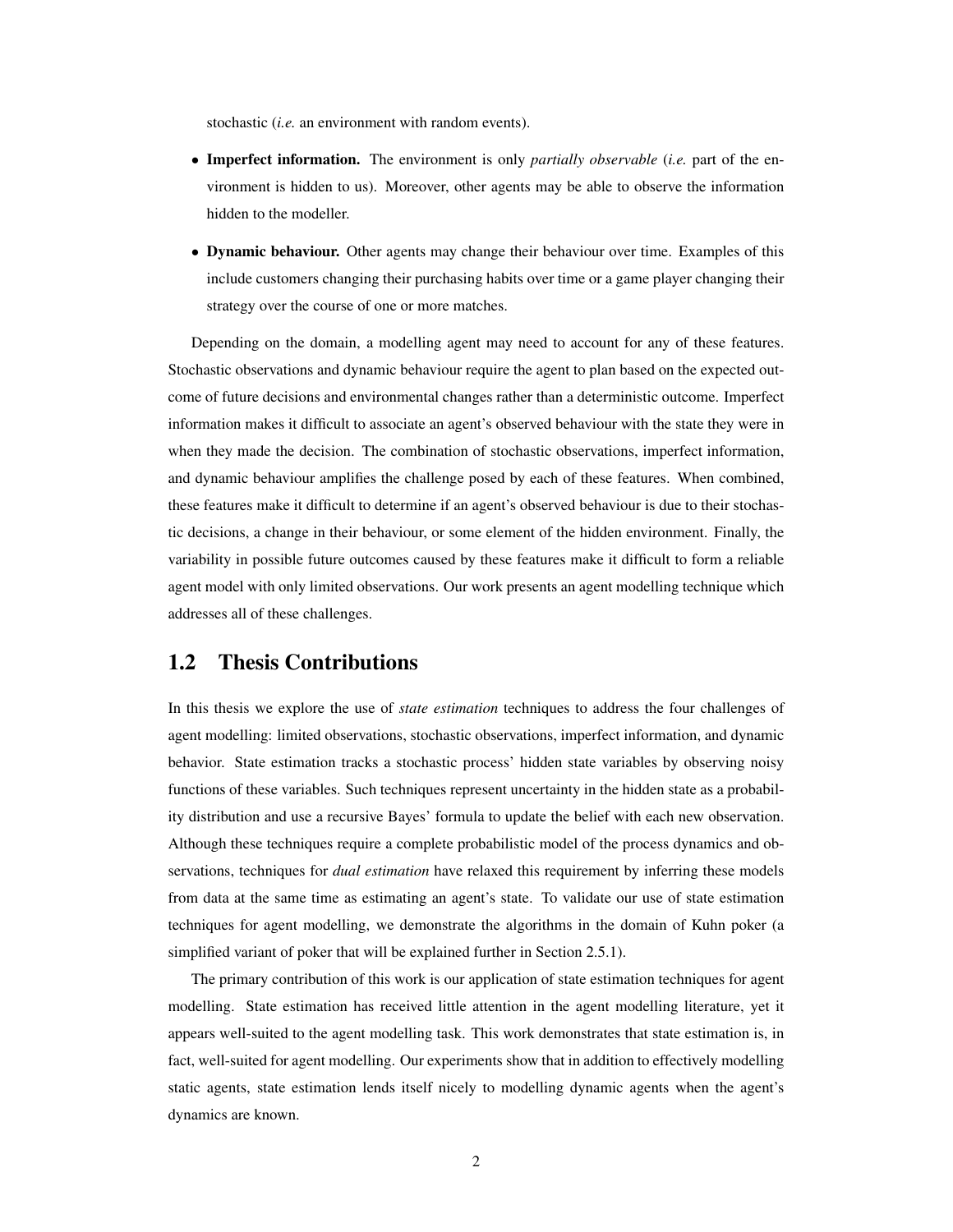The second major contribution of this work is our use of dual estimation for inferring an agent's dynamics from data. We show that given the correct form of an agent's dynamics model, we can learn the model's unknown parameters. Furthermore, our experiments show that dual estimation makes our approach robust to unknown model parameters and even an incorrect form of the dynamics model.

Our experiments show the efficacy of state estimation for agent modelling. In addition to improving upon current techniques for agent modelling in Kuhn poker, the state estimation framework is general enough to be applicable in many other domains. Moreover, the framework provides a direct approach for modelling dynamic agents – a challenge which is often at most an afterthought in many agent modelling techniques.

## 1.3 Thesis Outline

This thesis is presented as follows. Chapter 2 discusses work related to agent modelling. Chapter 3 presents background material on game theory and the theoretical foundations of state estimation including the state estimation algorithms used in the thesis. Chapter 4 presents our application of state estimation algorithms to Kuhn poker including further description of how dynamic opponents are handled. In Chapter 5, we describe experiments against a variety of dynamic computer agents in different scenarios. Finally, Chapter 6 concludes and provides directions for future research.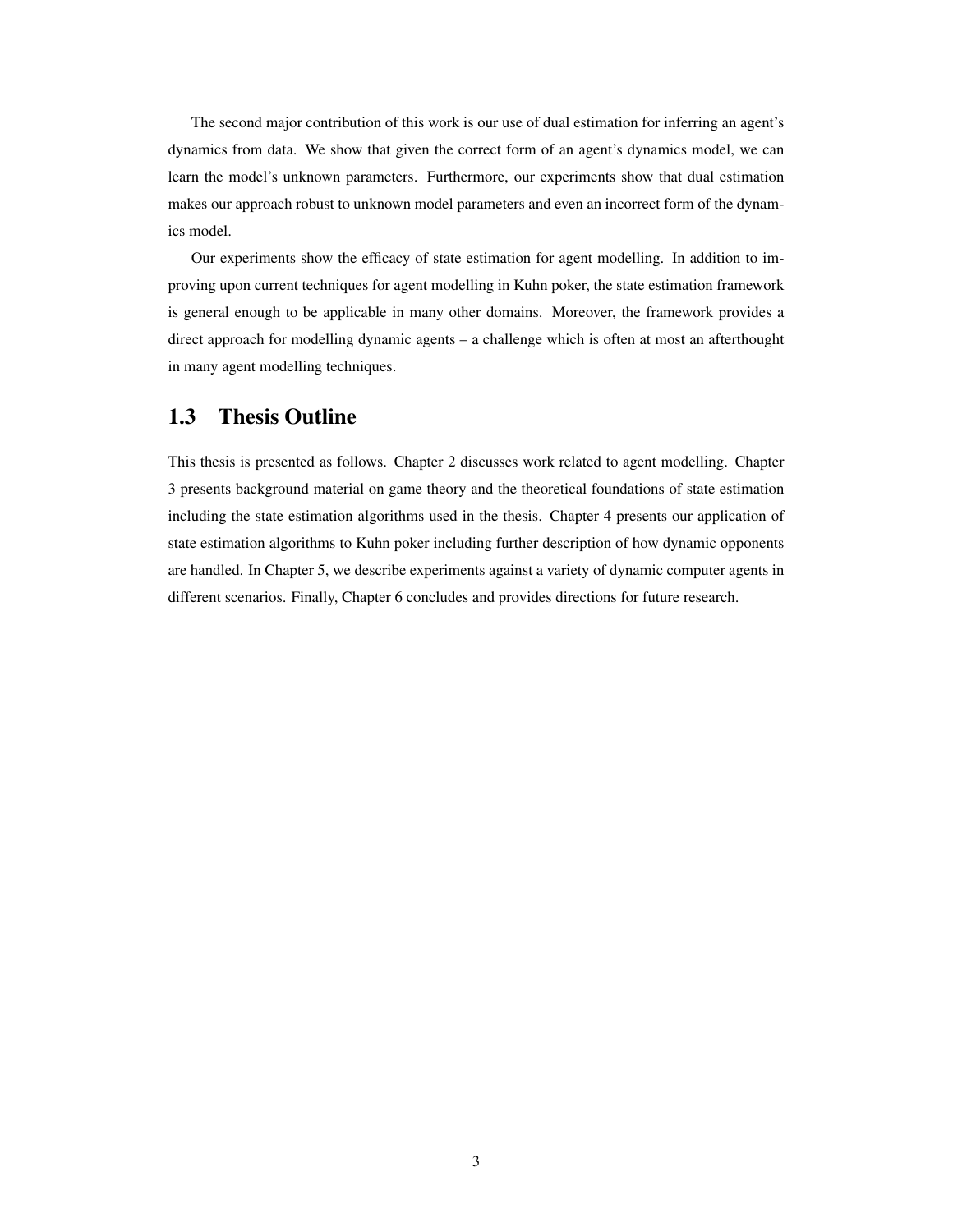## Chapter 2

# Related Work

Agent modelling has been explored under a number of different names and in a variety of domains. In the artificial intelligence literature, problems like policy recognition, behaviour recognition, and opponent modelling are all connected to the agent modelling problem. Before we explain our application of state estimation to agent modelling, we will review some of the past work in agent modelling. Each of the techniques presented represents a method for modelling agents in certain domains. Although our approach bears similarities to many of these techniques, none of the previous approaches handle the four agent modelling challenges to the same extent as our state estimation approach. In particular, our approach to handle an agent's dynamic behaviour is distinct from the approaches mentioned here. We begin by describing related work in agent modelling and we will conclude with a comparison of the different approaches to agent dynamics (Section 2.6).

## 2.1 Model Recognition

Agent modelling research in the areas of behaviour recognition, policy recognition, and plan recognition all share a common feature. In general, each of them attempts to recognize an agent's observed behaviour as one of a discrete set of agent behaviours. This discrete set, or *library*, of agent behaviours is typically specified by hand before recognition takes place and is usually relatively small. We will refer to algorithms that fall under these related domains as *model recognition* algorithms.

To contrast our work with this research we present two model recognition algorithms. The algorithms we present are similar to our approach in that they handle stochastic observations and imperfect information (though this is not true of all model recognition algorithms). In contrast to model recognition in general, our work uses a parameterized continuum of agent behaviour rather than a library of discrete behaviours.

#### Behaviour Hidden Markov Models

One example of a model recognition algorithm is presented in the behaviour recognition work by Han and Veloso [11]. Their work attempts to recognize the behaviours of other agents using **hidden**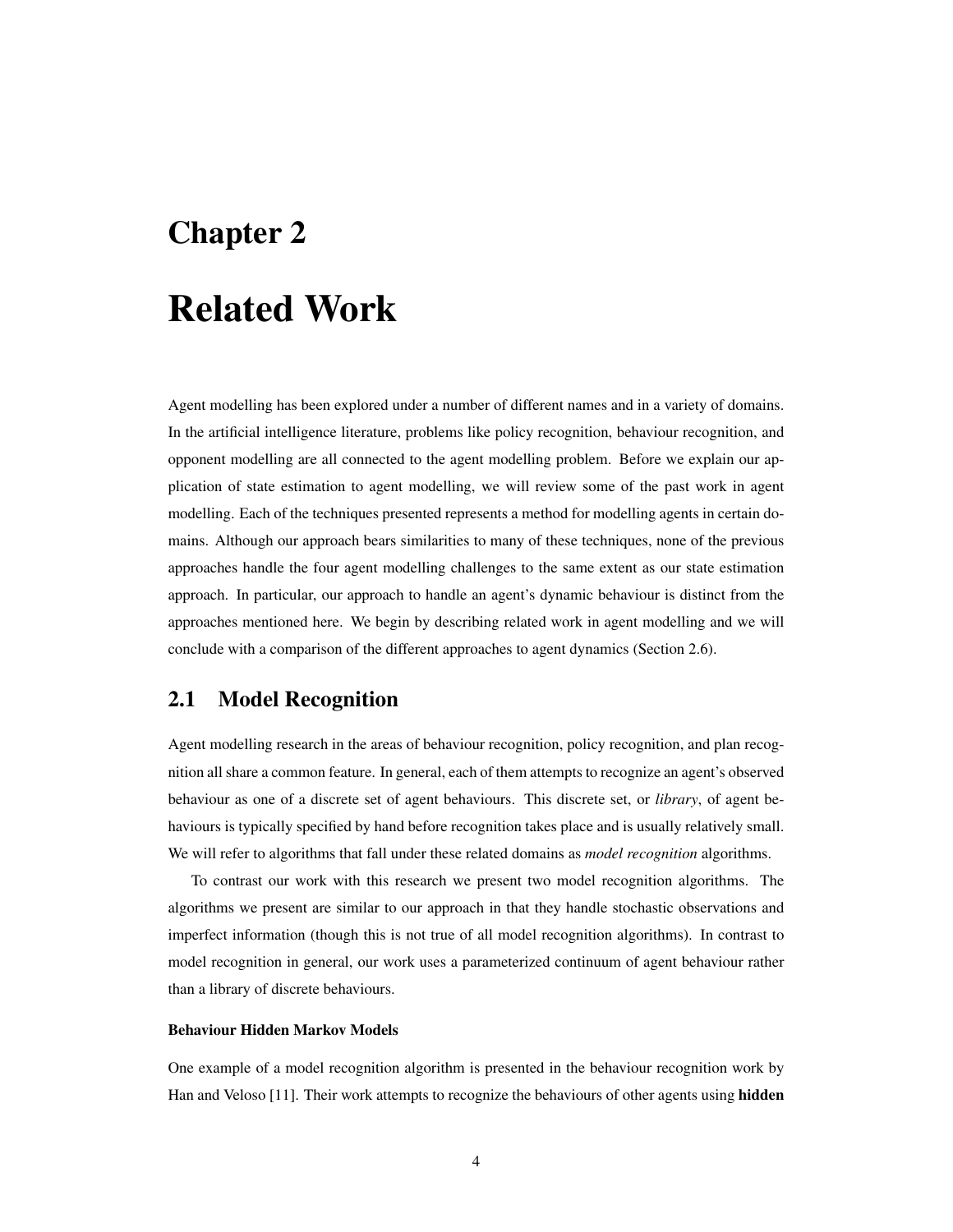Markov models in the domain of robot soccer. Before going into the details of their approach, we briefly define the structure of a hidden Markov model.

Formally, a *hidden Markov model* (HMM) can be represented by a 5-tuple  $\lambda = \{S, Z, A, B, \pi\}$ where  $S = \{s_i\}$  is the set of hidden states, and Z is the space of possible observations. Letting  $X_t$  represent the unobservable state of the HMM at time t, A is a transition probability matrix where  $a_{ij} = \Pr(X_{t+1} = s_j | X_t = s_i)$ ,  $B = \{b_i(z) = \Pr(z | X_t = s_i)\}\$ is the set of observation probabilities (where  $z \in Z$ ), and  $\pi$  is the initial state distribution where  $\pi_i = \Pr(X_1 = s_i)$ .

Han and Veloso represent each behaviour in their library with a separate Behaviour HMM (BHMM). A behaviour HMM is effectively a HMM where the states correspond to different stages of recognizing the specified behaviour. The states are divided into four categories: initial states, accept states, intermediate states, and reject states. Consider the behaviour of getting a graduate degree. Initial states represent the set of states which an agent would start at for a given behaviour (*e.g.* applying for school). Accept states indicate when an agent has completed the given behaviours (*e.g.* thesis submitted). Intermediate states represent sub-behaviours that need to be performed to complete the high level behaviour (*e.g.* taking classes, doing research, writing a thesis). Finally, reject states indicate behaviour that is contrary or unrelated to performing the given behaviour (*e.g.* dropping out of school, travelling for three months).

To recognize what behaviour an agent is performing, a separate BHMM is instantiated for each behaviour to test for. Moreover, because an agent may not start executing a behaviour at the same time the BHMMs are instantiated, new BHMMs are instantiated at regular intervals to ensure one of them is started close to when the agent begins. After instantiation, the probabilities for the states of a BHMM are computed using the *forward algorithm*. Specifically, compute the following probability.

$$
\Pr(X_t = s_i | z_1, \dots, z_t, \lambda) = \frac{\alpha_i(t)}{\sum_j^{|S|} \alpha_j(t)} \quad \text{where} \quad \alpha_j(t) = \sum_i^{|S|} \alpha_i(t-1) a_{ij} b_j(z_t)
$$

To prevent the number of BHMMs from growing without bound, a BHMM is removed when the most likely state is a reject state with a probability above a specified threshold or if a specified maximum time for the behaviour to run is exceeded. With the BHMMs running concurrently, we can examine the probability of each BHMM's accept states to determine the probability that the agent is performing the specified behaviour.

#### Abstract Hidden Markov Models

Previous efforts in policy recognition by Bui and colleagues [7] also attempt to recognize an agent's behaviour. Unlike Han and Veloso's work, which use a BHMM for each behaviour in their library, this work uses a hierarchy of behaviours to represent their entire library. This work attempts to recognize another agent's behaviour using a Rao-Blackwellized particle filter (which we discuss in Section 3.2.3) combined with a dynamic Bayesian network to simultaneously compute the probability of each behaviour at each level in the hierarchy.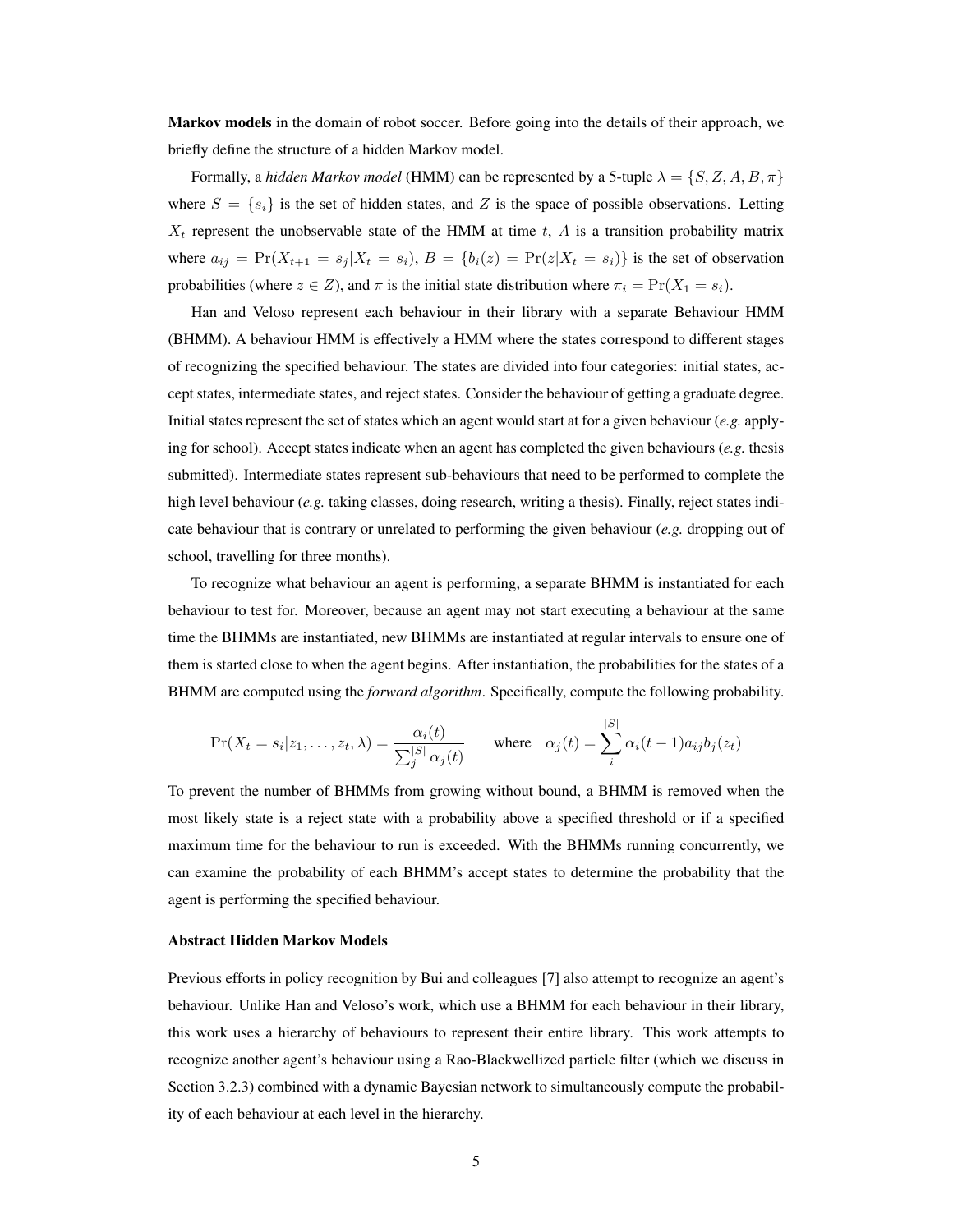More specifically, it is assumed that the agent being modelled behaves according to a hierarchy of behaviours<sup>1</sup>. Consider the example presented in Section 3.3 of [7] for recognizing the behaviour of people in a building. Behaviours at the bottom of the hierarchy consist of single step actions (*e.g.*move left). Going up the hierarchy results in increasingly abstract behaviours. For instance, the second, third, and fourth level policies could indicate which door to exit from in the room, wing, or entire building, respectively. Although this hierarchy provides a convenient way to compose behaviours for the library, the resulting set of possible behaviours is still discrete and must be provided before recognition can take place.

The specific formulation of the hierarchy's abstract policies ensures that a behaviour only terminates if all of the behaviours below it in the hierarchy have also finished. The authors use this fact to construct a dynamic Bayesian network (DBN). Each level of the hierarchy (aside from the top and bottom level) has two variables in the DBN: one to represent the policy used at that level, and one to indicate if the policy finished on the current time step. The DBN also includes variables for the state and observations (though observations can be omitted if the state is not hidden).

Performing inference in a DBN of this size is typically intractable. Due to the authors' assumption that a given policy can only terminate when all policies below it have terminated, they are able to gain some conditional independence properties. Specifically, they observe that variables in the current time slice are conditionally independent given the entire state history and the start and end times of each of the policies. Given this information, updating the beliefs for each level of the policy hierarchy becomes feasible.

Unfortunately it is impractical to have this information in general. Therefore, the authors employ a Rao-Blackwellized particle filter (which we discuss in Section 3.2.3) to draw weighted samples of the variables necessary to make the DBN computation tractable. The probabilities of the policies are then computed from the tractable DBN structure using the samples. The weighted average of each sample's resulting policy probabilities is the resulting estimate for each policy's probability given the sequence of observations.

## 2.2 Model Learning

Another way to model agents is to learn a model of their behaviour from observations rather than trying to recognize their behaviour from a library. We call this type of algorithm a *model learning* algorithm. Unlike model recognition algorithms, model learning algorithms generally make some assumptions about the general form of an agents' behaviour and then they try to learn the agent's parameters given the assumed form.

There are many algorithms for learning an agent model and they each have their own strengths and weaknesses. Section 2.5 describes a number of model learning techniques that were applied to

<sup>1</sup>Formally, they assume agents make decisions according to an abstract Markov policy (AMP) model. (also known as *options* or *policies of Abstract Markov Decision Processes*).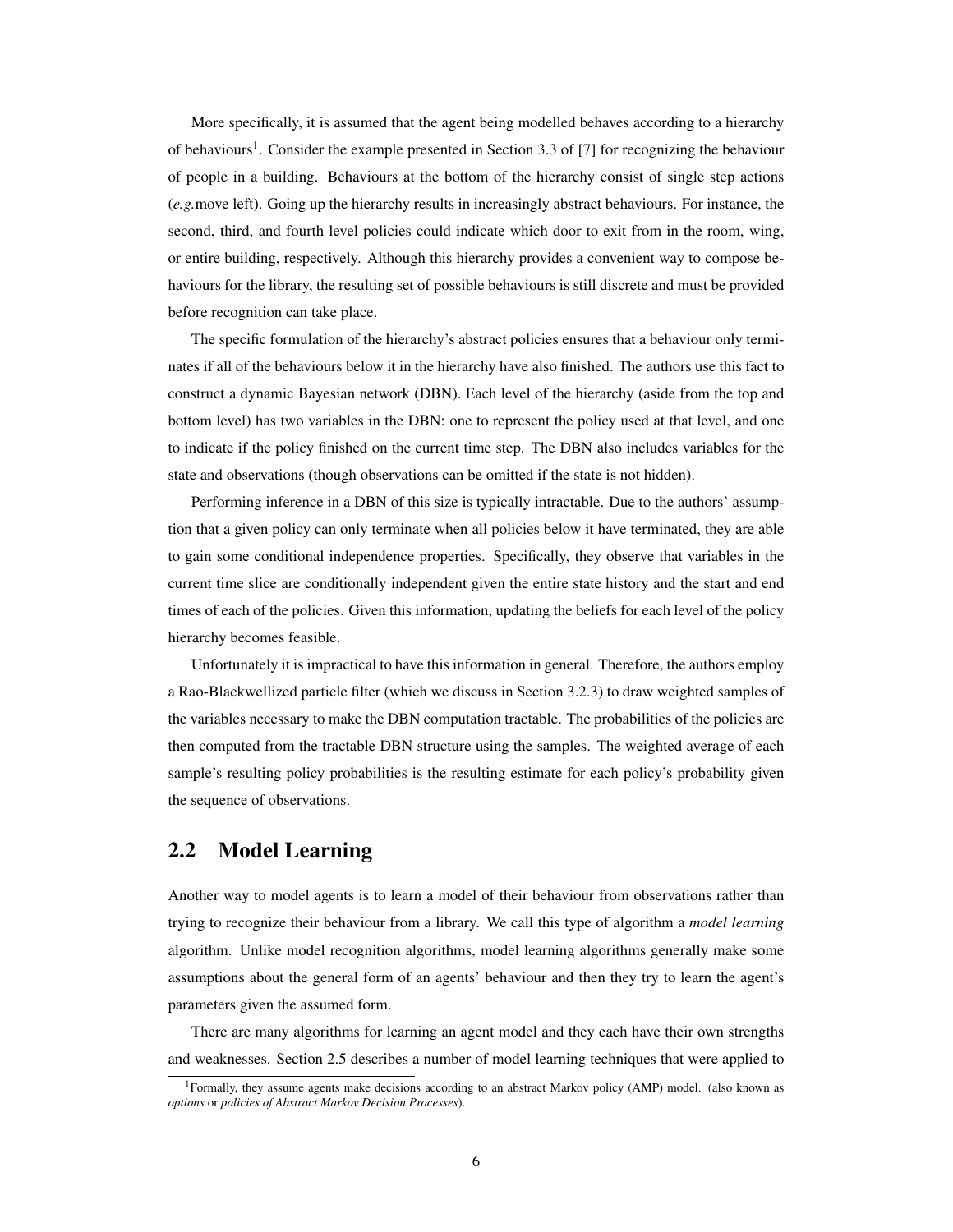variants of poker. Like our approach, these techniques are able to model imperfect information and stochastic decisions. On the other hand, some model learning techniques do not address either of these challenges. We present one such technique by Carmel and Markovitch.

#### Modelling Agents as Deterministic Finite Automata

Carmel and Markovitch's work proposed an algorithm for modelling an "opponent" in a game as a deterministic finite automata (DFA) [8]. A DFA is a finite state machine where each state-input pair has exactly one transition to the next state.

Using observations of the opponent, their algorithm iteratively builds a table,  $T$ , representing the opponent's DFA. Let t be the current time step. Furthermore, let  $\Sigma$  denote the set of possible observations the opponent can make on any time step (including the null observation  $\lambda$ ). The authors assume that they receive perfect information about the world (*i.e.* the world can be fully observed including the opponent's actions). Therefore, each observation of the opponent consists of the opponent's full observation history up to the current time step  $h_{1:t}$ , and the opponent's action or output,  $o_t$ . The rows of T represent the elements of  $R = \{h_{1:j}\sigma | \sigma \in \Sigma, 1 \leq j \leq t\}$  which correspond to all observed histories and their single observation extensions. The columns correspond to elements of  $\Sigma$  (although not all possible observations necessarily have a column). Upon receiving the observation for time t, the table is expanded by letting  $R = R \cup \{h_{1:t} \sigma | \sigma \in \Sigma\}$  and setting the table entry  $T(h_{1:t}, \lambda) = o_t$ . If the current observation is inconsistent with the DFA represented by T (*i.e.* there are two elements in R, say  $r_1$  and  $r_2$ , that are represented by the same state in the DFA but  $T(r_1, \sigma) \neq T(r_2, \sigma)$  for some  $\sigma \in \Sigma$ ) then their algorithm attempts to resolve the inconsistency. Resolving inconsistencies is done in two ways. The easiest way is to add new states to the DFA. The second way is to change the entries in the table which are not directly supported by an observation of the opponent. Although this does not necessarily represent the opponent's true DFA, these entries have no fixed value because they have yet to be observed. This approach has the benefit that it keeps the DFA compact until an observation causes an inconsistency.

Because DFAs have no mechanism for handling non-determinism, the underlying assumption that an opponent can be modelled as a DFA results in this technique being incapable of modelling stochastic observations or imperfect information. Furthermore, it is not obvious how this technique could be extended to handle these challenges or how to scale up the algorithm to large state spaces.

## 2.3 Imitation Learning

As with model learning algorithms, imitation learning attempts to build a model of another agent's behaviour from observations of the agent. Unlike a general model learning agent, an imitation learning agent (or *imitator*) assumes that it can learn how to behave from other agents in the environment. If other agents have similar objectives, then an imitator can determine how to act by observing the other agents and following a similar behaviour. There are several techniques that can be used to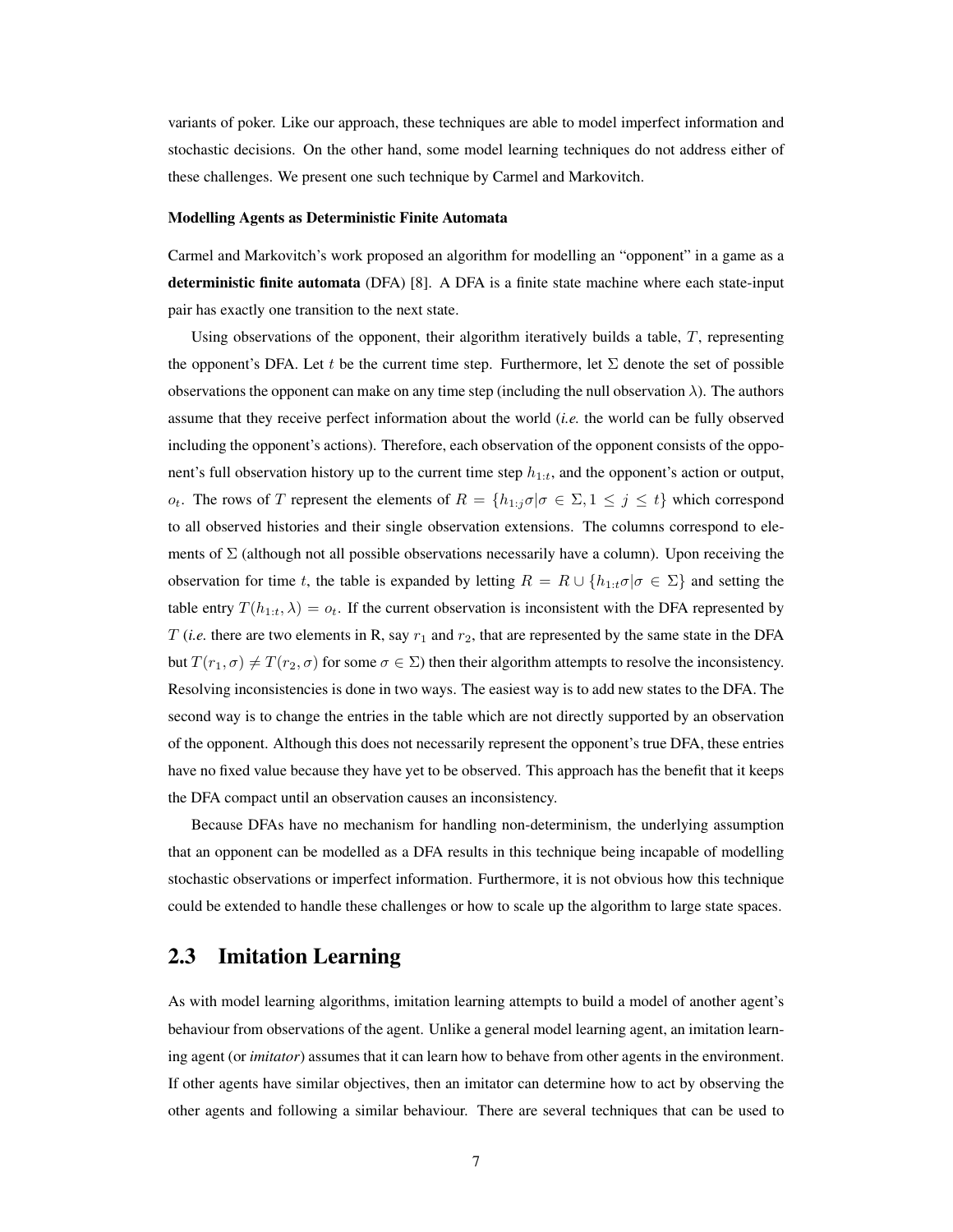perform imitation learning. For example, an agent's reward function can be learned, yielding information about the states an agent prefers. This is the approach taken by inverse reinforcement learning (which is covered in Section 2.4). Other techniques use observations of other agents to inform themselves about the state dynamics of the world. Price and Boutilier take this approach in [21]. This work uses Bayesian statistics in a reinforcement learning MDP framework to improve an agent's knowledge of the MDP's dynamics.

Specifically, the authors assume that the probability distribution over the MDP's dynamics can be factored into the product of Dirichlet distributions<sup>2</sup>. Each state s in the MDP has a corresponding Dirichlet distribution over the possible next states  $s'$ . Because Dirichlet distributions are conjugate priors, the authors are able combine three Dirichlet distributions to derive the state dynamics. These three distributions represent: the imitator's prior belief about the dynamics, the imitator's own experiences of the MDP's dynamics, and the imitator's observations of other agents' experiences. An imitator using this technique chooses actions according to their value function over state-action pairs. Then, upon observing their own state transition and the transitions of other agents, the imitator updates the Dirichlet distribution with the observed outcomes. Finally, the imitator updates its value function according to the new beliefs about the dynamics and the imitator chooses its next action.

Although this work does solve some of the four agent modelling challenges, it does not present a formulation for imitation learning when the other agents are only partially observable. Price and Boutilier do mention that it can be extended to solve this problem but they state it is considerably more complex. Furthermore, it fails to address the case when the behaviour of other agents is dynamic (which will be discussed further in Section 2.6).

## 2.4 Inverse Reinforcement Learning

The inverse reinforcement learning (IRL) problem aims to extract an agent's reward function  $R$ from the agent's policy  $\pi$  or samples thereof. Knowing an agent's reward function would reveal what outcomes they prefer. Moreover, if we can extract an agent's reward function, then it can be used to generate a new agent that would imitate the agent's behaviour. Ng and Russell present linear programming techniques for solving the IRL problem [19].

In the case where the MDP is known except for the reward function (*i.e.* we know the sets of states and actions, the state transition probabilities, and the discount factor), the authors derive the linear constraints necessary for  $R$  to be the reward function for the MDP's optimal policy. They also provide linear penalty terms that elicit reward functions which are both "meaningful" (*i.e.*  $R \neq 0$ ) and "simple" (*i.e.* R is non-zero in only a few states).

The authors also extend their linear programming technique to solve the IRL problem in large or infinite state spaces. They assume that the reward function can be approximated by a linear combination of fixed basis functions (*i.e.*  $R = \alpha_1 \phi_1(s) + \cdots + \alpha_d \phi_d(s)$ ) and that they know these

 $2A$  Dirichlet distribution is the multivariate generalization of the Beta distribution presented in Section 4.3.1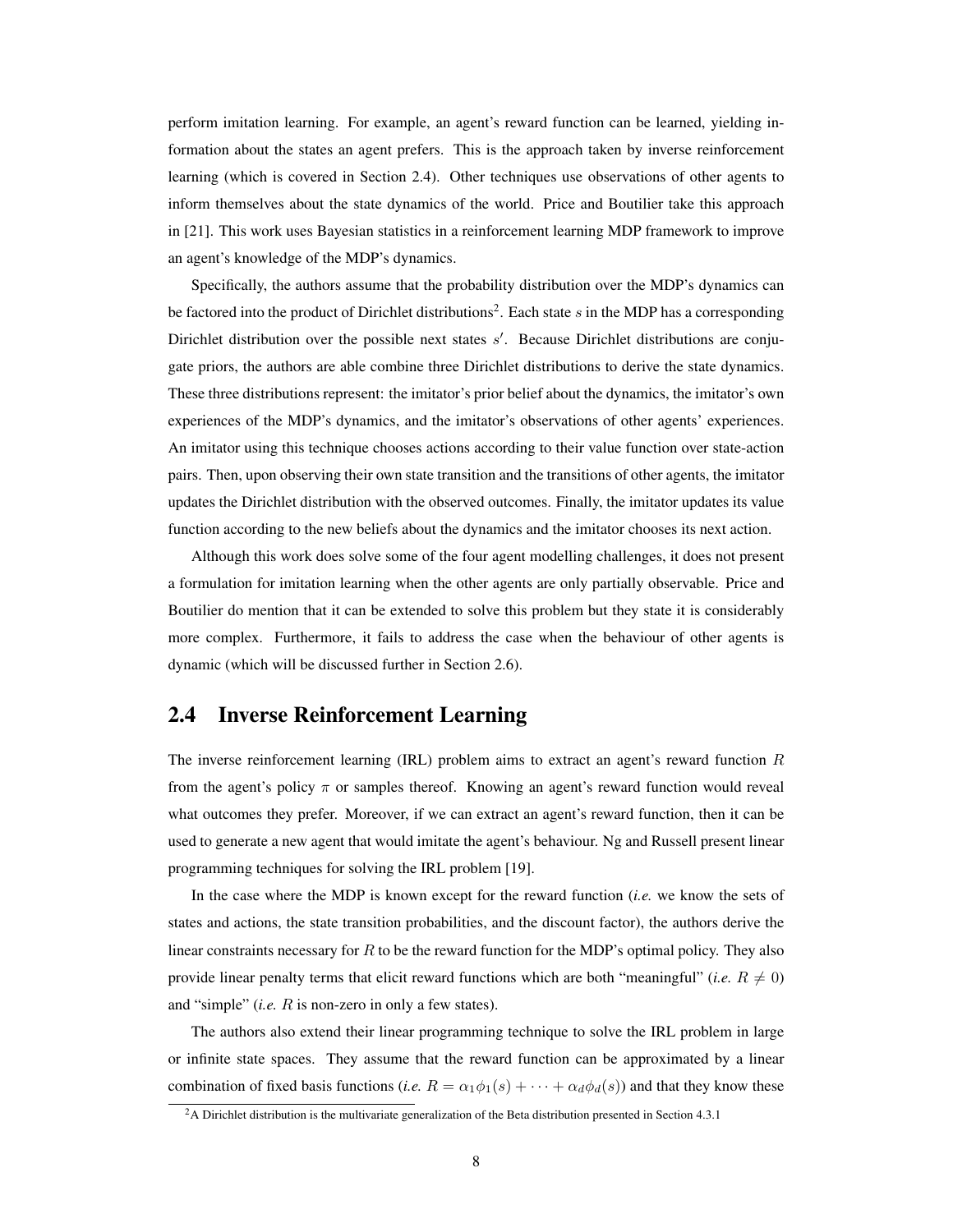basis functions. Using this information, the authors can create a linear program to fit the reward function's coefficients. Unlike their first approach, the large (and potentially infinite) state space prevents all possible constraints of the MDP from being included in this solution (since there would be constraints for each state of the MDP). Therefore, the solution only satisfies the constraints on a set of samples from the state space rather than the full state space. Finally, the reward function for the MDP's optimal policy may not be expressible as a linear function. To solve this problem, additional penalty terms are added to the linear program that relax the optimality constraint while ensuring that  $R$  remains near-optimal.

A more realistic case where we would want to solve the IRL problem is when we only know about a policy from sample trajectories through the MDP. For this case, the authors iteratively refine R by sampling trajectories through the MDP. As before, it is assumed that R can be expressed as a linear function of known fixed basis functions. Specifically, on iteration  $k$  of the algorithm, sample trajectories are computed for  $\pi^*$  (the assumed optimal policy) and each policy in  $\{\pi_1, \ldots, \pi_k\}$  (on the first iteration  $\pi_1$  is randomly chosen). The samples for each policy are used to compute  $\hat{V}_i^{\pi}(s_0)$ : the average empirical return assuming that  $R = \phi_i$ . Using these values, the authors estimate each policy's expected return  $V^{\pi}(s_0)$  as  $\hat{V}^{\pi}(s_0) = \alpha_1 \hat{V}_1^{\pi}(s_0) + \cdots + \alpha_d \hat{V}_d^{\pi}(s_0)$ . The authors then formulate a linear program that maximizes the difference between the estimates for  $\pi^*$  and  $\pi_i$  by adjusting the reward function coefficients  $\alpha_1, \ldots, \alpha_d$ . Once this is done, a new policy  $\pi_{k+1}$  is generated that maximizes  $V^{\pi}(s_0)$  under the new R.  $\pi_{k+1}$  is then added to the current set of policies  $\{\pi_1, \ldots, \pi_k\}$  and the process repeats until we find an R that we are "satisfied" with.

In general, these techniques assume that many aspects of the agent being modelled are known. For general agents, it is unreasonable to expect that we would know an agent's transition probabilities. Moreover, it is not obvious that sample trajectories of an agent's policy could be generated or that we would have correct basis functions for an agent's reward function. Even if these basis functions were available, if an agent's state was only partially observable, the modelling agent would not be able to compute the agent's expected return as easily. Marginalizing over the unknown parameters could resolve the partial observability problem, but we see no obvious solution to having an incorrect set of basis functions. We now turn our attention to our experimental domain of poker and the agent modelling techniques that have been used in that domain.

## 2.5 Poker Research

In recent years the interest in poker and poker research has increased dramatically. From a scientific standpoint, poker provides an interesting and challenging testbed for AI research [4] that embodies all four agent modelling challenges. The environment and often the players are stochastic. Each player has private information which may never be revealed. Finally, dynamic behavior is an integral part of human players and expert poker tactics. For example, human players will adapt their behaviour over time as they model their opponents and learn their own weaknesses. Also, mislead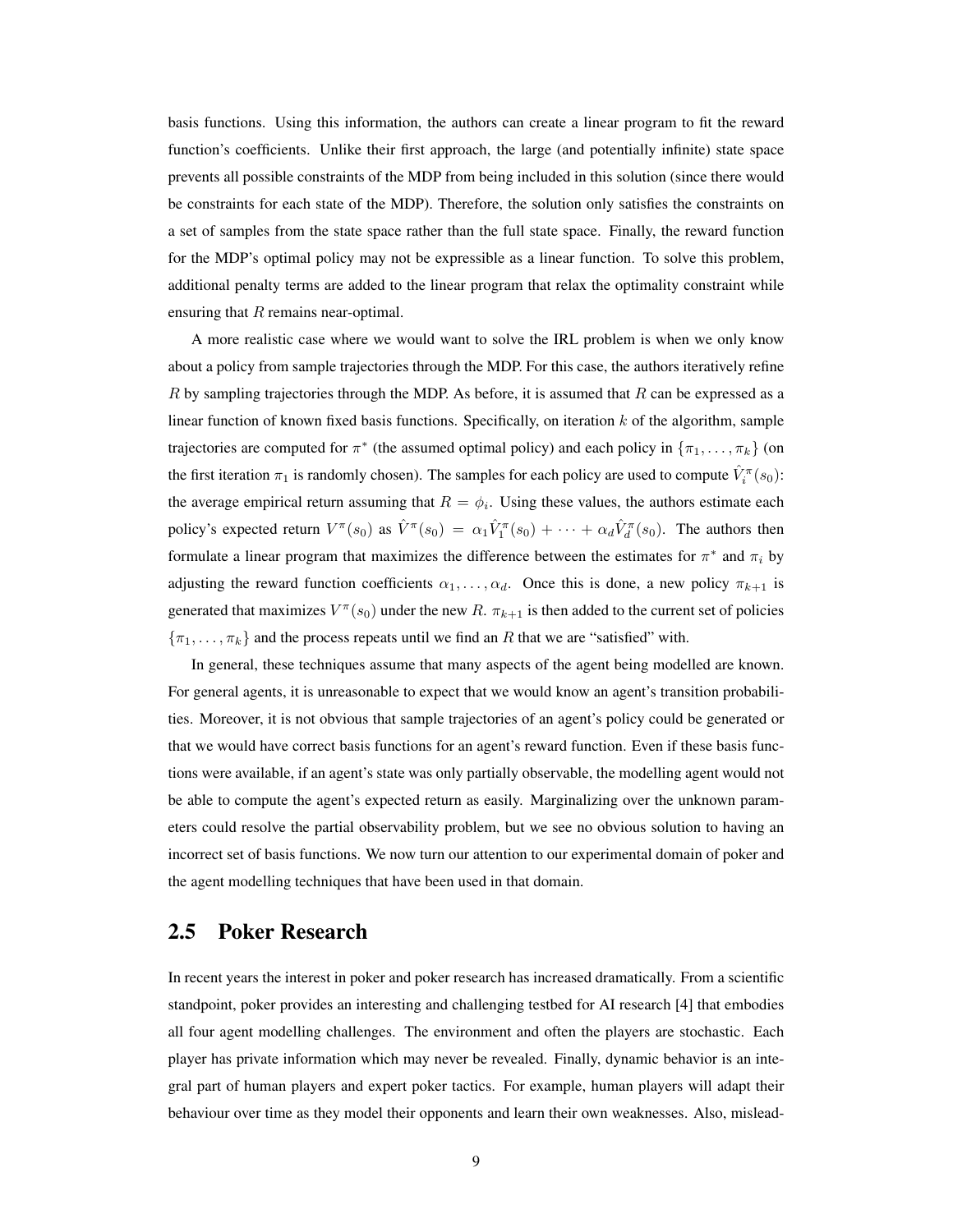ing other players by projecting a false style of play can create a "table image" that can exploited by "switching gears" to a strategy contrary to the "table image". This is a common tactic and involves drastic style changes.

Agent modelling is expected to play a key role in the eventual development of world champion poker-playing programs. Currently, many of the competitive poker playing programs employ a game-theoretic pseudo-equilibrium approach without any agent modelling [3, 10]. By failing to identify and exploit their opponents' weaknesses, these approaches are unlikely to best the world's top human players. This was also the observation of a world class player after evaluating one of these game theoretic programs, "You have a very strong program. Once you add opponent modelling to it, it will kill everyone" [5]. Although equilibrium techniques can be challenging for humans, their static nature allows human players to probe the program for weaknesses without the threat of an adapting opponent. Poker's inherent challenges and the expected need for agent modelling techniques to create a world champion poker-playing program make this domain ideal for examining the problem of dynamic agent modelling.

The University of Alberta Computer Poker Research Group (CPRG) has done extensive research on techniques for building computer poker agents. Most of this research has focussed on Texas Hold'em poker – a variant of poker that is much more complex than Kuhn poker. We will first discuss some of the previous approaches to agent modelling in Texas Hold'em poker and then discuss our experimental domain of Kuhn poker.

#### Loki & Poki

The CPRG's early agent modelling techniques use a frequentist model of past behaviour to infer an agent's future actions and possible hidden cards. Their first opponent modelling efforts were seen in *Loki*, a program for multiplayer Texas Hold'em. Loki learned an agent model by updating separate frequency tables of 36 different game contexts based on each opponent's observed play [6]. There was a context for each combination of actions (fold, call, raise), action cost (zero, one, or more than one), and betting round (pre-flop, flop, turn, river). This information was used to infer the mean and variance of an opponent's expected hand strength<sup>3</sup> in the specific game context. The mean and variance values were used to reweight the distribution over the opponent's hidden cards. This enabled the modeller to more accurately infer its odds of winning the hand.

Loki was later refined and renamed *Poki*. The refinements to Loki's opponent modelling system were based on the use of artificial neural networks (ANNs) to predict an opponent's future actions [9]. In this work, an ANN was trained offline from logs of human play. The ANN used properties of the game context for inputs and a node for fold, call, and raise in the output. Unfortunately, this technique was too slow for online learning. Instead of using the ANN online, the weights of the ANN input features were used to determine which game contexts were important factors for

<sup>&</sup>lt;sup>3</sup>Expected hand strength is a metric of the quality of a player's cards.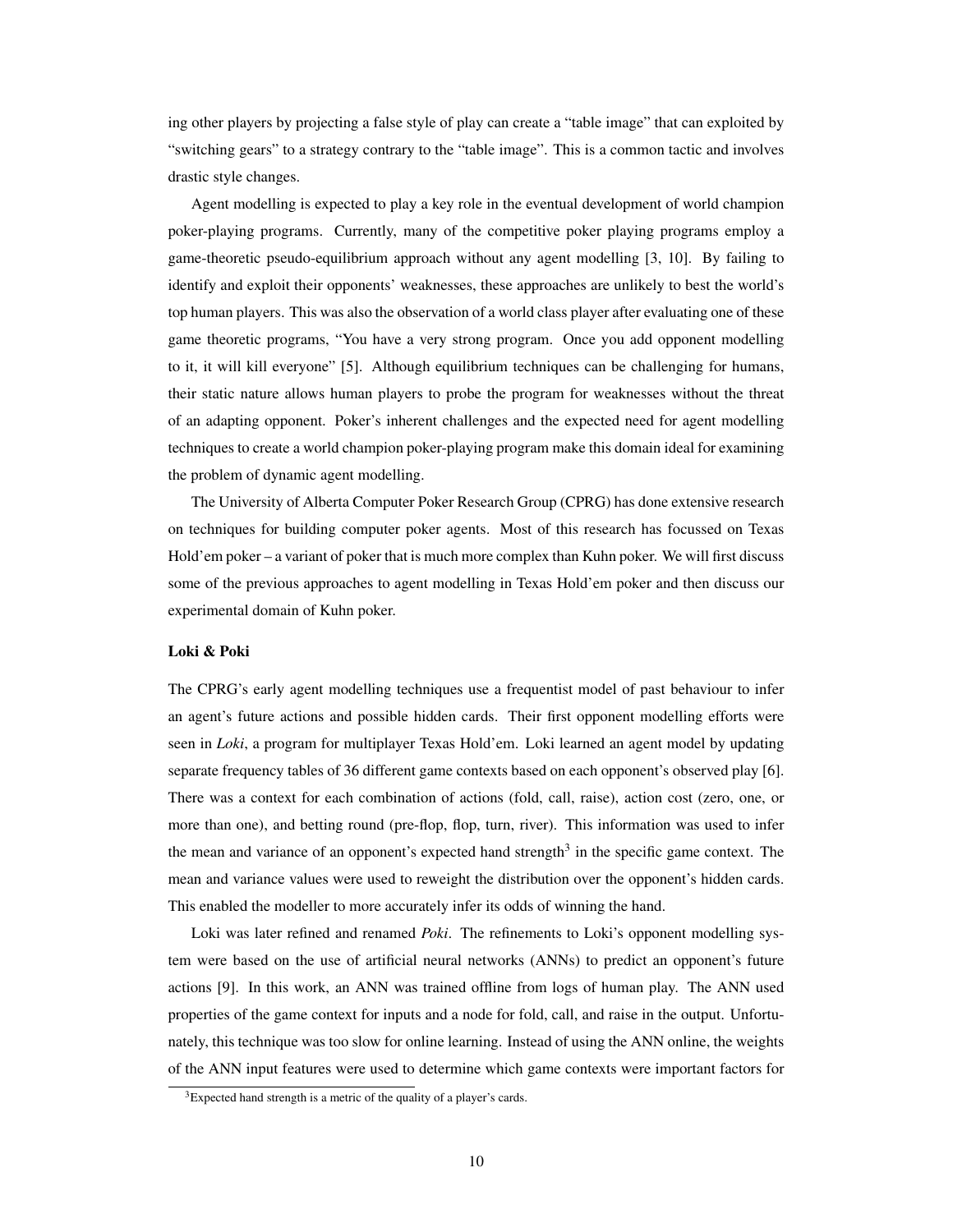determining an opponents actions. This yielded two new contexts that were incorporated into Loki's frequency tables: previous action and previous amount to call.

#### Vexbot & BRPlayer

Subsequent opponent modelling efforts in heads-up (*i.e.* two player) Texas Hold'em also used frequentist opponent models, except with considerably more contexts. The CPRG's foremost opponent modelling program, Vexbot, and its successor BRPlayer, both use a frequentist opponent model to drive an imperfect information game tree search.

Vexbot [5] and BRPlayer [22] search the imperfect information game tree using the miximix algorithm. Miximix is an extension of the expectimax algorithm for stochastic game tree search to imperfect information domains. Miximix computes the expected value (EV) of decision nodes in the game tree by treating an opponent's unknown information as a chance node. To compute a decision node's EV, miximix must know two things: the probability of the opponent's actions at each of its decision nodes, and the EV of the game tree's terminal nodes.

Of course, this kind of detailed information about our opponent is unknown. Instead, Vexbot and BRPlayer estimate these values by learning similar opponent models. The opponent model is learned by tracking two distinct statistics for estimating these values. First, to estimate the opponent's action probabilities, the model stores the frequency of an opponent's actions at each of the possible betting histories (*i.e.* at each of the decision nodes in the game tree). Note that in these models the betting histories are not conditioned on any chance events (including publicly known cards).

Next, we need to estimate the EV of a terminal node. Two separate cases are considered for this computation. If the terminal node is due to a player folding their hand, then the EV of that node can be computed exactly from the betting history that led to the node. Otherwise, the players have a *showdown* and the the player with the strongest hand wins the money that was bet (*i.e.* the *pot*). To compute the EV of a showdown, the opponent model needs to estimate the probability of winning the hand. Therefore, the modelling agent must be able to estimate the probability that the opponent's hidden cards are stronger than its own. One might consider using a list to store a measure of the opponent's hand quality (*e.g.* expected hand strength) for each time the opponent was observed at each showdown node. Rather that storing these lists, the opponent's hand quality is abstracted into discrete groups called *buckets*. A histogram of observed opponent buckets is stored at each showdown node.

To accommodate an opponent's dynamic behaviour, Vexbot gives preference to more recent observations by gradually "forgetting" old observations. This is done by weighting the history of observations according to an exponential decay function. Although this decay function was not included in BRPlayer, it could be easily added. Letting  $h$  be the history decay factor, Vexbot gives the most recent observation a weight of  $(1 - h)$ , the previous  $1/(1 - h)$  observations a weight of  $(1 - 1/e)$ , and so on.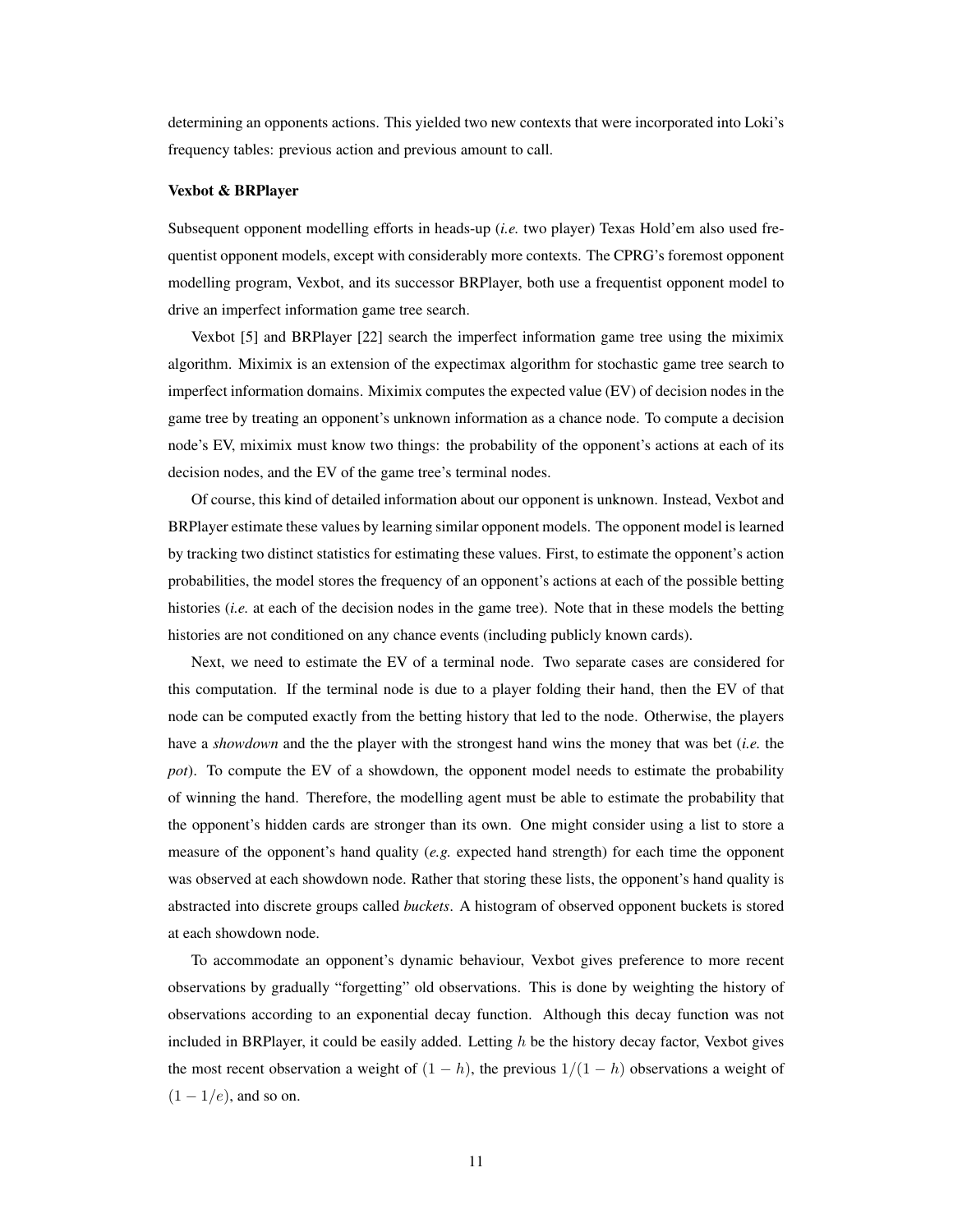On each hand, the opponent model's frequency counts are updated based on the observed outcome. When the miximix search is computing a decision for the modelling agent, the probabilities needed by miximix are derived from the relative frequency of the observed outcomes. The main difference between Vexbot and BRPlayer lies in this derivation. In order to learn faster, both Vexbot and BRPlayer combine showdown observations from different betting histories by weighting the related observations according to several similarity metrics. BRPlayer considers more of these similarity metrics than Vexbot does. After the expected value of a decision node is computed, the resulting EV is used to determine the next action. In the case where miximax is used (a special case of miximix that chooses the action that maximizes EV) this will result in a deterministic action. Miximix, on the other hand, yields less predictable strategies by returning a probability distribution over possible actions weighted by their EVs.

Although these techniques are able to handle stochastic observations, imperfect information, and dynamic behaviour, they require a considerable amount of data to be effective. In experiments with BRPlayer modelling the CPRG's static pseudo-equilibrium player, PsOpti4, BRPlayer took between 20,000 to 175,000 hands before it was able to break even. It is unreasonable to expect that a human player would ever play this long.

Another vulnerability with these techniques is that the opponent model can be easily mislead. Because the showdown EV calculations are based solely on what the modelling agent has observed, it can fail to account for the rules of the game. Consider an opponent who gets a lucky streak of cards and they repeatedly play to a showdown. The opponent model would grow to believe that the opponent both never folds and always has good cards at a showdown. This situation could result in a "folding trap" where the model believes it is always best to fold since my opponent only goes to the showdown and always has good cards. Of course, the opponent cannot always have good cards due to the random nature of the deck. Unfortunately, Vexbot and BRPlayer are not aware of this.

#### Bayes' Bluff

The CPRG's most recent approach to modelling opponents in heads-up Texas Hold'em combines Bayesian techniques and Monte Carlo sampling to infer an opponent's current strategy [23].

This work, named *Bayes' Bluff*, made three contributions to modelling agents with Bayesian inference in games similar to Texas Hold'em. First, the authors demonstrated how to compute the probability of an individual observation given the opponent's strategy regardless of whether the opponent's hidden cards are revealed at a showdown. This derivation was necessary for their second contribution which showed how to compute the posterior distribution over opponent strategies given a set of past observations. Finally, the authors show that an algorithm similar to expectimax will compute the Bayesian best response to the posterior distribution over opponent strategies.

Unfortunately, computing the exact Bayesian best response to the posterior requires the evaluation of an integral over opponent strategies. This is prohibitively expensive except in small games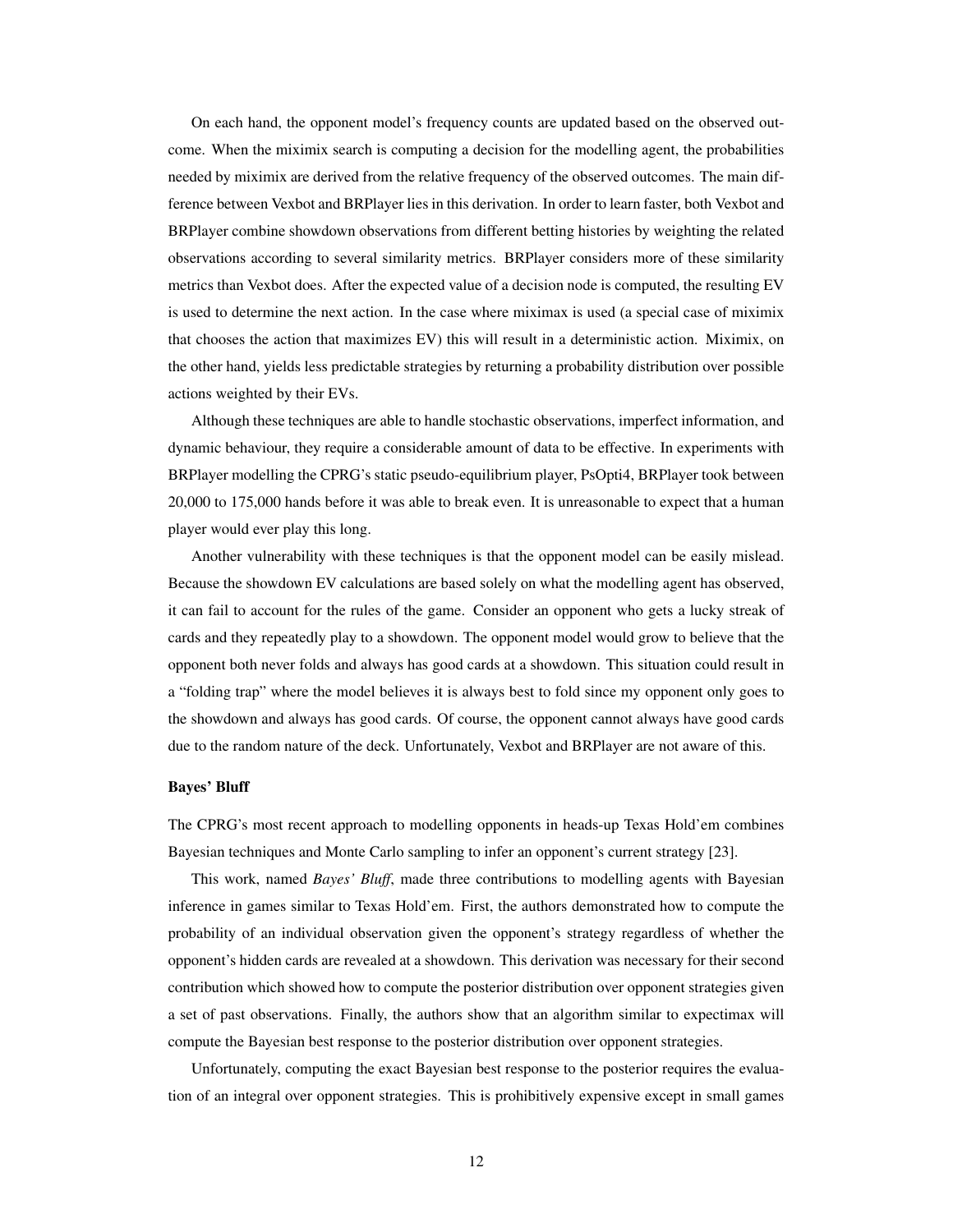with relatively few observations. To circumvent this problem, the authors present three sampling techniques to approximate the exact Bayesian best response. First, the integral itself could be approximated by sampling the prior over opponent strategies. Second, the maximum a posteriori (MAP) response could be computed instead of the Bayesian best response. This is also computationally expensive, but it can also be approximated by sampling the prior and using the strategy that is most probable as the MAP strategy of the opponent. Finally, Thompson's response can be used. This technique samples the prior distribution and uses importance sampling (covered in Section 3.2.2) to compute each sample's posterior probability. A strategy is then chosen from the set of samples based on their posterior probability.

The techniques that we present in this thesis are very related to some of the techniques used in Bayes' Bluff. Both approaches use Bayesian inference, with Monte Carlo sampling. In fact, our technique is analogous to Bayes' Bluff when using samples to estimate the integral over opponent strategies. The key difference between the two approaches is that Bayes' Bluff assumes an opponent is static, never changing their strategy throughout the game. Our work, on the other hand, explicitly models dynamic agents.

### 2.5.1 Kuhn Poker

We will now focus on our experimental domain of Kuhn poker. Kuhn poker is a toy variant of poker developed by Dr. Harold Kuhn. It is a zero-sum game involving two players; two actions, *bet* and *pass*; and a three card deck, containing a jack (J), queen (Q) and king (K). Each player is dealt one card privately and the third card is set aside unseen. The first player may then either bet or pass. If the first player bets the second player may either bet, causing a *showdown*, or pass, to *fold*. If the first player passes, the second player can also pass, causing a showdown, or bet, forcing the first player to make a final decision of either bet, for a showdown, or pass, for a fold. In the case of a fold, the non-folding player wins one dollar from the folding player. In the case of a showdown, the player with the higher card (king is high, jack is low) wins one dollar if neither bet, or two dollars if both players bet.

Kuhn poker's small size and diverse strategies make it an ideal domain for our investigation. It preserves many strategic properties found in larger variations of poker played by humans, yet a game theoretic analysis of the game is tractable and exists [16]. For instance, two common poker tactics are *trapping* (*i.e.* acting as though your hand is weaker than it truly is) and *bluffing* (*i.e.* acting as though your hand is stronger than it truly is). Kuhn poker preserves both of these properties. Betting with a jack represents a bluff while passing with a king is a trap. In addition to preserving strategic properties, Kuhn poker also has a known parameterization for players' strategies, and computing the best-response to a given strategy is straightforward. Since these features are all active research directions in full versions of poker, Kuhn poker offers a clean domain for evaluating ideas. Moreover, as we discuss next, it has already been a testbed for agent modelling research.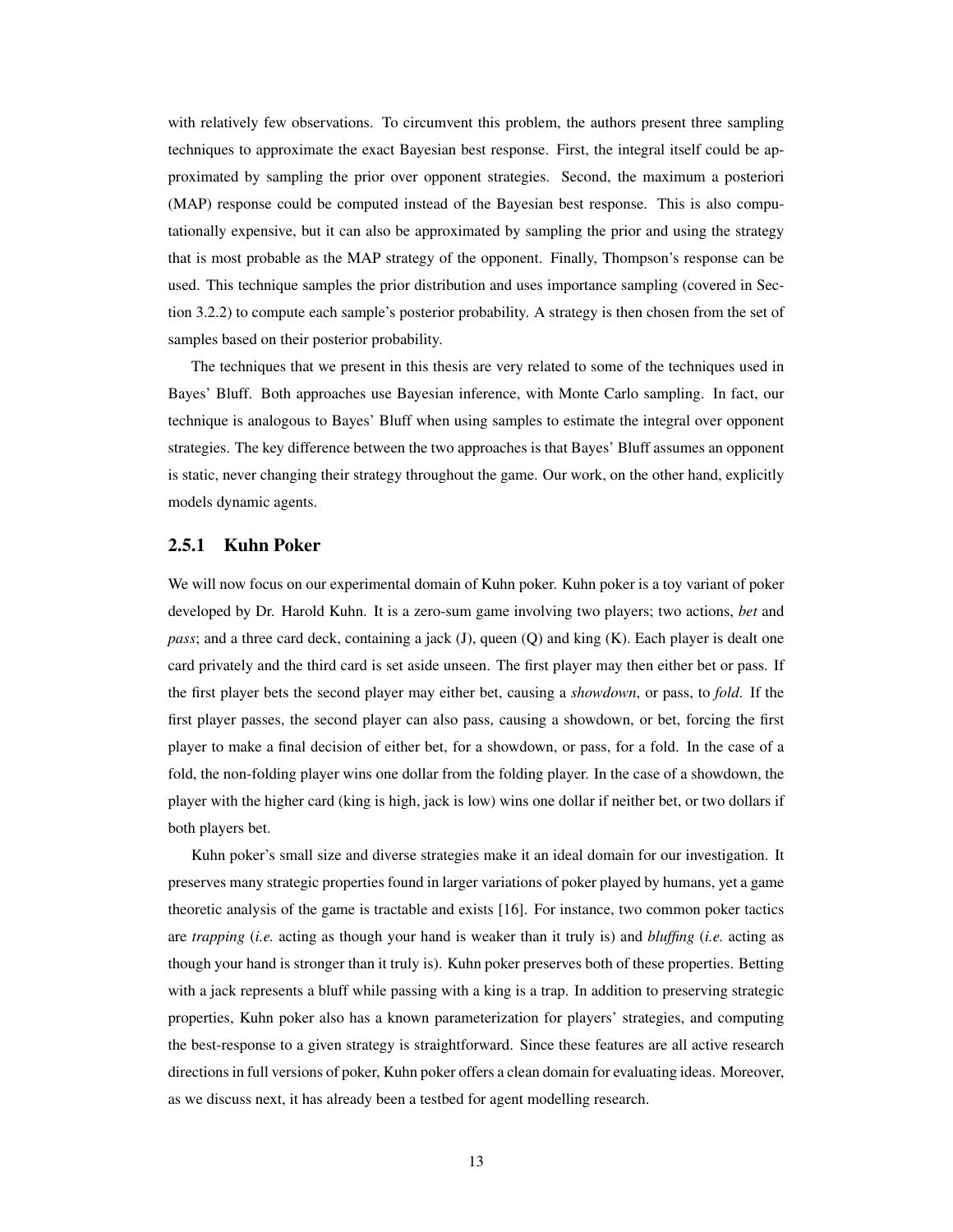Hoehn and colleagues [12, 13] have recently worked on agent modelling techniques for shortterm modelling of static opponents in Kuhn poker<sup>4</sup>. Hoehn examined a variety of different agent modelling techniques including explicit modelling using frequentist statistics and implicit modelling using experts algorithms. We present his approaches here and compare the performance of our technique with Hoehn's in Section 5.1.

#### Explicit Modelling

Like the aforementioned model learning algorithms, Hoehn's explicit modelling technique attempts to learn the parameters of an agent model from observations. In this case, the parameters represent an opponent's strategy in Kuhn poker.

In many regards, Hoehn's explicit modelling is similar to the approach taken with Vexbot and BRPlayer. Both techniques use frequency counts to estimate an opponent's action probabilities. Unlike Vexbot and BRPlayer, which store frequency counts for observed betting strings and abstracted showdown outcomes, Kuhn's small size allows Hoehn to store frequency counts for all possible observations of the betting history and chance events (from the modelling player's perspective).

Hoehn also derives closed form equations for estimating the frequency counts of observations where the opponent's cards are unknown. These estimations take into account the observation frequencies, the probability of the random cards, and the modeller's own strategy. This gives Hoehn's explicit modelling one distinct advantage over Vexbot and BRPlayer: it knows about the rules of the game. From the combined information provided by the frequency counts and the frequency count estimations, Hoehn is able to estimate all of the parameters of an opponent's strategy.

To build a functional computer agent using this agent model, Hoehn uses his parameter estimation technique together with a variety of exploration strategies and a best response computation identical to the one we present in Section 4.4.

Although this technique does allow for the rules of chance events to be integrated into the agent model, the technique would be very difficult to scale to a game like Texas Hold'em poker.

#### Implicit Modelling

In contrast to explicit modelling, Hoehn's implicit modelling does not attempt to directly learn the parameters of an opponent's strategy and then compute a counter-strategy. Instead, implicit modelling attempts to identify a good counter-strategy to the opponent while being unaware of the opponent's specific weaknesses or vulnerabilities.

This is done through the use of the regret minimization techniques presented by Auer and colleagues [1]. Regret minimization algorithms present a technique for combining the advice of a set of *experts*. The foundation of regret minimization lies in two algorithms: *Hedge* and *Exp3*. We will discuss each of these algorithms next.

<sup>4</sup>Technically Hoehn's work is done in the domain of undominated Kuhn poker, which we discuss further in Section 4.1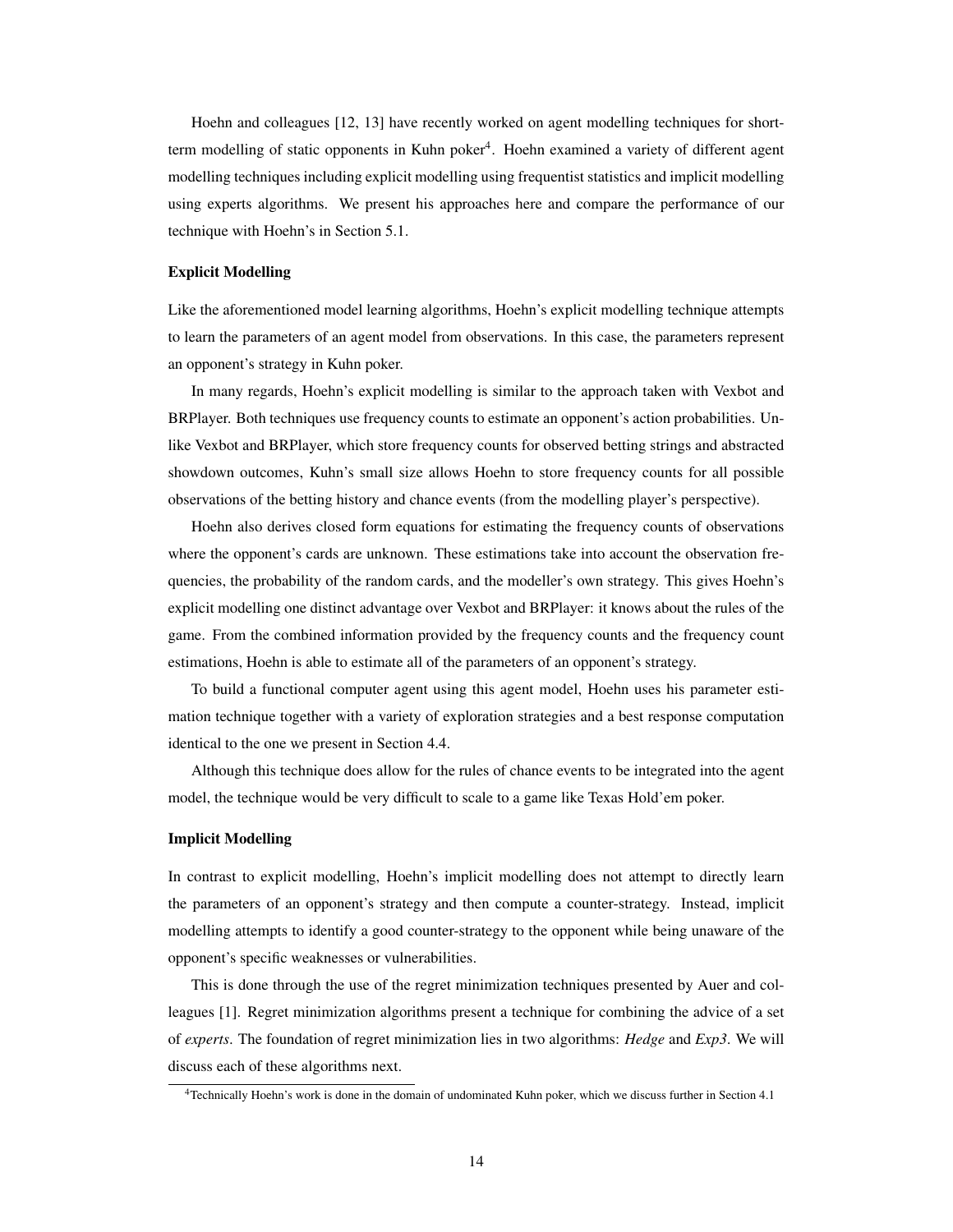The Hedge algorithm requires a set of experts and a reward associated with each expert. At time step t of the Hedge algorithm, expert i with cumulative reward  $G_i(t-1)$  over the last  $t-1$  time steps is chosen from the set of K experts with probability  $p_i(t) = \exp(\eta G_i(t-1))/\sum_{j=1}^{K} \exp(\eta G_j(t-1))$ 1)).  $\eta$  is a parameter to Hedge that controls the learning rate (*i.e.* the emphasis given to using an expert with largest cumulative reward). The chosen expert would then be used to make decisions on time step  $t$ . Hedge was designed as a regret minimization technique for games where it was possible to determine the reward that each expert would have received if they were chosen at a given time step. It is also central to other experts algorithms, such as Exp3, which are designed to handle the case when it is not known what reward the other experts would have received.

Exp3 handles the case when an expert's reward is unknown by generating simulated rewards for the experts. Simulating rewards effectively reduces this case to the full information situation that Hedge was designed for. The Exp3 algorithm, which stands for Exponential-weight algorithm for Exploration and Exploitation, does as its name suggests. First it invokes Hedge to get the exponentially weighted probabilities  $p_i(t)$  of choosing expert i for exploitation on the current time step t. Then, it modifies the probabilities by adding in a specified amount of uniform exploration,  $\gamma$ . Expert i is chosen according to the resulting probability  $\hat{p}_i(t) = (1 - \gamma)p_i(t) + \gamma/K$ . This expert is then used to make decisions and a reward  $r_i(t)$  is received. To give Hedge full information, Exp3 generates simulated rewards of  $\hat{r}_j(t) = 0$  for  $j \neq i$ , and  $\hat{r}_i(t) = r_i(t)/\hat{p}_i(t)$  for the chosen expert. Scaling the observed reward in this manner compensates experts that are chosen infrequently. Formally, it ensures that the expected value of an expert's simulated cumulative reward after  $T$  time steps is equal to their cumulative reward with full information (*i.e.*  $E[\sum_{t=1}^{T} \hat{r}_j(t)] = \sum_{t=1}^{T} r_j(t)$ ). Exp3 is an easily implemented algorithm that has useful theoretical guarantees for performance. Moreover, Exp3's basic framework provides the foundation for more sophisticated experts algorithms, such as Exp4, that generate simulated rewards which are more representative of the true rewards.

Hoehn's work presents and examines the effectiveness of several such improved experts algorithms along with Exp3 [12]. In general, Exp3 can be modified to learn more quickly by sharing rewards between experts. When expert  $j$  has a non-zero probability of acting in the same way as the chosen expert i, expert j had some probability of obtaining the same reward as expert i. In this case, the reward received by expert  $i$  is scaled by the probability that any of the experts would have made the same decisions as  $i$ . Each of the agreeing experts is given a share of the rewards proportional to their contribution to the overall probability of making the decisions taken by the chosen expert. This style of reward sharing has been investigated by Auer and colleagues [1] as the Exp4 algorithm. Hoehn's SharingExp3 algorithm also uses this approach and has been shown to yield better results for modelling agents in Kuhn poker.

Using regret minimization techniques for implicit modelling has both advantages and disadvantages. Because the algorithms only consider the reward received by the chosen expert, the opponent's hidden cards do not need to be directly accounted for by the algorithm. Furthermore, aside from us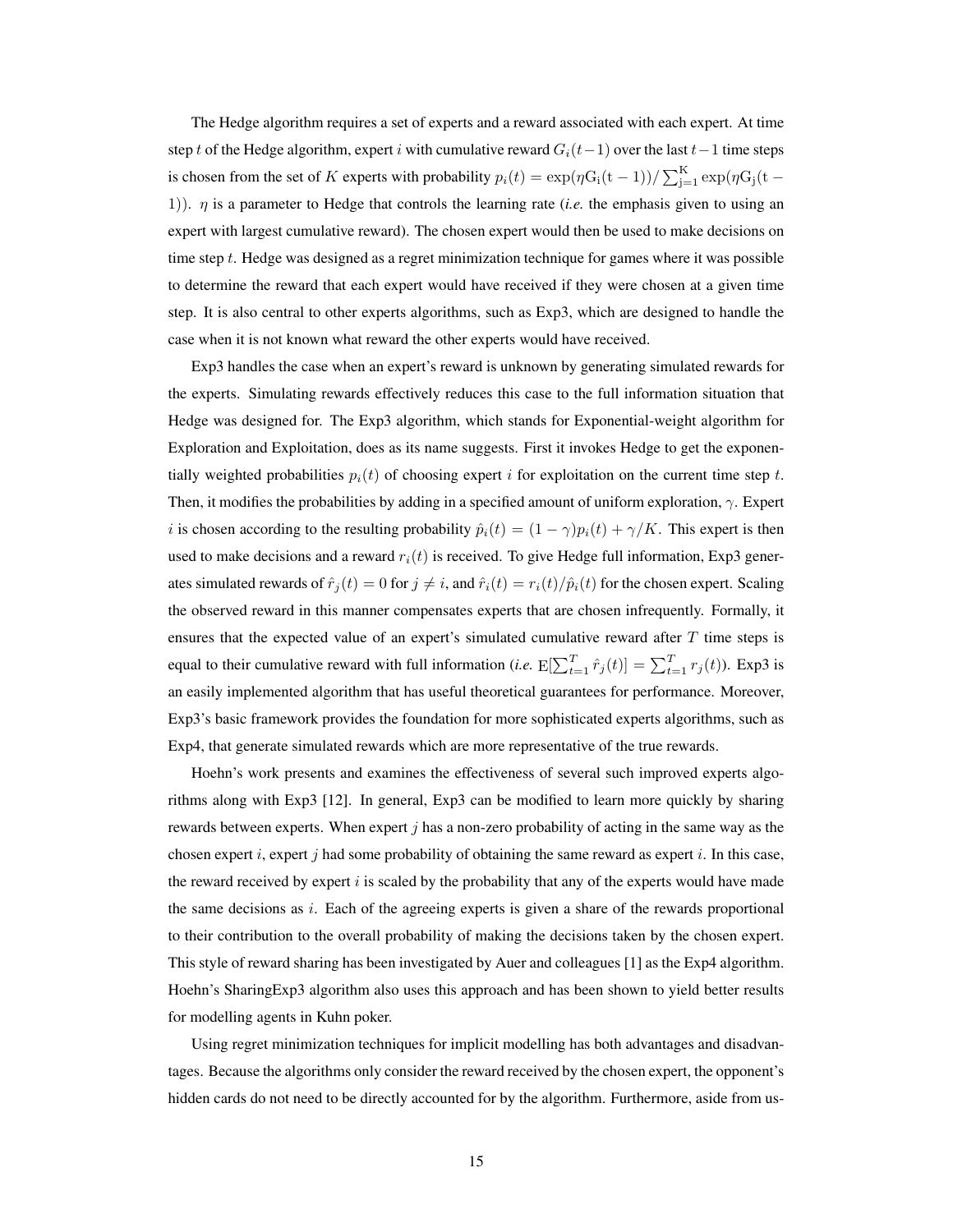ing the outcomes of chance events to determine the probability of another expert making the same decisions as our chosen expert, the implicit modelling techniques do not need to know about the stochastic observations. This makes regret minimization algorithms an enticing approach to agent modelling that provides theoretical guarantees on performance. Unfortunately these implicit modelling techniques also have the drawback of being relatively slow to learn. Sharing rewards between experts mitigates this to some degree, but as Hoehn's experiments indicate, none of his implicit modelling techniques fared as well as his explicit modelling algorithm.

Despite some weaknesses, Exp3 is a relatively simple algorithm for modelling dynamic opponents. Because of this, we revisit Exp3 in Section 5.3 where we use this algorithm as an example of a non-oblivious opponent. We will now conclude this chapter with a discussion on the different agent modelling techniques for modelling dynamic agents.

## 2.6 Modelling Agent Behaviour Dynamics

One significant difference between our work and previous work is how we handle an agent's dynamics. Although some of the techniques just described are capable of modelling dynamic agents, the assumptions that are made about the dynamics can be very restrictive. To clarify the differences in how dynamic agent modelling is addressed by other techniques and our own, we will discuss the dynamic agent modelling capabilities of each of the aforementioned approaches. We will then introduce the strengths and limitations of our own technique before moving on to its description.

Much of the previously described work on agent modelling makes the assumption that an agent's behaviour is static in some way. The behaviour HMMs presented by Han and Veloso [11] assume that the agent does not switch between behaviours part way through recognition. Abstract HMMs [7] only consider one top-level policy at a time and are unable to model interleaved plans. Price and Boutilier's imitation learning algorithm [21] explicitly assumes that the behaviour of the agent being modelled is static. The same is true for Ng and Russell's inverse reinforcement learning work [19].

All of these techniques can model behaviours that are, in a sense, dynamic. Specifically, they can recognize behaviours that involve a sequence of distinct actions. Consider the example presented by Bui and colleagues of a person navigating through a building to an exit. This agent is "dynamic" because the behaviour of "exit through the east door" may consist of different sub-behaviours like "enter the hallway", "go down the stairs", and "enter the east lobby". This is not the type of behaviour dynamics that we are interested in. We are interested in behaviour dynamics that allow for an agent to switch between multiple behaviours that can take entirely different actions despite being in the same situation. Returning to our example, consider that the person typically leaves through the east exit but occasionally leaves with a friend from the west exit. Moreover, they are a little forgetful and often walk to the east lobby before realizing they need to head to the west door. It is in these situations, where an agent may change their high level behaviour according to some unknown process, that we want to be able to model an agent and their dynamics effectively.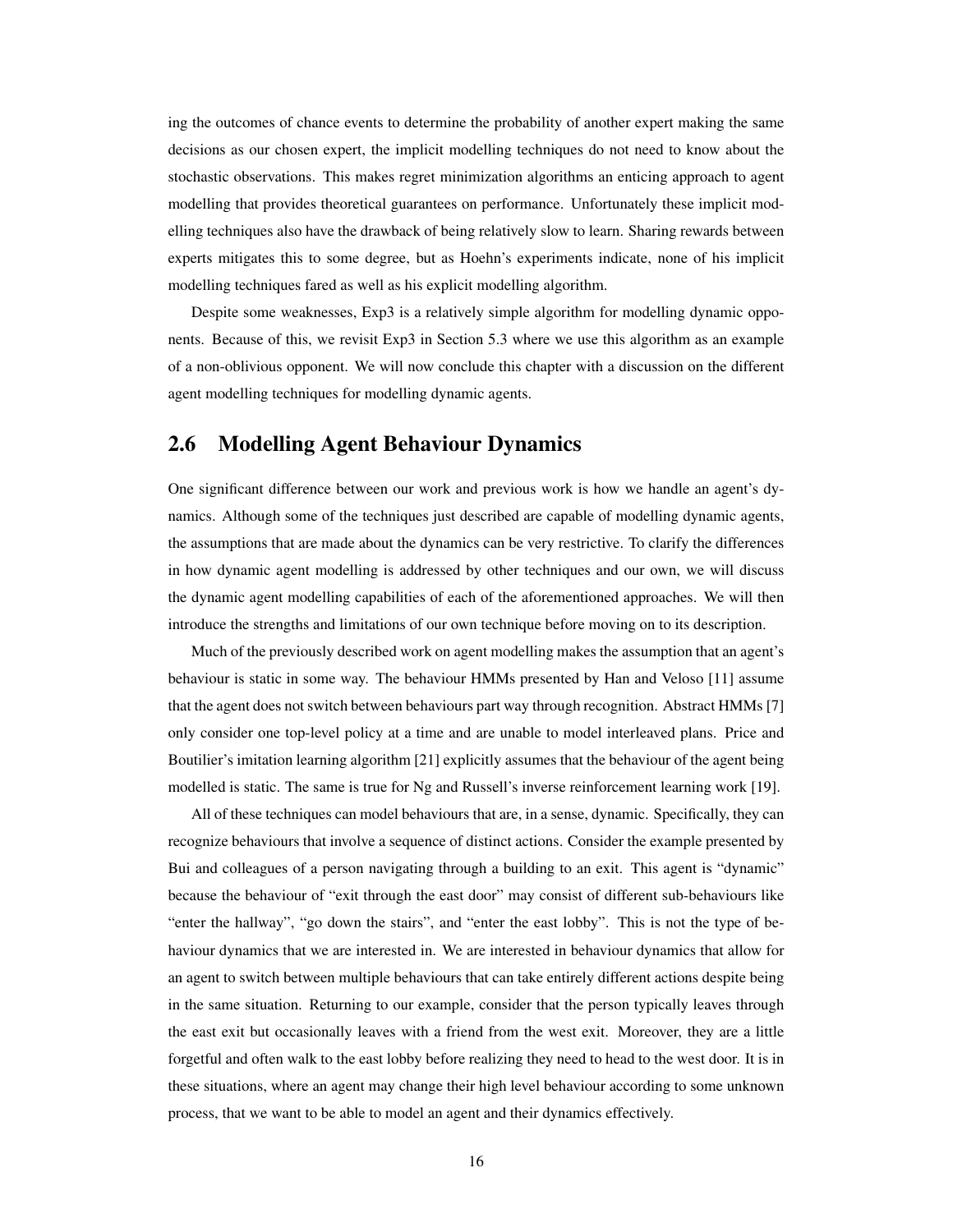Some of the previous work handles this type of dynamics but with some specific assumptions about how the unknown dynamics process works. Carmel and Markovitch's opponent modelling work [8] can represent dynamics agents, but only if their behaviours dynamics can also be modelled as a DFA. Realistically, this type of dynamic behaviour is not any different from the previous "dynamics" because the larger DFA could be considered as a single, albeit more complex, behaviour.

Frequency count approaches to opponent modelling in poker (Loki, Poki, Vexbot, BRPlayer, and Hoehn's explicit modelling) provide a straightforward technique for modelling static agents. Although these algorithms could be extended to address dynamic opponents by decaying the frequency counts over time, as was done with Vexbot, this amounts to "forgetting" an agent's past behaviour in the hope that they will behave similarly to recent actions. If an agent's future behaviour is highly dependent on their past behaviour, this type of information decay will discard valuable information. In our example of a person leaving a building, we might be able to infer that if the person is heading for the east exit and they stop, then they are more likely to be heading to the west exit. But, if we are decaying information, this pattern may never be revealed.

Regret minimization algorithms, such as Hoehn's implicit modelling algorithms [12], can be used to model dynamic agents. Unfortunately, they only adapt to a change in an agent's behaviour through the rewards they receive. Without specific mechanisms to learn the parameters of an agent's dynamics, they are only able to adapt in reaction to an agent's behaviour rather than active prediction of an agent's next behaviour.

Our work provides mechanisms to explicitly model an agent's dynamic behaviour. This is, in many ways, an extension of the ideas from Bayes' Bluff to handle dynamic opponents. Along with the parameters of an agent's behaviour (which is a strategy in Kuhn poker) we store additional parameters for describing an agent's dynamics. On their own, these parameters can be used to describe how an agent's behaviour changes. We also provide a technique for dual estimation that allows us to estimate these parameters as we observe our opponent's behaviour.

Although our technique provides a method for modelling dynamic behaviour, there are still limitations on the type of behaviour dynamics that we can model. As is described in Chapter 4, our technique uses two parameters that describe an agent's behaviour dynamics. Our choice of state variables and dynamics models restricts our agent to modelling changes in behaviour that are only dependent on the previous behaviour (*i.e.* we assume the dynamics are Markovian). Our technique does not require Markovian dynamics in general, but the computational cost of modelling non-Markovian dynamics grows rapidly with the number of previous time steps modelled by our algorithm<sup>5</sup>. Despite this limitation, we will show that our state estimation techniques provide effective and robust modelling of dynamic agents in the domain of Kuhn poker.

<sup>&</sup>lt;sup>5</sup>The agent's state in each previous time step would need to be tracked to model non-Markovian dynamics. The number of particles required by our state estimation algorithms to cover (and therefore accurately estimate) the state space grows exponentially with the size of the state space.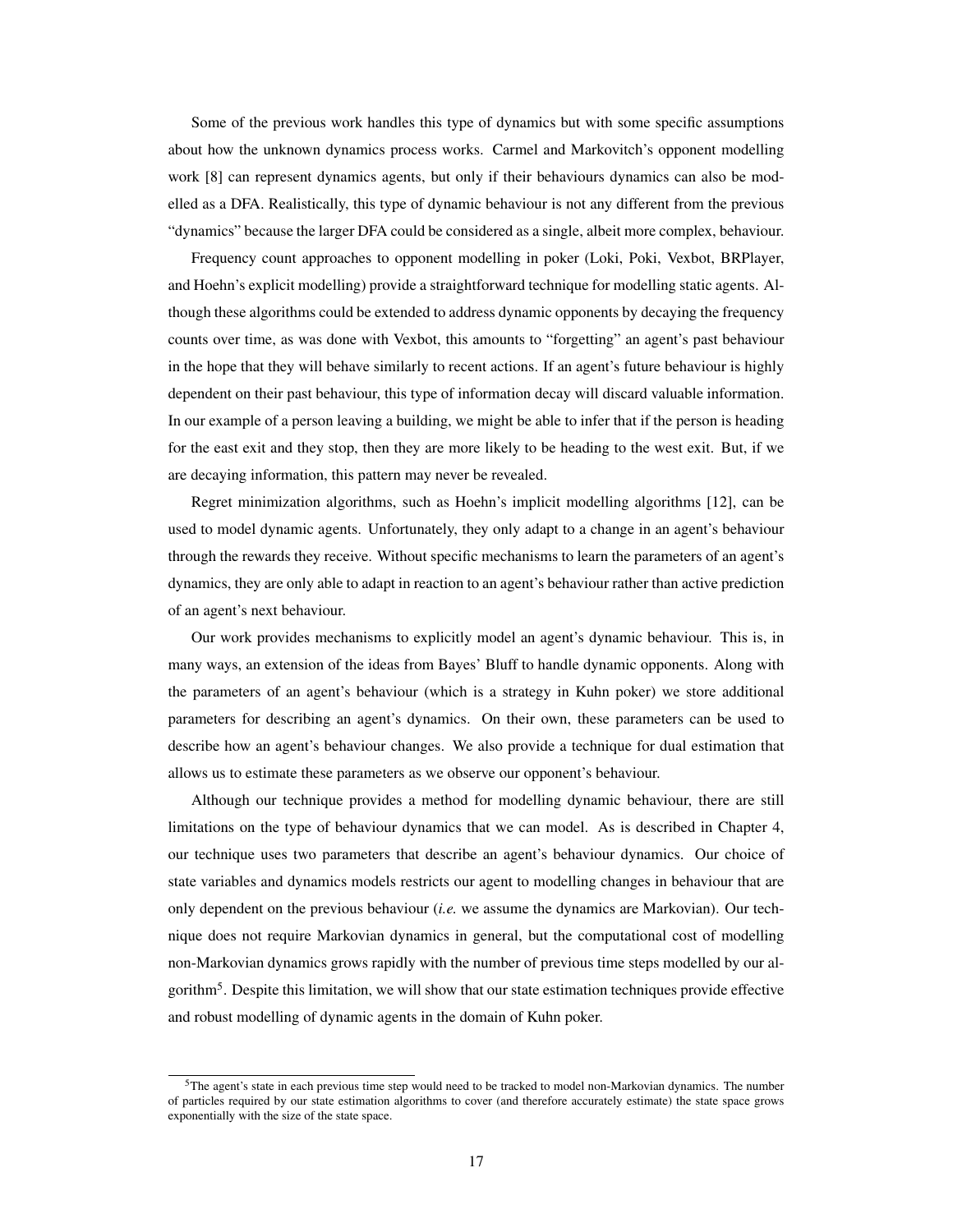# Chapter 3

# Background

Describing our application of state estimation to Kuhn poker requires some preliminary knowledge in game theory and state estimation algorithms. We begin by presenting the essential game theory knowledge used by our work in Section 3.1. We conclude our background content with an introduction to state estimation algorithms in Section 3.2.

## 3.1 Game Theory

*Game theory* is a branch of mathematics that studies strategic interactions between agents. The theoretical basis of game theory provides a useful framework for our exposition. Although we present some key ideas of game theory, this discussion only presents the concepts needed for our application of state estimation to Kuhn poker. The formalism for this section is inspired by Owen [20]. For a more complete treatment of game theory, see this or any other game theory text.

In general, a game refers to a process where two or more agents, called players, are given rewards based on making alternating decisions using whatever information is available to them (which may be imperfect). To accommodate for random events (*e.g.* random cards), games may also include an agent that makes stochastic moves.

More precisely, players are asked to make decisions at information sets corresponding to the information observed by the player. An **information set**  $I_p$  for player p corresponds to the set of all possible decision nodes where player  $p$  has the same public and private information. In a perfect information game, each information set is distinct. For imperfect information games, multiple decision nodes can correspond to a single information set. For example, in Kuhn poker, each possible information set for player one's first decision contains two decision nodes: one for each possible unknown card that the opponent may hold.

Using this concept of information sets, we can now define a player's strategy. A player's strategy defines how they play the game. A strategy  $\sigma_p \in \Sigma_p$ , where  $\Sigma_p$  is the set of all strategies available to player  $p$ , is a function that maps information sets to a distribution over the actions available to player  $p$ . **Behavioural strategies** have no constraints on the form of the action distributions. **Pure**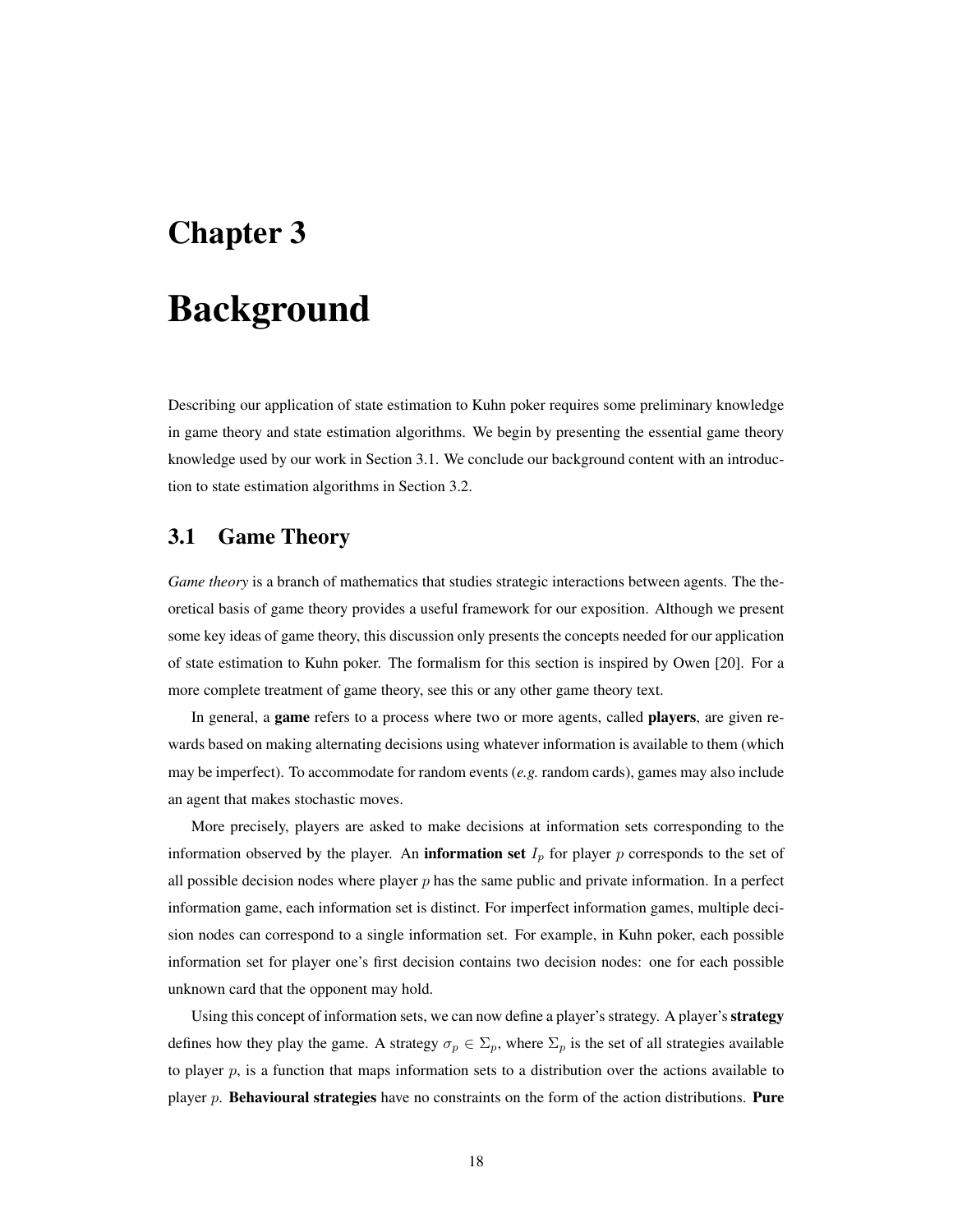strategies, on the other hand, have action distributions that put all of the probability mass on a single action for every information set (*i.e.* a deterministic strategy).

Agents receive rewards at the end of a game based on the strategies they choose. We denote the amount of reward given to player p for reaching terminal node  $\tau$  of the game tree as  $V_p(\tau)$ . The expected reward (over all terminal nodes) that each strategy receives is determined by a payoff **function**  $\pi(\sigma_1,\ldots,\sigma_n) = (\pi_1(\sigma_1,\ldots,\sigma_n),\ldots,\pi_n(\sigma_1,\ldots,\sigma_n))$  which returns an *n*-tuple of the expected rewards for all players.

Now that we have defined some of the basic game theory terminology, we can define some more specific properties of games and strategies.

A **Nash equilibrium** is an *n*-tuple of strategies where none of the players can increase their payoff by only changing their own strategy. To be precise, an *n*-tuple of strategies  $(\sigma_1^*, \ldots, \sigma_n^*)$  is a Nash equilibrium, if and only if,  $\pi_p(\sigma_1^*, \ldots, \sigma_{p-1}^*, \sigma_p, \sigma_{p+1}^*, \ldots, \sigma_n^*) \leq \pi_p(\sigma_1^*, \ldots, \sigma_n^*)$  for all possible strategies  $\sigma_p$  of every player p. The payoff value of the equilibrium  $\pi_p(\sigma_1^*,\ldots,\sigma_n^*)$  is often called the value of the equilibrium.

One class of games that has some interesting properties is two-player zero-sum games. In a two-player zero-sum game there are only two players and the sum of their rewards is zero, that is,  $\pi_1(\sigma_1, \sigma_2) = -\pi_2(\sigma_1, \sigma_2)$ . A minimax optimal strategy (usually just called an optimal strategy) in a two-player zero-sum game is a strategy that maximizes a player's *guaranteed* minimum expected reward under any possible opponent strategy. For two-player zero-sum games, Nash equilibria are optimal for both players because using a strategy that does not obtain the equilibrium value leaves the player vulnerable to exploitation by some strategy of the opponent. Moreover, if  $(\sigma_1^*, \sigma_2^*)$  and  $(\hat{\sigma}_1^*, \hat{\sigma}_2^*)$  are both equilibria, then so is  $(\sigma_1^*, \hat{\sigma}_2^*)$  and  $(\hat{\sigma}_1^*, \sigma_2^*)$ . Note that, in general, an optimal strategy does not necessarily *maximize* rewards.

A **dominated strategy**  $\sigma_p^*$  for player p is a strategy such that p has another strategy  $\sigma_p$  whose expected payoff is at least as much as  $\sigma_p^*$  against every possible opponent strategy and greater than  $\sigma_p^*$  for at least one possible opponent strategy. More specifically,  $\sigma_p^*$  is dominated if there exists  $\sigma_p$  such that  $\pi_p(\sigma_1,\ldots,\sigma_{p-1},\sigma_p^*,\sigma_{p+1},\ldots,\sigma_n) \leq \pi_p(\sigma_1,\ldots,\sigma_n)$  for all  $\sigma_i$  where  $i \neq p$  and  $\pi_p(\sigma_1,\ldots,\sigma_{p-1},\sigma_p^*,\sigma_{p+1},\ldots,\sigma_n) < \pi_p(\sigma_1,\ldots,\sigma_n)$  for at least one choice of  $\sigma_i$ 's where  $i \neq p$ .

Although there are Nash equilibrium solutions to many games, including Kuhn poker, our agent modelling work aims to maximize our rewards by learning an opponent's strategy and exploiting its weaknesses. To do this, we use the state estimation algorithms presented in the next section.

## 3.2 State Estimation

*State estimation* refers to the problem of determining the current state of a system given a sequence of our actions and a sequence of observations of the system. Formally, we represent the true state<sup>1</sup> at time t as the vector  $x_t$ . Similarly, let  $z_t$  and  $u_t$  denote vectors for the observation and action, re-

<sup>&</sup>lt;sup>1</sup>Note that this is the true state of our *chosen* state parameters. This does not necessarily include all of a system's variables.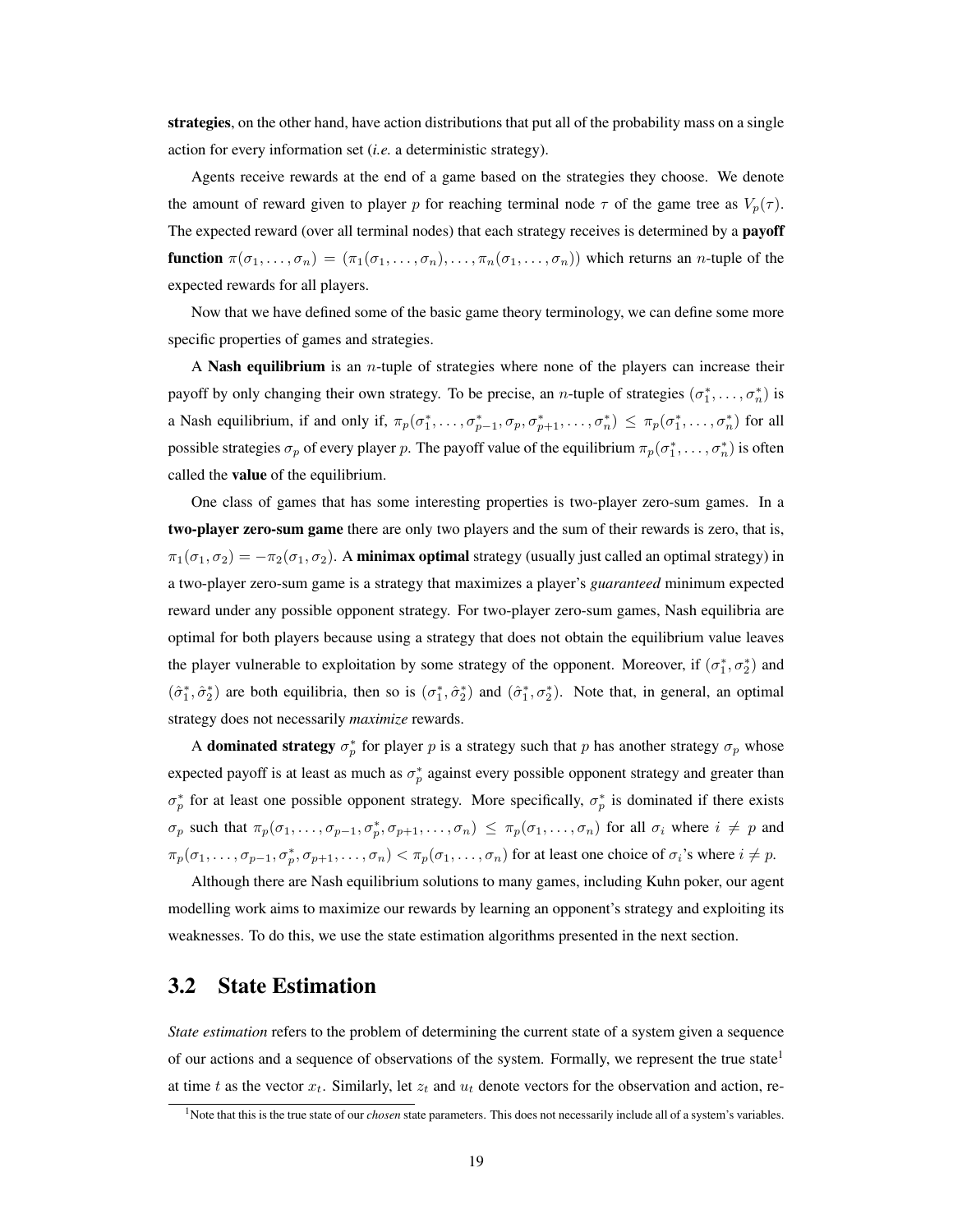spectively, at time t. Define  $x_{1:t}$  to be the state sequence  $x_1, \ldots, x_t$  and similarly for the observation sequence  $z_{1:t}$  and action sequence  $u_{1:t}$ . Then the state estimation problem is concerned with estimating the random variable  $x_t|(z_{1:t}, u_{1:t})$ , or rather the complete posterior distribution  $Pr(x_t|z_{1:t}, u_{1:t})$ . Our presentation of state estimation algorithms begins with a description of Bayesian filters, followed by two specific Bayesian filtering algorithms: particle filters and Rao-Blackwellized particle filters. Note that much of the formalism presented in this section mirrors that of Thrun, Burgard, and Fox [25].

## 3.2.1 Bayesian Filtering

A common approach to state estimation is to represent the uncertainty in the current state as a probability distribution and use Bayes' rule to update the belief after every action/observation pair. This technique is called *Bayesian filtering*. By applying Bayes' rule and assuming that  $x_t$  is a sufficient statistic for the observations and actions up to time t (*i.e.* the Markov assumption), we arrive at the standard recursive Bayesian filtering equation.

$$
Pr(x_t|z_{1:t}, u_{1:t}) = \frac{Pr(z_t|x_t, z_{1:t-1}, u_{1:t}) Pr(x_t|z_{1:t-1}, u_{1:t})}{Pr(z_t|z_{1:t-1}, u_{1:t})}
$$
(3.1)

$$
= \eta \Pr(z_t | x_t, z_{1:t-1}, u_{1:t}) \Pr(x_t | z_{1:t-1}, u_{1:t}) \tag{3.2}
$$

$$
= \eta \Pr(z_t|x_t) \Pr(x_t|z_{1:t-1}, u_{1:t}) \tag{3.3}
$$

$$
= \eta \Pr(z_t|x_t) \int \Pr(x_t|x_{t-1}, z_{1:t-1}, u_{1:t}) \Pr(x_{t-1}|z_{1:t-1}, u_{1:t}) dx_{t-1}(3.4)
$$

$$
= \eta \Pr(z_t|x_t) \int \Pr(x_t|x_{t-1}, u_t) \Pr(x_{t-1}|z_{1:t-1}, u_{1:t-1}) dx_{t-1} \qquad (3.5)
$$

where 
$$
\eta
$$
 is the denominator in Equation 3.1, *i.e.*, the normalization constant. Equation 3.1 is derived by applying Bayes' rule. Equation 3.3 and Equation 3.5 follow from the Markov assumption. Marginalization over  $x_{t-1}$  yields Equation 3.4. Given our previous belief,  $bel(x_{t-1}) \equiv Pr(x_{t-1}|z_{1:t-1}, u_{1:t-1})$ , we can use Equation 3.5 to find our new belief after the latest action and

| observation. Algorithm 1 provides pseudocode for the update. |  |  |  |  |
|--------------------------------------------------------------|--|--|--|--|
| <b>Algorithm 1 Bayesian Filter</b>                           |  |  |  |  |
| <b>Require:</b> $bel(x_{t-1}), u_t, z_t$                     |  |  |  |  |
| for all $x_t$ do                                             |  |  |  |  |

The algorithm requires an *observation model*  $Pr(z_t|x_t)$ , a *motion model*  $Pr(x_t|u_t, x_{t-1})$ , and an initial belief or *prior*  $Pr(x_0)$ . For a practical implementation, the form of the belief distribution  $bel(x<sub>t</sub>)$ , the motion model, and the observation model all need to allow the integral in the Bayesian filtering equation to be computed easily. For example, using a Gaussian form for these distributions results in one of the Kalman filter variants. A Monte Carlo approximation results in a particle filter, which is the approach taken in this thesis.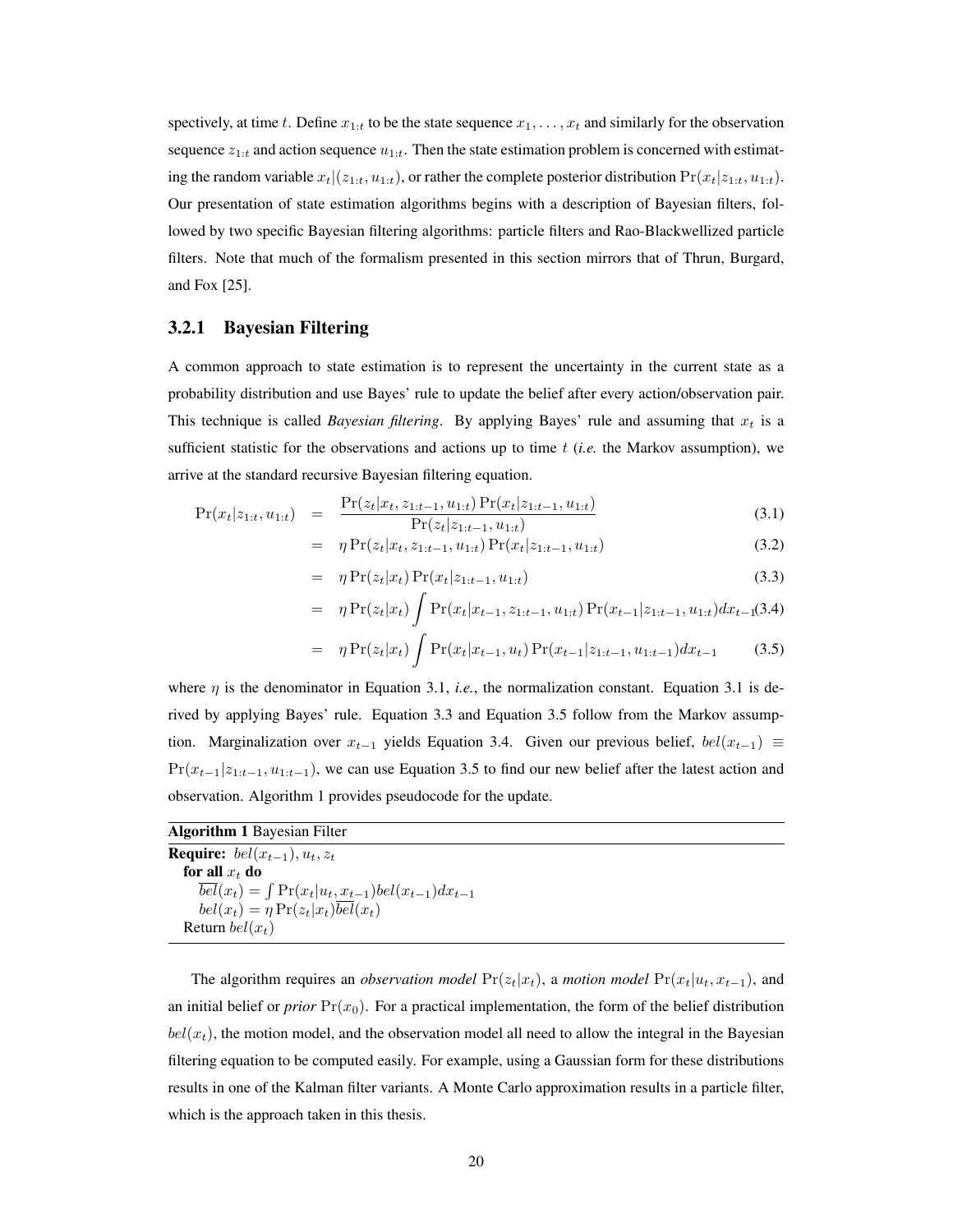## 3.2.2 Particle Filtering

A particle filter is a Bayesian filter that uses Monte Carlo methods with importance sampling. Particle filters approximate the probability distribution over the state using a set of samples called *particles*. Each particle is a state vector denoted as  $x_t^{(i)}$ . Updating a particle filter relies on importance sampling. To explain particle filters, we will first cover the basic idea behind importance sampling before elaborating on the implementation details of particle filtering.

#### Importance Sampling

Importance sampling is a general technique to estimate  $E[f(Q)]$  without having to actually sample from  $Q \sim Pr(Q = q)$ . If we want an unbiased way to estimate  $E[f(Q)]$ , but we can only sample from another distribution  $\tilde{Q} \sim \Pr(\tilde{Q} = q)$  (referred to as a *proposal distribution*), then just sample from  $\tilde{Q}$  and reweight each sample by the *importance weight*  $w(q)$ . This technique works because for any function  $f$  applied to  $Q$  we notice the following:

$$
E[f(Q)] = \int_{q} f(q) Pr(Q = q) dq
$$
  
= 
$$
\int_{q} f(q) Pr(Q = q) \frac{Pr(\tilde{Q} = q)}{Pr(\tilde{Q} = q)} dq
$$
  
= 
$$
\int_{q} f(q) Pr(\tilde{Q} = q) w(q) dq
$$
 where  $w(q) = \frac{Pr(Q = q)}{Pr(\tilde{Q} = q)}$   
= 
$$
E[g(\tilde{Q})]
$$
 where  $g(q) = w(q) f(q)$ 

Therefore sampling from  $\tilde{Q}$ , with the importance weights  $w(q)$ , will have the same expectation as sampling from  $Q$ .

#### Implementation

We now describe the implementation of particle filtering and how the algorithm uses importance sampling. Returning to our Bayesian filtering problem, we want to sample  $x_t \sim \Pr(x_t|z_{1:t}, u_{1:t})$ . It is not currently known how to directly sample this distribution. Instead of sampling it directly we will use importance sampling. Let  $Pr(Q = q) \equiv Pr(x_t|z_{1:t}, u_{1:t}) = \eta Pr(z_t|x_t) Pr(x_t|z_{1:t-1}, u_{1:t})$ (by Equation 3.3). Now we need an appropriate proposal distribution,  $Pr(\tilde{Q} = q)$ . Both  $Pr(z_t|x_t)$ and  $Pr(x_t|z_{1:t-1}, u_{1:t})$  could be used since using one for the proposal distribution results in the other being used as the importance weight. In most particle filter applications the observation model  $Pr(z_t|x_t)$  is used for importance weights and the proposal distribution comes from the motion model  $Pr(x_t|z_{1:t-1}, u_{1:t})$  and the belief distribution  $Pr(x_{t-1}|z_{1:t-1}, u_{1:t-1})$ . That being said, Thrun and colleagues have shown that using the observation model as the proposal distribution and the motion model and belief distribution for importance weights (a technique they call *dual Monte Carlo localization*) is also a viable approach despite some challenges in implementation [26]. Moreover, they present a technique to combine both standard and dual Monte Carlo localization in their *mixture Monte Carlo localization* algorithm. We use the first (standard) approach in this work.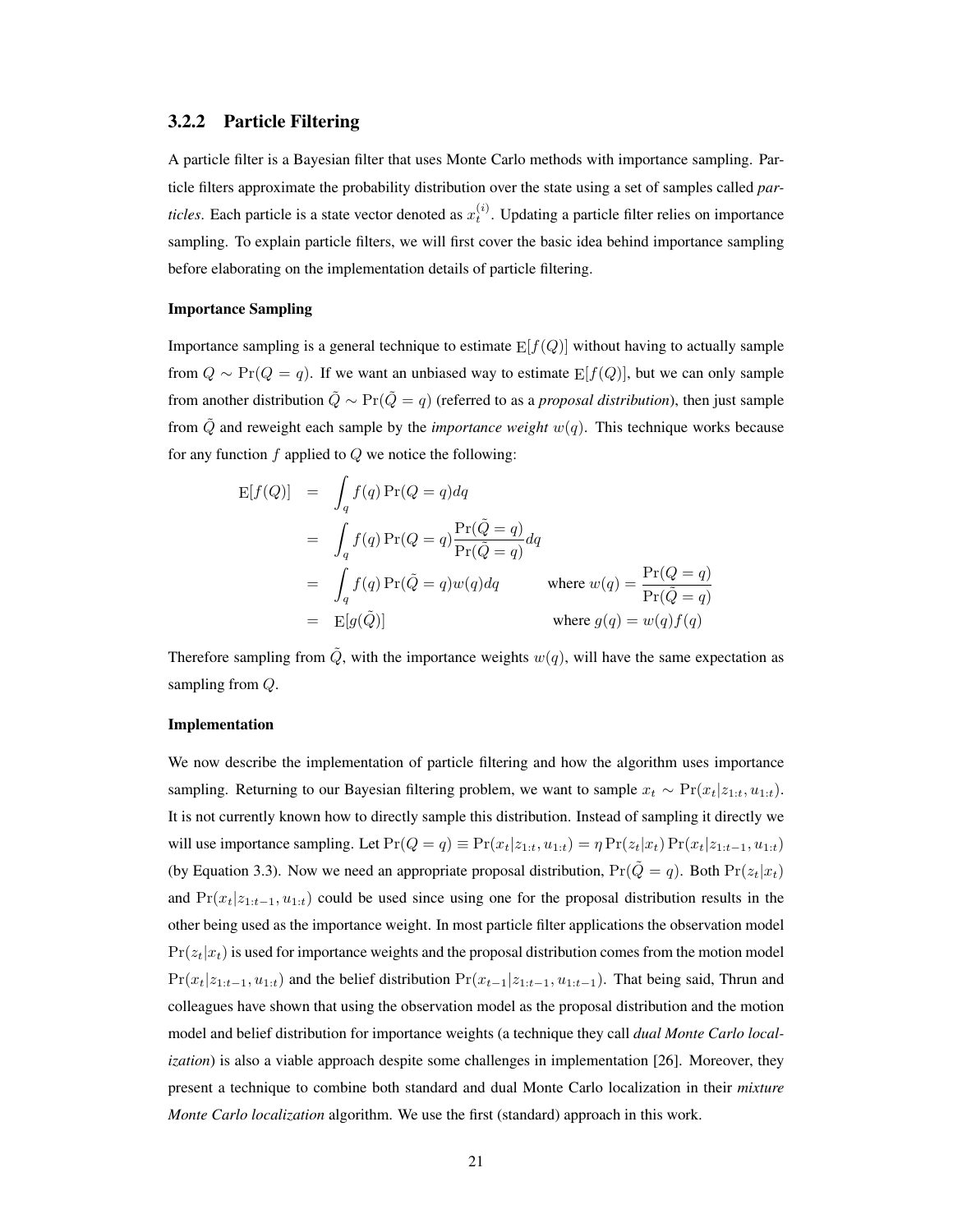Now that samples can be drawn from our desired distribution we can apply Monte Carlo methods. If we have a particle  $x_{t-1}^{(i)}$  approximately sampled from  $Pr(x_{t-1}|z_{1:t-1}, u_{1:t-1})$  we want a new particle  $x_t^{(i)}$  approximately sampled from  $Pr(x_t|z_{1:t}, u_{1:t})$ . We do this by sampling  $\tilde{x}_t^{(i)}$  from the (motion model) proposal distribution  $Pr(x_t|u_t, x_{t-1}^{(i)})$  and weighting it by the (observation model) importance sampling correction  $Pr(z_t|\tilde{x}_t^{(i)})$ .

The final stage of particle filtering is *resampling*. Resampling is used to avoid degeneracy in the Monte Carlo sampling approximation where most of the particles begin to have (near) zero probability. In general, resampling randomly selects  $n$  particles from the previous set of Monte Carlo samples. There are numerous resampling algorithms, each with different computational costs, benefits (*e.g.* lower variance), and disadvantages (*e.g.* bias). Some examples of resampling algorithms include *low variance sampling* and *stratified sampling* [25]. The most straightforward resampling algorithm is to simply draw the  $n$  particles, with replacement, from the previous set, with probability proportional to their importance weighting. This resampling algorithm is the one we used in our experiments. Resampling has the benefit of focusing the limited number of particles in areas of higher probability. This allows the algorithm to discard unlikely particles for ones that are more "interesting". The full particle filtering algorithm can be seen in Algorithm 2.

Algorithm 2 Particle Filter **Require:** A set of weighted particles  $X_{t-1}$ **Require:** Action  $u_t$  and observation  $z_t$  $\overline{X}_t = X_t = \emptyset$ for  $i = 1$  to  $|X_{t-1}|$  do sample  $x_t^{(i)} \sim \Pr(x_t | u_t, x_{t-1}^{(i)})$  $w_t^{(i)} = \Pr(z_t|x_t^{(i)})$  $\overline{X}_t = \overline{X}_t \cup \{ \langle x_t^{(i)}, w_t^{(i)} \rangle \}$ for  $i = 1$  to  $|X_{t-1}|$  do add  $x_t^{(i)}$  to  $X_t$  with probability  $\propto w_t^{(i)}$ Return  $X_t$ 

Monte Carlo methods give particle filters considerable power and flexibility. They can handle non-linear dynamics while representing arbitrary belief distributions over the state variables. This is in contrast to many other Bayesian filtering algorithms, such as the Kalman filter variants, that are only capable of representing Gaussian probability distributions. Particle filters have one major drawback – they can be expensive. A particle filter's accuracy and computational cost scales with the number of particles used. Unfortunately, the number of particles needed to cover an  $n$ -dimensional state space is exponential in n. On the bright side, the number of particles to use is a simple parameter to manipulate. This means that the accuracy of a particle filter can easily scale as computer hardware improves.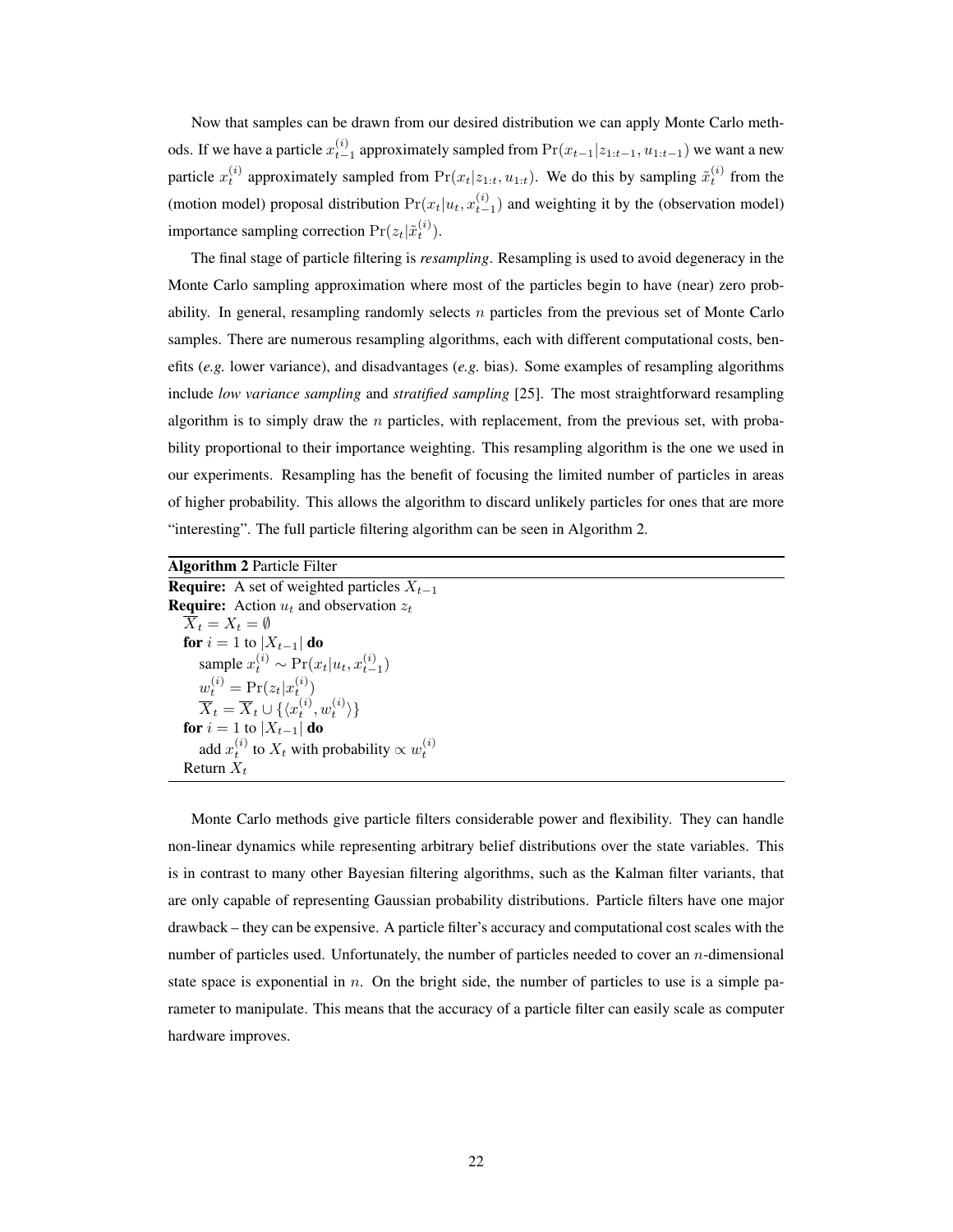

Figure 3.1: Graphical model of a dynamic agent's state

## 3.2.3 Rao-Blackwellized Particle Filtering

Rao-Blackwellized particle filters (RBPFs) are a hybrid Bayesian filtering technique that extend standard particle filters. More precisely, RBPFs are useful for estimating  $E[f(X)]$  when X can be factored into a joint product of two sets of variables: one set  $X'$  that must be sampled, and another set  $X''$  whose expectation can be integrated out analytically given  $X'$ . As one might guess, particle filters can be used to estimate  $X'$ . This hybrid inference, estimating both analytically and by sampling, is similar in many regards to standard particle filters. Like particle filters, RBPFs can handle non-linear dynamics and arbitrary belief distributions. Beliefs are still represented with a set of particles. The key difference lies in being able to factor  $X$  and analytically estimate  $X''$ .

In this work, we use RBPFs to perform *dual estimation*, inferring the system state and any unknown parameters of the motion or observation models simultaneously. We consider a simple case of dual estimation where the system's dynamics are parameterized by some unknown value θ, which we need to simultaneously infer along with the system state [17, 24]. Although RBPFs can be used more generally than this, we will only derive RBPFs that infer the hidden state and the motion model parameters as this is all that we need. Consider the general statistical process shown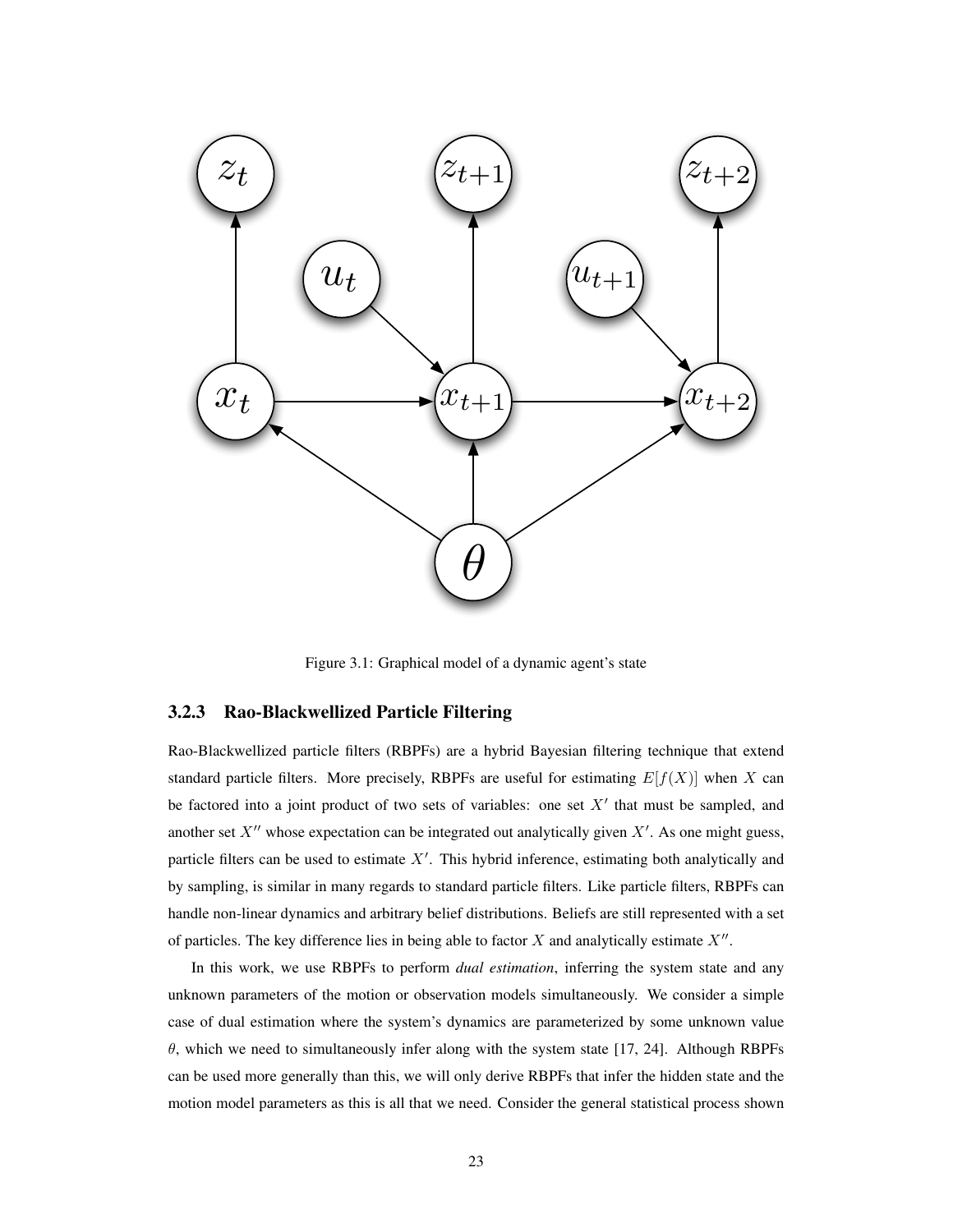in Figure 3.1 that underlies this inference problem. The main difference between this process and the process for the Bayesian filter derived earlier is that the hidden state now depends on the motion model parameter  $\theta$ . We begin the derivation of the RBPF posterior in much the same way as the Bayesian filter derivation.

$$
Pr(x_{1:t}|z_{1:t}, u_{1:t}) = \eta Pr(z_t|x_{1:t}, z_{1:t-1}, u_{1:t}) Pr(x_{1:t}|z_{1:t-1}, u_{1:t})
$$
\n(3.6)

$$
= \eta \Pr(z_t|x_t) \Pr(x_{1:t}|z_{1:t-1}, u_{1:t}) \tag{3.7}
$$

$$
= \eta \Pr(z_t|x_t) \int_{x_{1:t-1}} \Pr(x_{1:t-1}|z_{1:t-1}, u_{1:t-1})
$$

$$
\Pr(x_t|x_{1:t-1}, z_{1:t-1}, u_{1:t}) \tag{3.8}
$$

where  $\eta$  is a normalization constant. Equation 3.6 is derived by applying Bayes' rule. Equation 3.7 follows from  $z_t$  being conditionally independent of the other variables given  $x_t$  (see Figure 3.1). Marginalization over the chain of hidden states  $x_{1:t-1}$  and the fact that  $x_{1:t-1}$  does not depend on  $u_t$  yields Equation 3.8. Equation 3.8 still presents us with a problem since we do not know how to compute  $Pr(x_t|x_{1:t-1}, z_{1:t-1}, u_{1:t})$  due to the dependency of  $x_t$  on the unknown value of  $\theta$ . To solve this problem we marginalize over  $\theta$ .

$$
\Pr(x_{1:t}|z_{1:t}, u_{1:t}) = \eta \Pr(z_t|x_t) \int_{x_{1:t-1}} \Pr(x_{1:t-1}|z_{1:t-1}, u_{1:t-1})
$$
\n
$$
\int_{\theta} \Pr(x_t|x_{1:t-1}, z_{1:t-1}, u_{1:t}, \theta) \Pr(\theta|x_{1:t-1}, z_{1:t-1}, u_{1:t}) \quad (3.9)
$$
\n
$$
= \eta \Pr(z_t|x_t) \int_{x_{1:t-1}} \Pr(x_{1:t-1}|z_{1:t-1}, u_{1:t-1})
$$
\n
$$
\int_{\theta} \Pr(x_t|x_{t-1}, u_t, \theta) \Pr(\theta|x_{1:t-1}, z_{1:t-1}, u_{1:t-1}) \quad (3.10)
$$

Equation 3.10 follows from Equation 3.9 for two reasons. First,  $x_t$  is conditionally independent of the other variables given  $x_{t-1}$ ,  $u_t$ , and  $\theta$ . Second, Pr( $\theta | x_{1:t-1}, x_{1:t-1}, u_{1:t}$ ) is independent of  $u_t$ given  $x_{1:t-1}, x_{1:t-1}, u_{1:t-1}$ . Equation 3.10 gives us an expression for our posterior distribution that is similar to the posterior for our Bayesian filter (Equation 3.5). Like before we have a recursive update for our belief distribution  $Pr(x_{1:t-1}|z_{1:t-1}, u_{1:t-1})$  and we require an observation model  $Pr(z_t|x_t)$ , and a motion model  $Pr(x_t|x_{t-1}, u_t, \theta)$  (which is now dependent on  $\theta$ ). This leaves us with the one new term  $Pr(\theta | x_{1:t-1}, z_{1:t-1}, u_{1:t-1})$  that we now consider how to compute.

$$
\Pr(\theta|x_{1:t}, z_{1:t}, u_{1:t}) = \eta \Pr(x_t, z_t | x_{1:t-1}, z_{1:t-1}, u_{1:t}, \theta) \Pr(\theta|x_{1:t-1}, z_{1:t-1}, u_{1:t})
$$
(3.11)  

$$
= \eta \Pr(z_t | x_t) \Pr(x_t | x_{1:t-1}, z_{1:t-1}, u_{1:t}, \theta)
$$
  

$$
\Pr(\theta|x_{1:t-1}, z_{1:t-1}, u_{1:t})
$$
(3.12)

$$
= \eta' \Pr(x_t | x_{t-1}, u_t, \theta) \Pr(\theta | x_{1:t-1}, z_{1:t-1}, u_{1:t-1}) \tag{3.13}
$$

where  $\eta$  is a normalization constant from Bayes' rule. Equation 3.12 follows from the multiplication rule of conditional probabilities and the fact that  $z_t$  is is independent from the other variables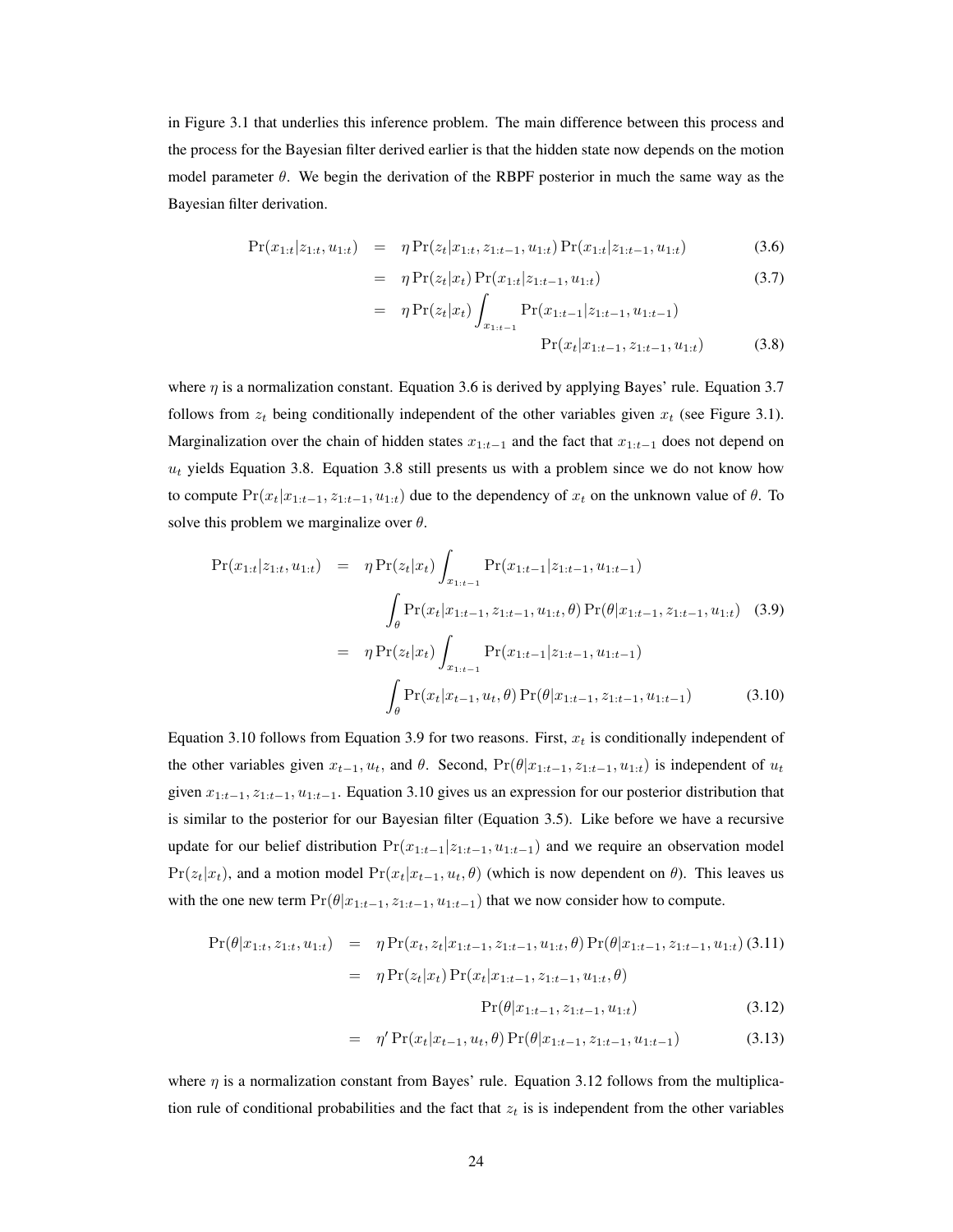given  $x_t$ . Since  $Pr(z_t|x_t)$  is not dependent on  $\theta$  we can move it into the normalization constant making  $\eta' = \eta \Pr(z_t|x_t)$ . The new normalization constant combined with the observations from the derivation of Equation 3.10 yields the recursive update shown in Equation 3.13.

If we choose a distribution for  $Pr(x_t|x_{t-1}, u_t, \theta)$  that has a conjugate prior, then our posterior at time t will have the same form as the posterior at time  $t - 1$ . This means that we only need to store and update a sufficient statistic  $s_t$  to compute  $Pr(\theta | x_{1:t}, z_{1:t}, u_{1:t})$ . More precisely, we can let

$$
Pr(\theta | x_{1:t}, z_{1:t}, u_{1:t}) = Pr(\theta | s_t)
$$
\n(3.14)

By using a conjugate prior, the recursive structure of Equation 3.13 enables us to compute our posterior  $Pr(\theta | x_{1:t}, z_{1:t}, u_{1:t})$  efficiently, incurring relatively little extra computational cost compared to basic particle filters.

Using our derivations we can augment our particle filter algorithm (Algorithm 2) to model a process with unknown motion model parameters. We present the augmented particle filter, which is just a specific case of a Rao-Blackwellized particle filter, in Algorithm 3. Each particle stores the additional sufficient statistic,  $s_t^{(i)}$  for  $Pr(\theta | s_t^{(i)})$ . Sampling from the proposal distribution now involves sampling  $\tilde{\theta}$  from  $\Pr(\theta | s_{t-1}^{(i)})$  and then sampling  $\tilde{x}_t^{(i)}$  from  $\Pr(x_t | u_t, x_{t-1}^{(i)}, \tilde{\theta})$ . The sufficient statistic for each candidate particle is updated for the new transition  $s_t^{(i)} = \text{UPDATE}(s_{t-1}^{(i)}, x_{t-1}^{(i)} \rightarrow$  $\tilde{x}_{t}^{(i)}$ ). The weighting from the observation model and resampling is performed in the usual fashion.

## Algorithm 3 Rao-Blackwellized Particle Filter

**Require:** A set of weighted particles  $X_{t-1}$ **Require:** Action  $u_t$  and observation  $z_t$  $\overline{X}_t = X_t = \emptyset$ for  $i = 1$  to  $|X_{t-1}|$  do sample  $\tilde{\theta} \sim \Pr(\theta | s_{t-1}^{(i)})$  $t-1$ sample  $x_t^{(i)} \sim \Pr(x_t|u_t, x_{t-1}^{(i)}, \tilde{\theta})$  $s_t^{(i)} = \text{UPDATE}(s_{t-1}^{(i)}, x_{t-1}^{(i)} \rightarrow x_t^{(i)})$  $w_t^{(i)} = \Pr(z_t|x_t^{(i)})$  $\overline{X}_t = \overline{X}_t \cup \{ \langle x_t^{(i)}, s_t^{(i)}, w_t^{(i)} \rangle \}$ for  $i = 1$  to  $|X_{t-1}|$  do<br>
edd (e<sup>(i)</sup> e<sup>(i)</sup>) to Y add  $\langle x_t^{(i)}, s_t^{(i)} \rangle$  to  $X_t$  with probability  $\propto w_t^{(i)}$ Return  $X_t$ 

### 3.2.4 Related Applications

State Estimation algorithms have been applied in many domains to solve a diverse range of problems. Particle filters have been used in vision systems under the guise of the condensation algorithm for detecting and tracking the contours of moving objects [14]. In robotics, state estimation algorithms are used extensively for robotic localization where a robot's pose must be inferred from the robot's actions (movement) and observations (sensor data) [25].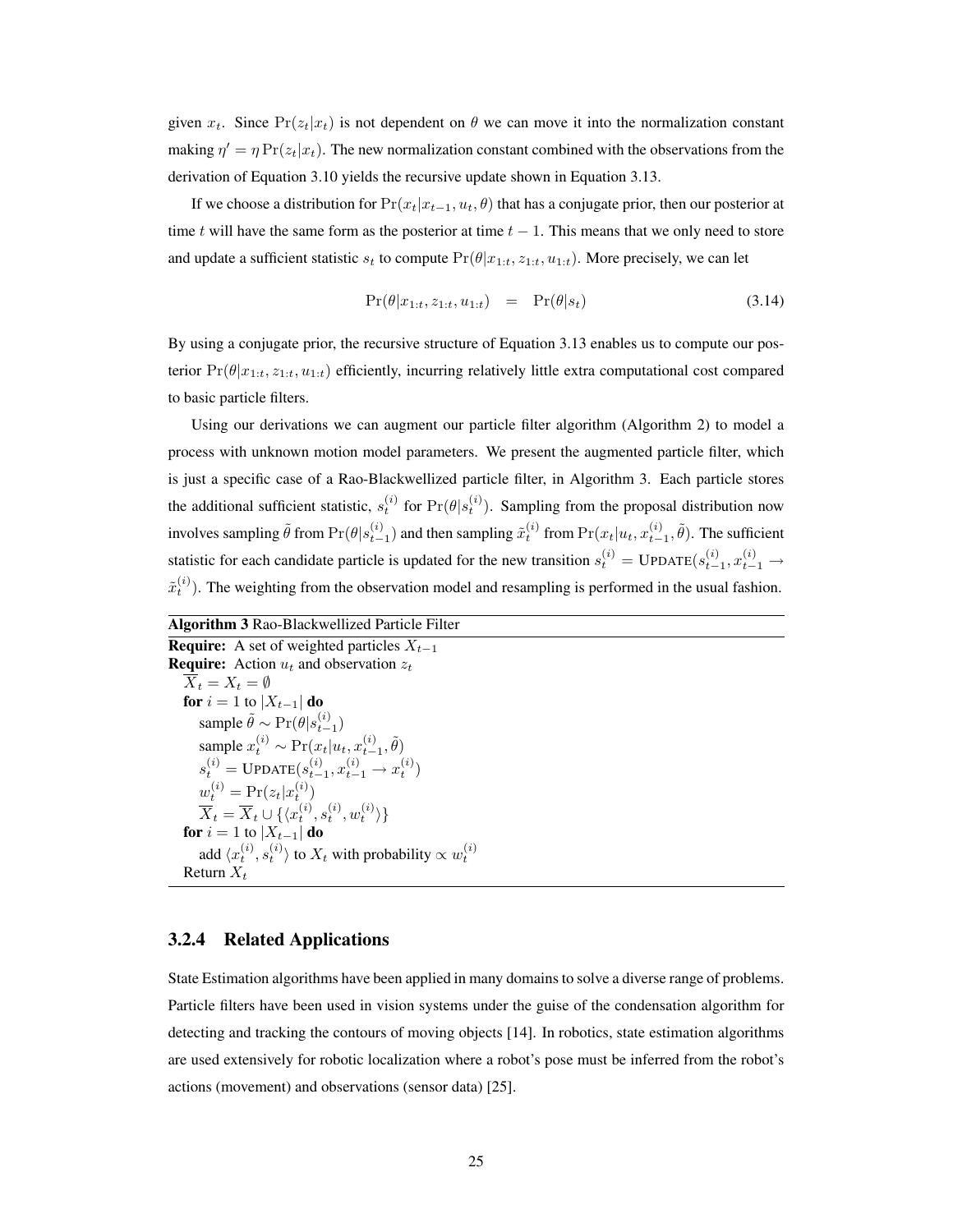More recently, the problem of simultaneous localization and mapping (SLAM) has been examined in robotics research. The goal of SLAM, as its name suggests, is to localize a robot while simultaneously building a map of the robot's environment. Work by Montemerlo and colleagues presented a new approach to SLAM, called FastSLAM, that uses RBPFs [18]. Their work assumes that measurements of individual landmarks in the environment are conditionally independent given the robot's path. This allows them to factor the SLAM problem into an estimation of the sufficient statistics  $(s_t^{(i)})$  for the landmark locations and an estimation of the robot's pose  $(x_t^{(i)})$ . By inferring the location of 50,000 landmarks, their experiments showed that RBPFs are both effective and efficient for solving the SLAM problem when this assumption holds.

State estimation has also been proposed for giving computer agents a more realistic belief about opponent positions in commercial games. More precisely, Bererton proposed the use of particle filters to track an agent's  $(x, y)$  location in a world with several rooms [2]. A simple motion model using a random walk is used to represent the opponent's movements. Particles are weighted based on two cases. If the opponent is visible a particle is weighted according to its distance from the opponent, otherwise the agent simulates a laser range finder sweep and particles are weighted based on their distance from a laser ray.

Although these are all interesting applications, we are interested in using state estimation for inferring an agent's subjective state, *i.e.* its behaviour, rather than an objective state like the position of an agent or an object. The next chapter describes our application of state estimation to the problem of inferring an agent's strategy in the domain of Kuhn poker.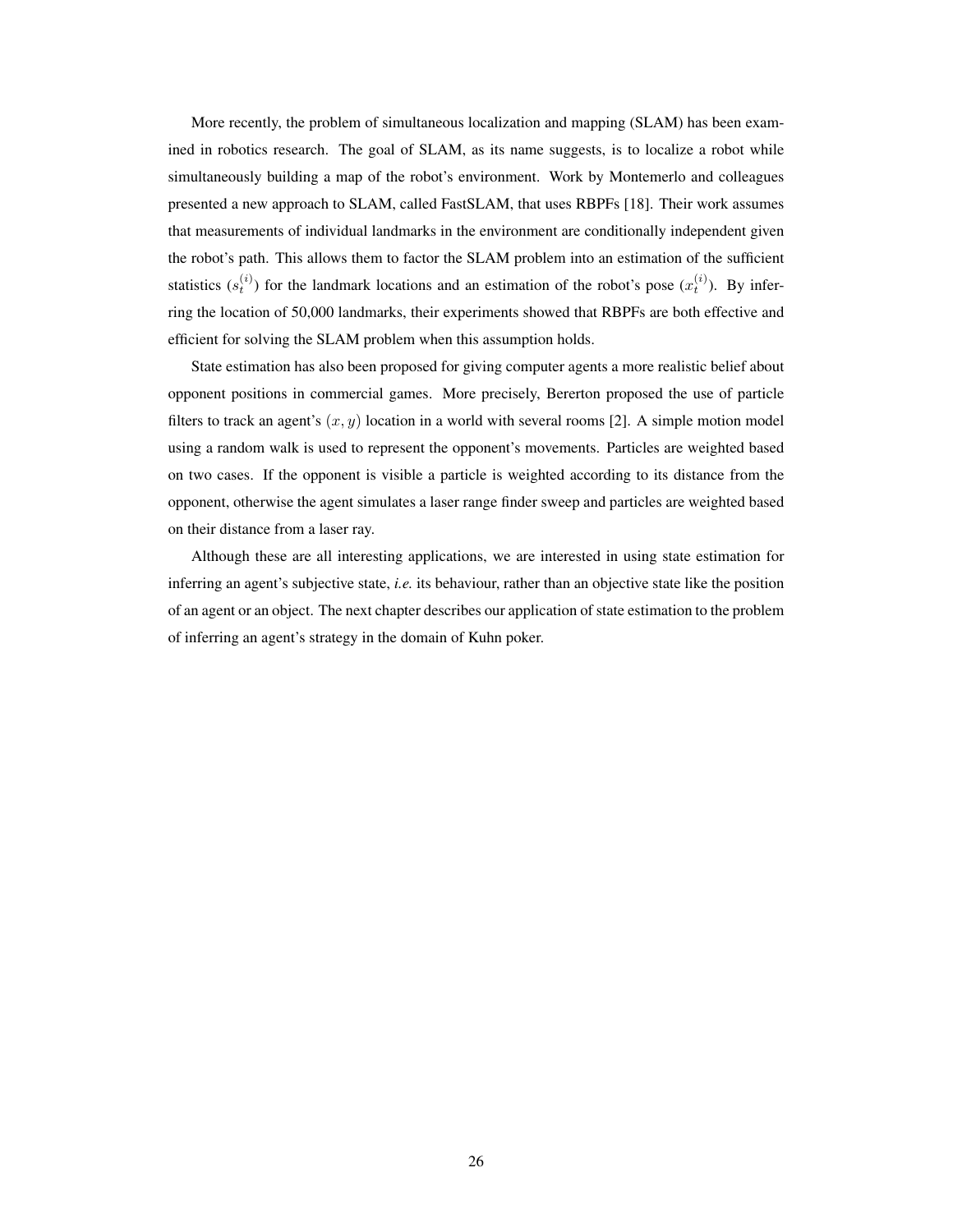## Chapter 4

# Application to Kuhn Poker

We now describe our application of state estimation techniques, specifically particle filters and Rao-Blackwellized particle filters, to the game of Kuhn poker. First, we will discuss Kuhn poker in further depth including a description of *undominated* Kuhn poker. Next, we will describe how we mapped the structure of Kuhn poker onto Bayesian filtering, including some elaboration on our choice of motion models. We will then describe the extra requirements for Rao-Blackwellized particle filters. Finally, we explain how we use the opponent model when playing.

### 4.1 Undominated Kuhn Poker

Section 2.5.1 introduced the game of Kuhn poker: a two player zero-sum poker game where each player is dealt a single card from a three card deck. In addition to defining the game, Kuhn also presented a complete game theoretic analysis [16]. Although there are 64 different pure strategies for each player, many of these are dominated. By removing all of the dominated strategies, we are left with the game of *undominated* Kuhn poker. Figure 4.1 shows the game tree for undominated Kuhn poker. For the remainder of this thesis, we will be working in the domain of undominated Kuhn poker which we refer to as simply "Kuhn poker". To simplify things further, we restrict ourselves to the situation where we are player one modelling player two.

In undominated Kuhn poker, the strategy space of player one can be parameterized by three parameters  $(\alpha, \beta, \gamma)$ , and player two by two parameters  $(\eta, \xi)$ . These parameters are all in the range [0, 1] and specify the probability of betting in certain information sets. For example,  $\eta$  is the probability the second player bets when facing a bet while holding the queen, and  $\xi$  is the probability the second player bets after a pass when holding the jack.

Kuhn poker has a continuum of Nash equilibria, which can be written in the aforementioned parameterization as,  $\alpha = \gamma/3$ ,  $\beta = (1 + \gamma)/3$ , and  $\eta = \xi = 1/3$ . The value of the equilibrium is −1/18 dollars per game. In other words, if player one plays an equilibrium strategy then they can expect to lose at most 5.5 cents per game. Similarly, if player two plays an equilibrium strategy then they will win at least 5.5 cents per game on average.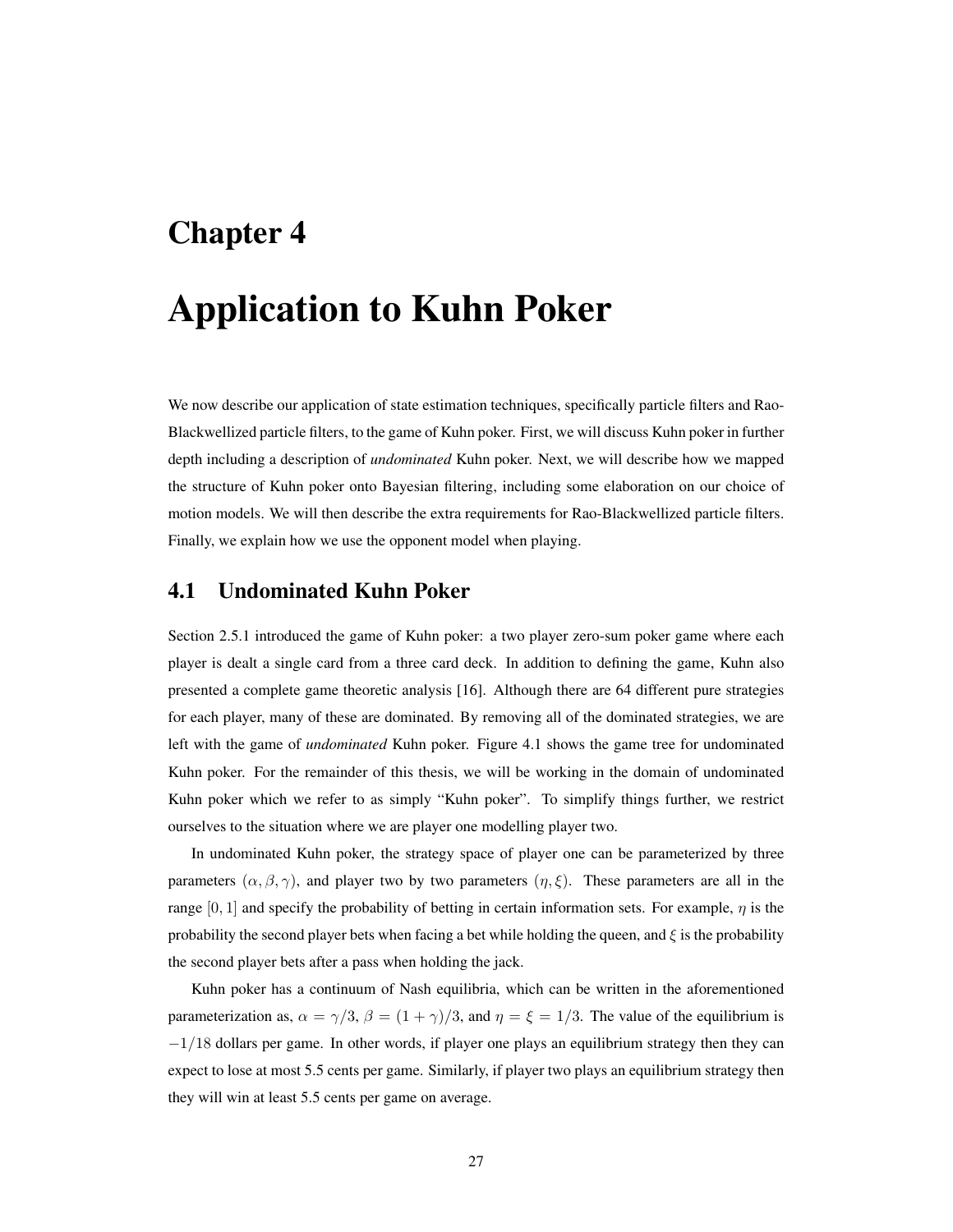

Figure 4.1: The full game tree of undominated Kuhn poker Figure 4.1: The full game tree of undominated Kuhn poker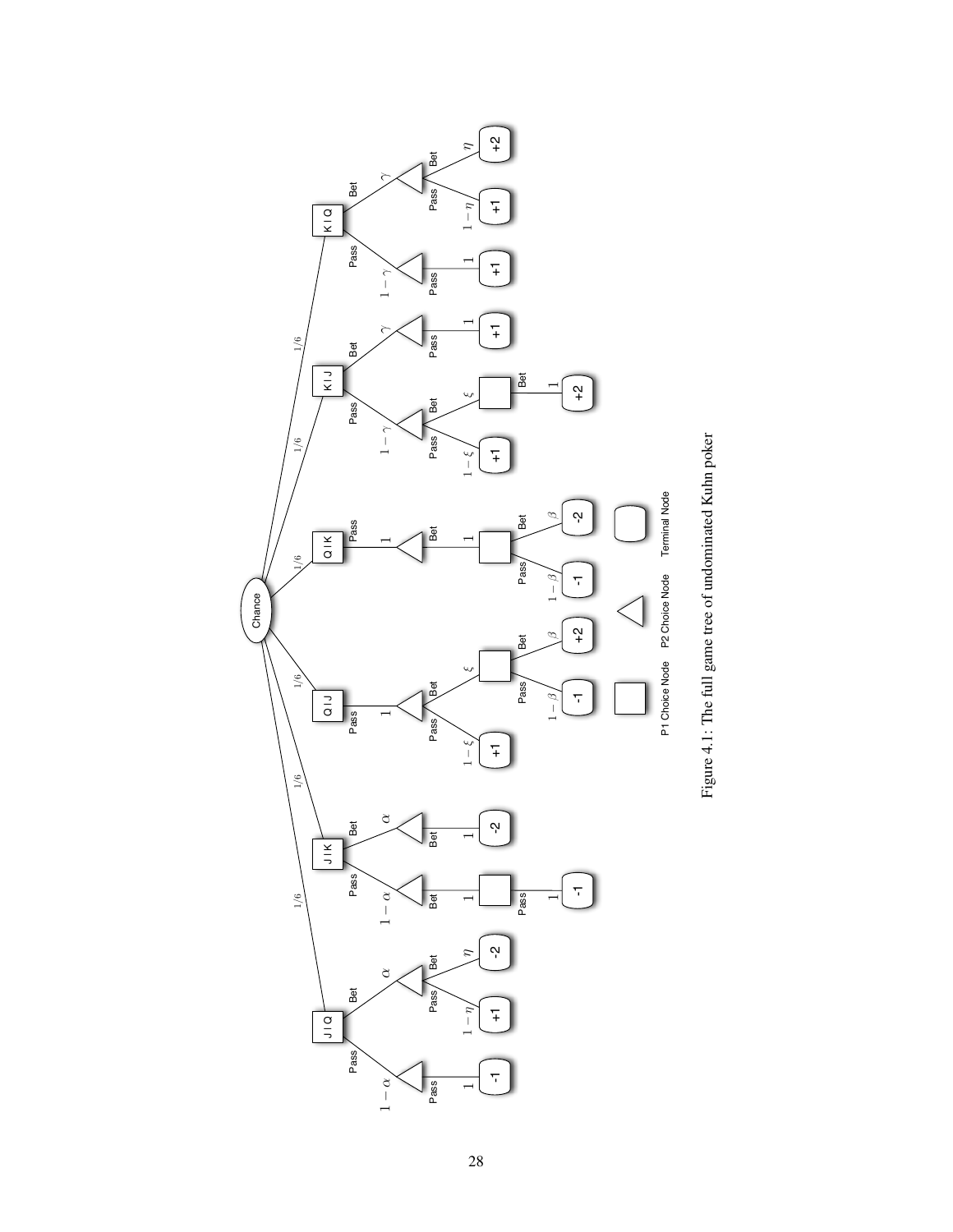Although many of the competitive poker programs currently employ Nash equilibrium approximations [3, 10], greater payoffs may still be possible. Consider the following example from Kuhn poker. Suppose player two chooses undominated actions with equal probability (*i.e.*  $\eta = \xi = 0.5$ ). If player one plays an equilibrium strategy, they can expect to lose  $-1/18$  per game. Now suppose player one deviates from the equilibrium and responds by passing in the first round and betting with a king or queen when bet to (*i.e.* the best response). This is no longer a losing game for player one who now has an expected payoff of zero. Other deviations from the equilibrium strategy can be exploited by even more depending on player two's choice of strategy. In summary, an accurate model of the opponent's strategy can be used to great advantage.

## 4.2 Bayes Filter Components

To use particle filtering, or any Bayesian filtering algorithm, we need to define six components: the state variables, observations, actions, an observation model, a motion model, and an initial belief.

### 4.2.1 Observations

In general, an agent receives observations each time they arrive at an information set, *i.e.*, whenever new public or private information is revealed. In our domain of Kuhn poker, this occurs after each decision is made and whenever cards are revealed. Instead of using each information set as an observation, we use a full hand of the game as the observation for each time step in the Bayesian filter update. We use this approach for two reasons: the simplicity of the resulting filter, and the fact that player two only makes one decision per hand. With the filter being updated after each hand, an observation  $z_t$  corresponds to the information set for player one at a terminal node in the game tree. This means that the observation will consist of the betting sequence for the hand and any known cards held by each player. We will denote a Kuhn poker information set from player  $p$ 's perspective as  $I_p = \langle H_1 H_2 : D \rangle$  where  $H_i$  is the cards held by player i and D is the public betting information.

For example, the information set  $\langle J \, Q \, : \, B \, b \rangle$  would be observed when player one has the jack, player two has the queen, and player one bet followed by a bet from player two. Note that at the end of a hand we may not know what cards the other player holds. An example of this is when player one is dealt a jack and bets followed by player two passing. In this case, the information set would be  $\langle J? : Bp \rangle$  with the question mark denoting unknown information.

### 4.2.2 Observation Model

A general observation model  $Pr(z_t|x_t)$  must be able to compute the probability of an observation given the current beliefs about the system being modelled. In Kuhn poker, an observation model represents the probability of the betting and cards that were observed on this hand, given our current beliefs about the opponent. In order to compute this probability accurately for our case of player one modelling player two, our strategy parameters  $x_t$  will need to contain, or from it be able to derive,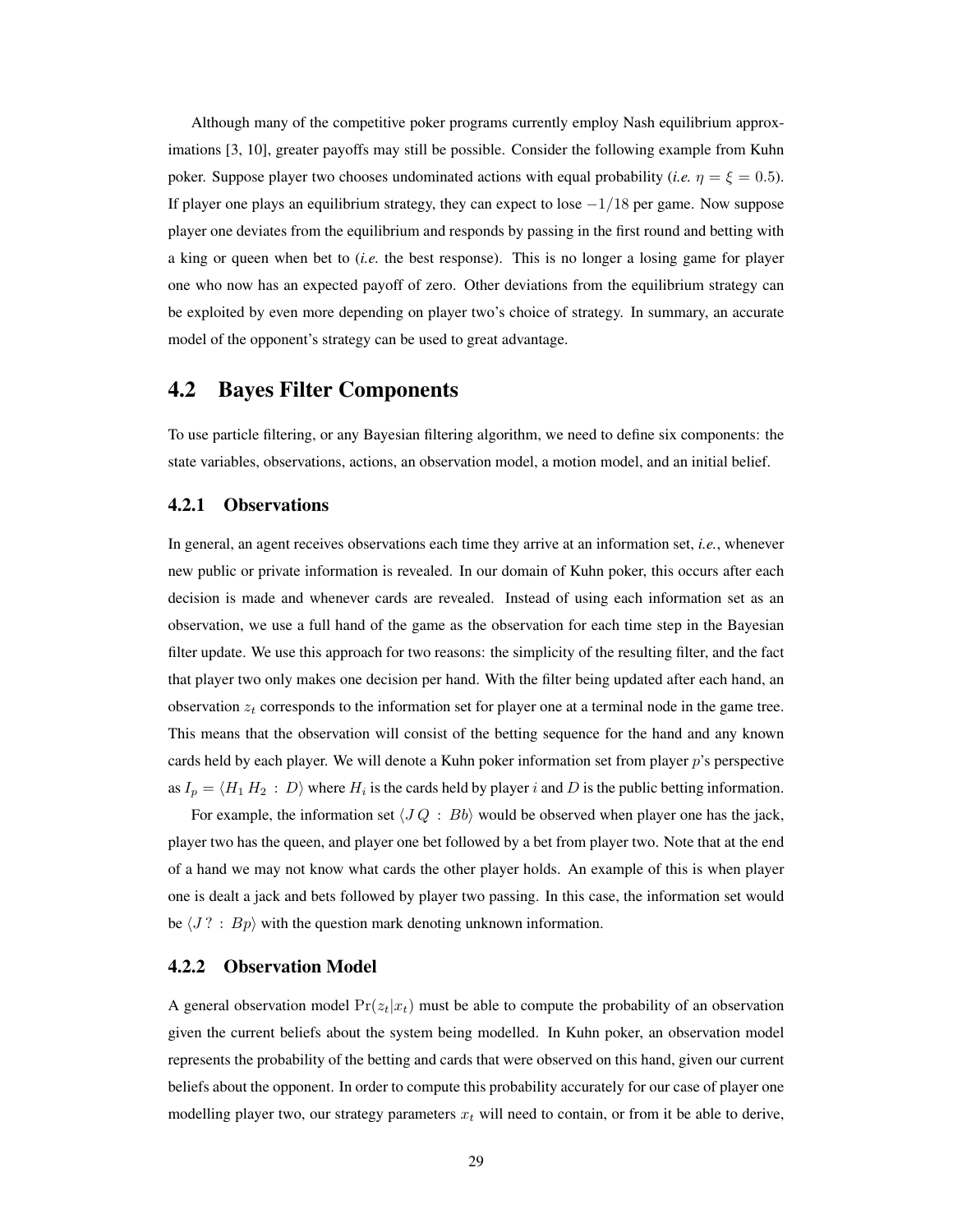the betting probabilities  $\eta_t$  and  $\xi_t$  from Figure 4.1. Given these parameters, the observation model  $Pr(z_t|\eta_t, \xi_t)$  comes from the definition of the game itself. The observation model then returns the product of the probability of the cards that were dealt, the probabilities for the modelling agent's actions, and the probabilities for the opponent's observed decisions given  $\eta_t$  and  $\xi_t$ .

Note that the observation model can often omit terms whose probability is the same regardless of the current beliefs. For instance, our observation model does not need to account for the probabilities of the modelling agent's actions since they are constant for all values of  $\eta_t$  and  $\xi_t$ . The same is true for the probability of the cards that were dealt because all of the chance event outcomes have the same probability. Keep in mind that omitting these terms is only possible when the observation model can be normalized after the fact or when the Bayesian filtering algorithm being used does not require normalized probabilities (as is the case with particle filters).

To illustrate our observation model, consider the case where we observe the information set  $\langle KJ : PbB \rangle$ . Then the observation model should return the product of the probabilities for player two's decisions in the branch with the terminal node corresponding to  $\langle KJ : PbB \rangle$ . This works out to  $\xi_t$ . If, instead, the information set was  $\langle KJ : P_p \rangle$ , then the unnormalized probability would be  $(1 - \xi_t)$ .

Now we examine the case where an opponent's cards are not known. Consider the information sets  $\langle KJ : Bp \rangle$  and  $\langle KQ : Bp \rangle$ . Since the second player passes, player one never observes their card. From player one's perspective, both of these information sets "look" the same. In this case player one observes  $\langle K? : Bp \rangle$ . When an observation has unknown cards the observation model can compute the probability by marginalizing over the unknown cards. Specifically, when the observed information set has unknown cards  $(H_2 = ?)$  the observation model returns  $\sum_{H_2} \Pr(z_t|H_2, \eta_t, \xi_t)$ . In our example, summing the probability of each of the possible branches yields an unnormalized probability of  $(1 + (1 - \eta))$ .

#### 4.2.3 State Variables

As we mentioned in Section 4.2.2, the simplest possible state  $x_t$  that we can have while providing enough information to accurately compute our observation model is to let  $x_t = [\eta_t, \xi_t]$ . We chose to use this minimal representation since it is both simple and it was also used by Hoehn and colleagues [12, 13]. This choice makes two assumptions. First, that our opponent will not play outside the parameterization (*i.e.* does not play dominated strategies). Second, our opponent's future strategies are conditionally independent of past strategies given their current strategy (*i.e.* the Markov property). These assumptions create some limitations on the type of behaviour dynamics that we can model, but this parameterization is sufficient for the motion models that we have opted to use. These models are discussed in the next section.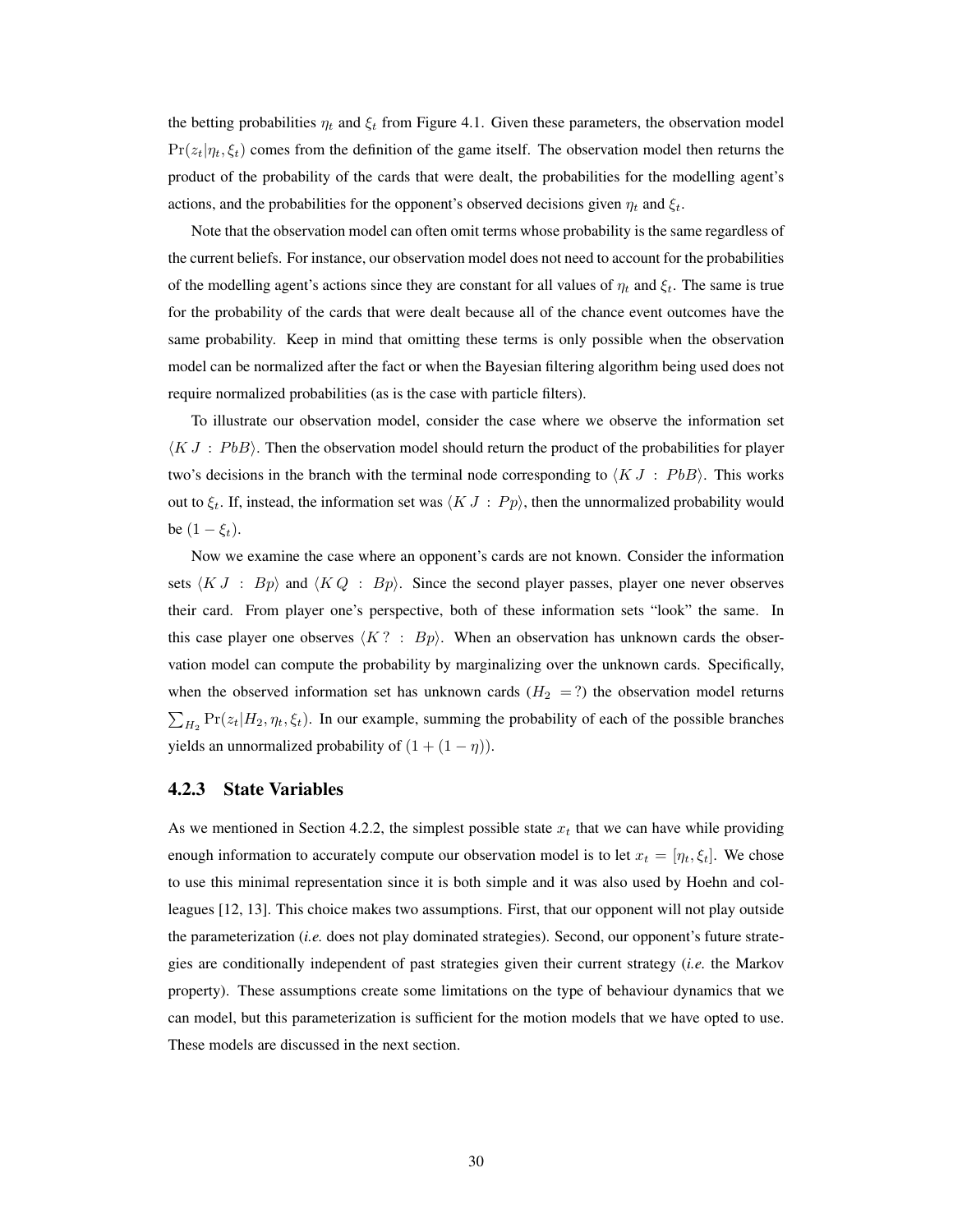### 4.2.4 Motion Models

In general, motion models encode our belief about the state dynamics of the system being modelled. In our case, motion models are used to encode how other agents will change their strategies over time. In this thesis we explore two "naive" types of motion models. More precisely, these "naive" motion models assume that our opponent is oblivious, *i.e.*, they ignore past observations of an agent's behaviour when making their current decision. This means that the motion models assume that the opponent's strategy is independent of the modelling agent's past actions.

Our first model assumes that players will change with probability  $\rho$  to a uniform random strategy after every hand. With probability  $(1 - \rho)$  they continue using their previous strategy. We call this a *switching* model. The switching parameter  $\rho$  fully describes the dynamics in this model.

Our second model, which we call a *drifting* model, assumes that players' strategies drift after each hand. Specifically, a player generates each of their next strategy parameters by independently sampling from a Gaussian distribution with a mean of the current strategy parameter (*i.e.*  $\eta$  or  $\xi$ ) and standard deviation  $\sigma$ . We reject any parameter sampled outside of [0, 1]. The resulting parameter is therefore a sample from a truncated Gaussian distribution. The standard deviation  $\sigma$  is the single parameter that describes the dynamics in this model.

Finally, we also refer to a combined motion model which involves both the  $\rho$  and  $\sigma$  parameters. In this model, the player switches to a uniform random strategy at the end of the hand with probability  $\rho$  and with probability  $(1 - \rho)$  it drifts with standard deviation  $\sigma$ .

Now that we have parameterized models of agent dynamics, the parameters must be given a value. The simplest way to do this is for a human to choose parameter values that are believed to be appropriate. The motion model and assigned parameter value could then be used as the motion model component of a particle filter. Alternatively, these parameters could be inferred using the RBPF algorithm described in Section 3.2.3. This approach requires a few extra components to be defined and is discussed further in Section 4.3.

### 4.2.5 Initial Belief

As was shown in Algorithm 1, Bayesian filters require a belief distribution over the previous time step,  $bel(x_{t-1})$ , to estimate the current beliefs,  $bel(x_t)$ . This means that we need to define a probability distribution for the modelling agent's beliefs at time step zero  $(i.e.$   $bel(x_0))$ . An accurate initial belief is always desirable since it gives us an accurate model to begin prediction with.

We decided to use a uniform random distribution over the state space because it is both simple and requires no additional knowledge of the opponent. A more informed initial belief would be beneficial if more is known a priori. For example, one possible "informed" initial belief would be to have a higher probability that our opponent would choose a strategy close to the equilibrium. Of course the effectiveness of an initial belief depends on how well it corresponds to the actual initial strategies one's opponents employ.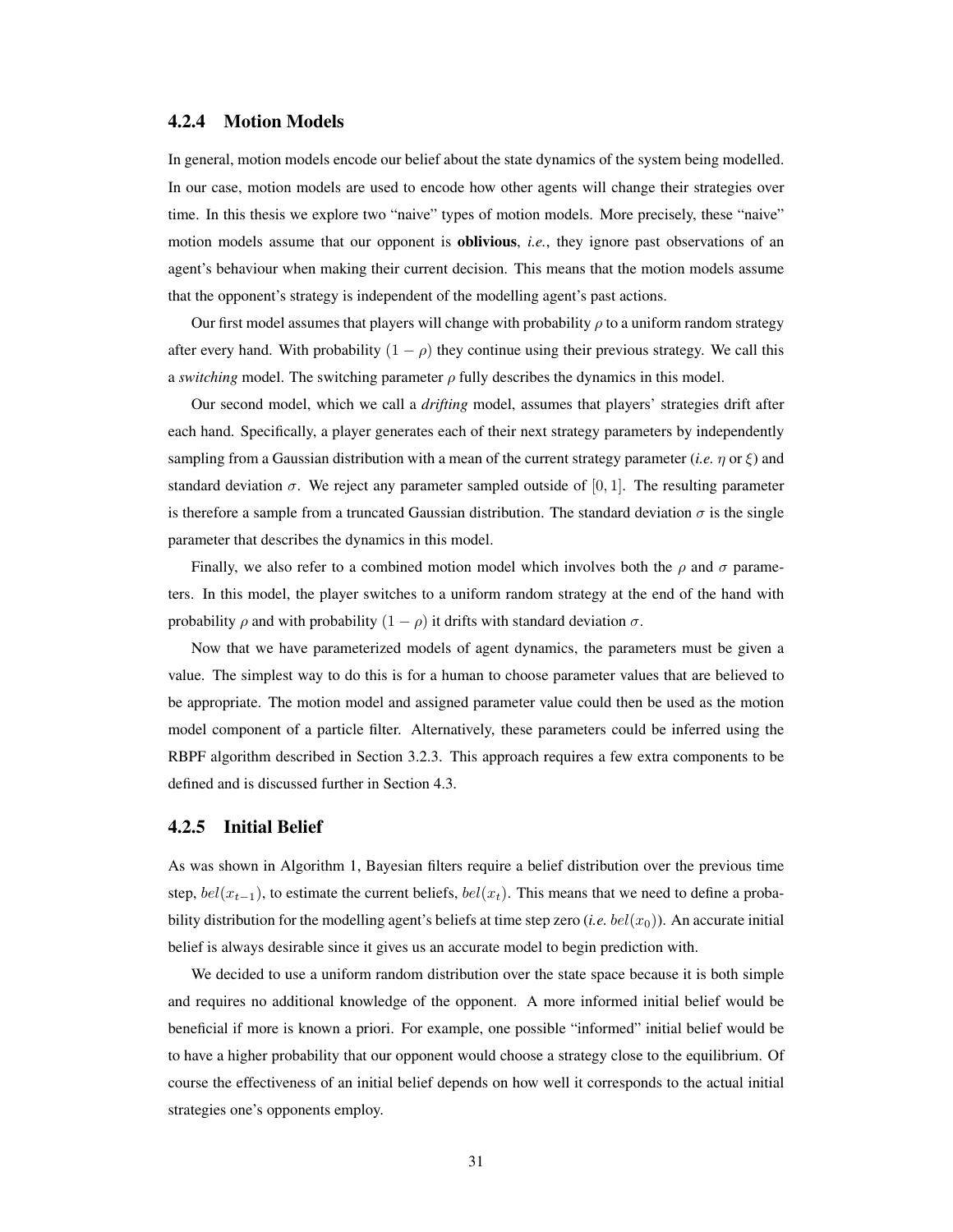### 4.2.6 Actions

Because our naive motion models do not account for the opponent modelling us in any way, we do not need to incorporate our actions into our Bayesian filtering updates. The math of Equation 3.5 still holds if we remove the actions  $u_t$ . Another way to think about it is that we do have actions but they do not affect the motion model and therefore it does not matter what value they have. If we wanted more elaborate motion models that attempt to reason about how our opponent is modelling us, then we would need to add proper actions into the model. These actions would consist of the betting that happened during the hand and our cards if revealed.

### 4.3 Rao-Blackwellized Particle Filter Components

As we have chosen motion models that are parameterized, we can employ an RBPF to infer our motion model parameters,  $\rho$  and  $\sigma$ . Two more components need to be addressed to use the RBPF: the sufficient statistics of the conjugate priors for our motion model parameters ( $\rho$ ,  $\sigma$ ), and an initial belief for our sufficient statistics.

### 4.3.1 Sufficient Statistics

We briefly mentioned in Section 3.2.3 that RBPFs add little extra computational cost above regular particle filters as long as we choose a distribution for  $Pr(x_t|x_{t-1}, u_t, \theta)$  that has a conjugate prior. This allows us to learn and compute  $Pr(\theta | x_{1:t}, z_{1:t}, u_{1:t})$  using only the sufficient statistics  $s_t$  of our conjugate prior. We now describe the sufficient statistics of the conjugate priors used to represent the modelling agent's beliefs about its opponent's dynamics.

The binary outcomes of our switching model make a beta distribution,  $BETA(a, b)$ , ideal for our conjugate prior over  $\rho$ . More formally, if X is drawn from a beta distribution with parameters  $a > 0$ and  $b > 0$ , then X has the following probability density function f and mean  $E[X]$ :

$$
f(X = x; a, b) = \frac{\Gamma(a+b)}{\Gamma(a)\Gamma(b)} x^{a-1} (1-x)^{b-1}
$$

$$
= \frac{x^{a-1}(1-x)^{b-1}}{\mathcal{B}(a,b)}
$$

$$
\mathcal{E}[X] = \frac{a}{a+b}
$$

where  $B(a, b)$  is the beta function. Using a beta distribution means that a and b are the sufficient statistics for  $\rho$ . Upon observing a transition the sufficient statistics are updated as follows: if  $x_{t-1}$  =  $x_t$  increment b, otherwise increment a.

Inverse-gamma distributions (or inverse-Wishart distributions in the multivariate case) have often been used as conjugate priors for normal distributions. This work also uses them for this purpose and represents the distribution over the variance  $\sigma^2$  of the drifting model's Gaussian distribution as an inverse-gamma, INV-GAMMA $(v, w)$ . Formally, if X is drawn from an inverse-gamma distribution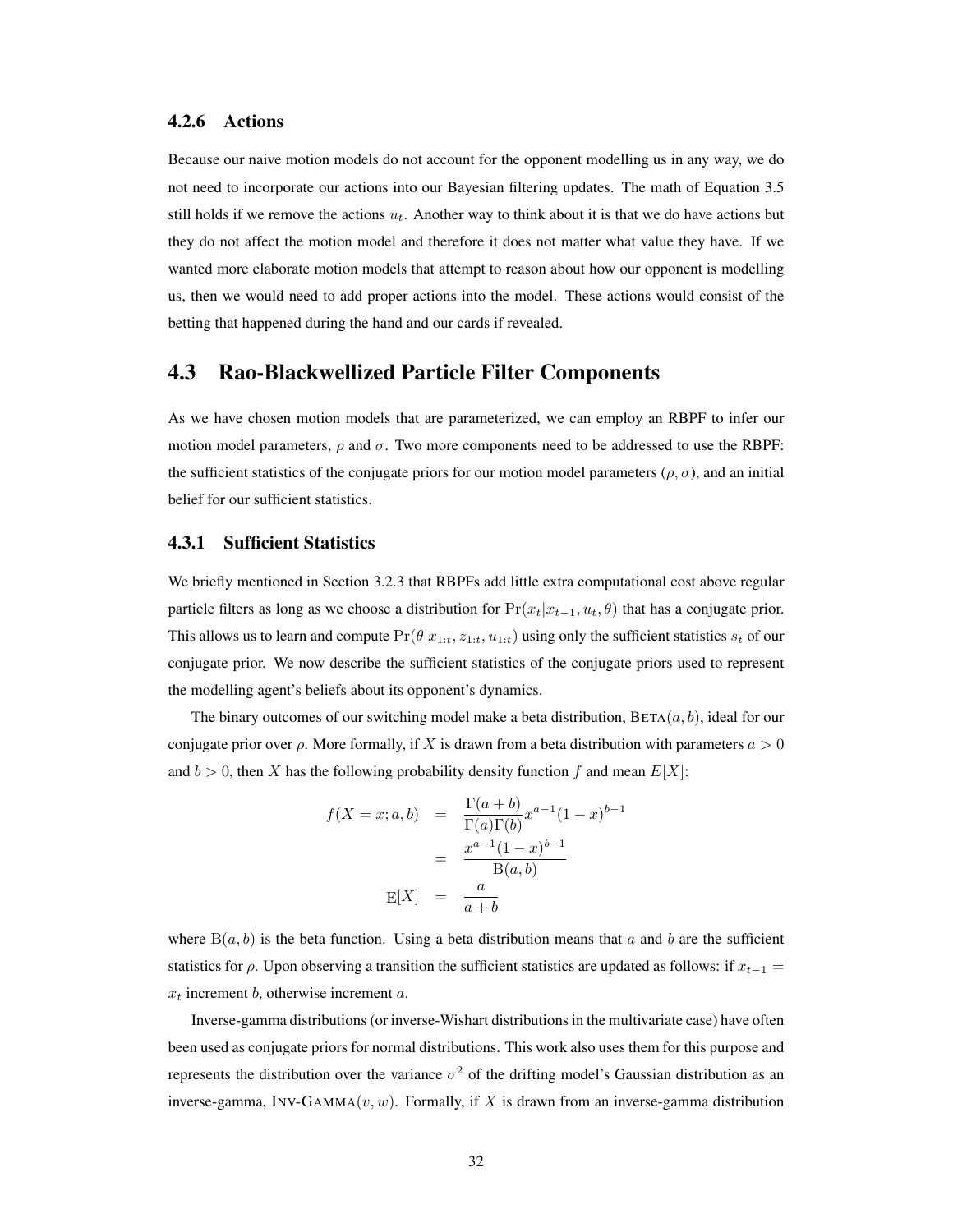with shape parameter  $v > 0$  and scale parameter  $w > 0$  then X has the following probability density function f and mean  $E[X]$ :

$$
f(X = x; v, w) = \frac{w^v}{\Gamma(v)} x^{-v-1} \exp\left(\frac{-w}{x}\right)
$$

$$
E[X] = \frac{w}{v-1} \quad \text{for } v > 1
$$

Using an inverse-gamma distribution results in v and w being the sufficient statistics for  $\sigma^2$ . In general, to update v and w to account for a new observation x of the Gaussian (with known mean  $\mu$ ), we let  $v = v + 1/2$  and  $w = w + (x - \mu)^2/2$ . Because we independently sample the Gaussian for each of our parameters, transitions are treated as one observation of  $\sigma^2$  per dimension. On observing a transition the update adds  $||x_t - x_{t-1}||^2/2$  to w and  $d/2$  to v, where d is the number of dimensions in the state vector (two, in our case).

Using these sufficient statistics in Algorithm 3 consists of storing the sufficient statistics with each particle's state and updating them on each time step according to the aforementioned rules. Our sufficient statistic for the combined model for particle i at time step t is  $s_t^{(i)} = [a, b, v, w]$ . Of course if we wanted to change our modelling agent's motion models,  $s_t^{(i)}$  would need to represent all of the sufficient statistics necessary for the new motion models.

### 4.3.2 Sufficient Statistic Priors

Finally, we need to choose a prior belief over  $\rho$  and  $\sigma$ . For our experiments we tried to choose prior distributions that looked "reasonable". We fairly arbitrarily settled on  $\rho \sim \text{BETA}(1, 30)$  and  $\sigma^2 \sim \text{INV-GAMMA}(0.6, 0.00005)$ . Note that our inverse-gamma prior has an undefined mean since, for  $v = 0.6 \le 1$ , the integral for the expectation of the inverse-gamma is infinite.

## 4.4 Using Our Model

We now consider what to do with our posterior belief about the opponent's strategy. The correct Bayesian approach is to select the action that maximizes the sum of all future expected utility given our belief. This utility is dependent on the information we learn about our opponent and the information our opponent learns about us. In general, this computation is intractable as it requires us to consider not only our own actions but how our actions impact our future winnings. Finding the Bayesian best-response would consist of running an expectimax algorithm on a lookahead tree of size  $|I|^d = 16^d$  nodes where d is the number of hands left in our match and |I| is the number of possible terminal information sets in a single hand (*i.e.* the number of leaves in Figure 4.1). For any reasonable length of game, this is not computable. An alternative to solving the full Bayesian best-response would be solving a Bayesian best-response that only uses a small lookahead. This would not guarantee the same degree of exploitation as the full best-response, but the limited size of the tree would make the computation tractable.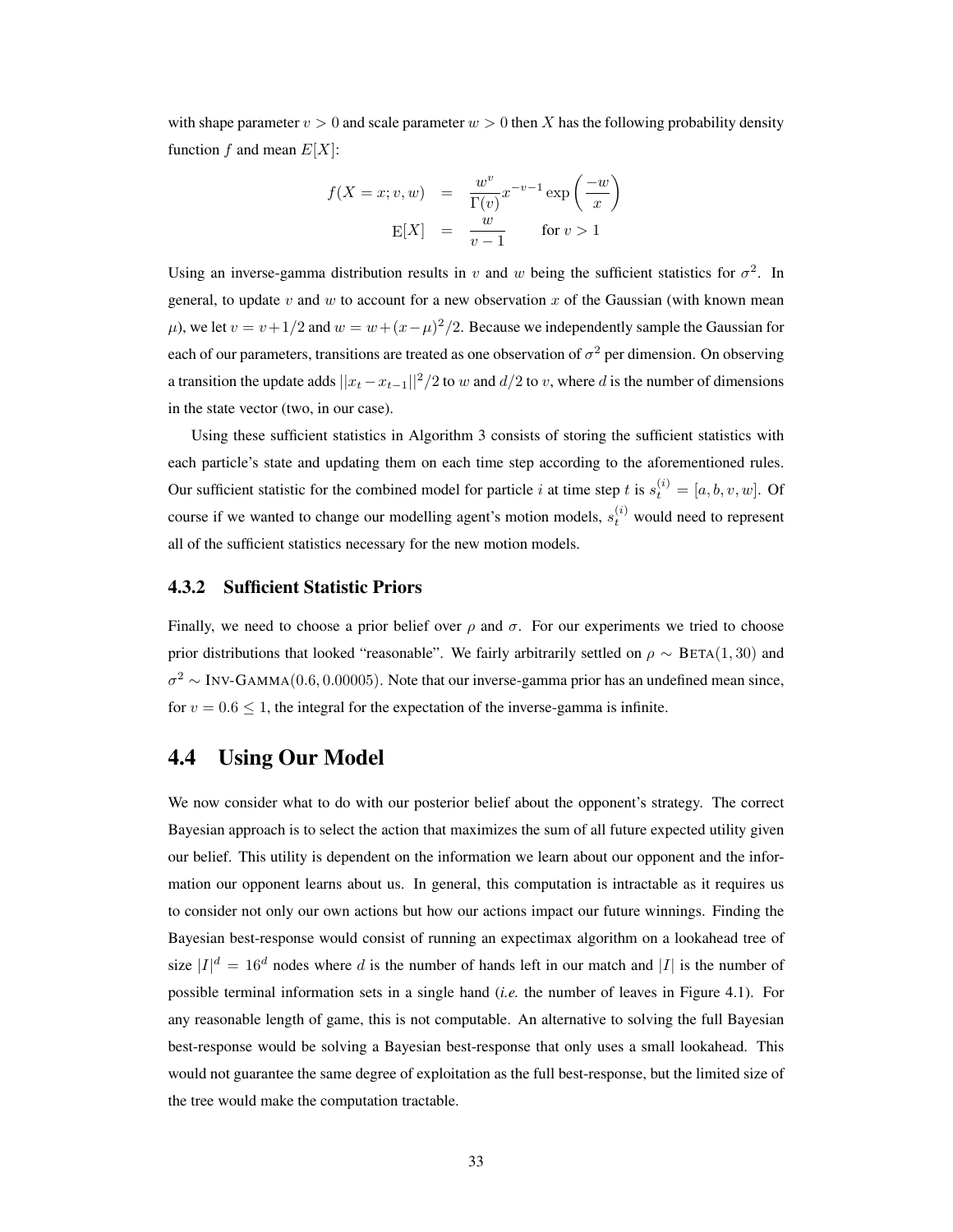Because our motion models assume the opponent is oblivious and due to the computational cost in performing lookahead, we have opted to compute the *greedy Bayesian best response* rather than attempting any kind of lookahead. Specifically, our greedy Bayesian best response tries to maximize the value of the current hand (*i.e.* a lookahead of depth  $d = 1$ ). This is the same approach used by Bayes' Bluff [23]. Computing this greedy response consists of choosing a set of parameters that will maximize the modelling agent's expected value on the current hand given its current beliefs. The greedy response in this case is to play the best-response to the mean of our particles.

To show this, we first need to define the expected value of a hand of Kuhn poker from player one's perspective given each player's strategy parameters. Examining the terminal information sets T of the game tree in Figure 4.1, we can determine an equation for this expected value.

$$
E[I_1|\alpha, \beta, \gamma, \eta, \xi] = \sum_{I_1 \in T} V_1(I_1) \cdot Pr(I_1)
$$
  
=  $\frac{1}{6} \cdot \left[ -1 \cdot (1 - \alpha) + 1 \cdot (1 - \eta)\alpha + -2\eta\alpha + -1 \cdot (1 - \alpha) + -2\alpha + 1 \cdot (1 - \xi) + -1 \cdot (1 - \beta)\xi + 2\beta\xi + -1 \cdot (1 - \beta) + -2\beta + 1 \cdot (1 - \xi)(1 - \gamma) + 2\xi(1 - \gamma) + 1\gamma + 1 \cdot (1 - \gamma) + 1 \cdot (1 - \eta)\gamma + 2\eta\gamma \right]$   
=  $\frac{1}{6} \cdot \left[ \eta(\gamma - 3\alpha) + \xi(3\beta - \gamma - 1) + (\alpha - \beta) \right]$  (4.1)

If we hold player one's parameters  $(\alpha, \beta, \gamma)$  constant in Equation 4.1, then the equation is linear in our chosen state variables  $\eta$  and  $\xi$ .

Next, we will use this result to show *that the best-response to our particle posterior is just the best-response to the mean of the particles*. At time step t, we want our modelling agent to choose strategy parameters  $s = [\alpha \beta \gamma]$  that maximize the expected value over our opponent's unknown strategy parameters  $o_t = [\eta_t \xi_t]$  given our beliefs about their previous strategy  $o_{t-1} = [\eta_{t-1} \xi_{t-1}]$ and their motion model M.

$$
\max_{s} \mathbb{E} \big[ \mathbb{E} [I_1|s, o_t]|o_{t-1}, M \big] \n= \max_{s} \mathbb{E} \left[ \frac{1}{6} \cdot \left[ \eta_t(\gamma - 3\alpha) + \xi_t(3\beta - \gamma - 1) + (\alpha - \beta) \right] |o_{t-1}, M \right]
$$
\n(4.2)

$$
= \max_{s} \left( \frac{1}{6} \cdot \left( \mathbf{E}[\eta_t(\gamma - 3\alpha)|o_{t-1}, M] + \mathbf{E}[(\alpha - \beta)|o_{t-1}, M] \right) \right)
$$
(4.3)

$$
= \max_{s} \left( \frac{1}{6} \cdot \left( (\gamma - 3\alpha) \cdot \mathbf{E}[\eta_t | o_{t-1}, M] + (3\beta - \gamma - 1) \cdot \mathbf{E}[\xi_t | o_{t-1}, M] + (\alpha - \beta) \right) \right)
$$
(4.4)

$$
= \max_{s} \mathop{\mathrm{E}}\left[I_1|s, \mathop{\mathrm{E}}[o_t|o_{t-1}, M]\right]
$$
\n
$$
(4.5)
$$

Equation 4.2 substitutes Equation 4.1 into the expectation. Equation 4.3 follows from the linearity of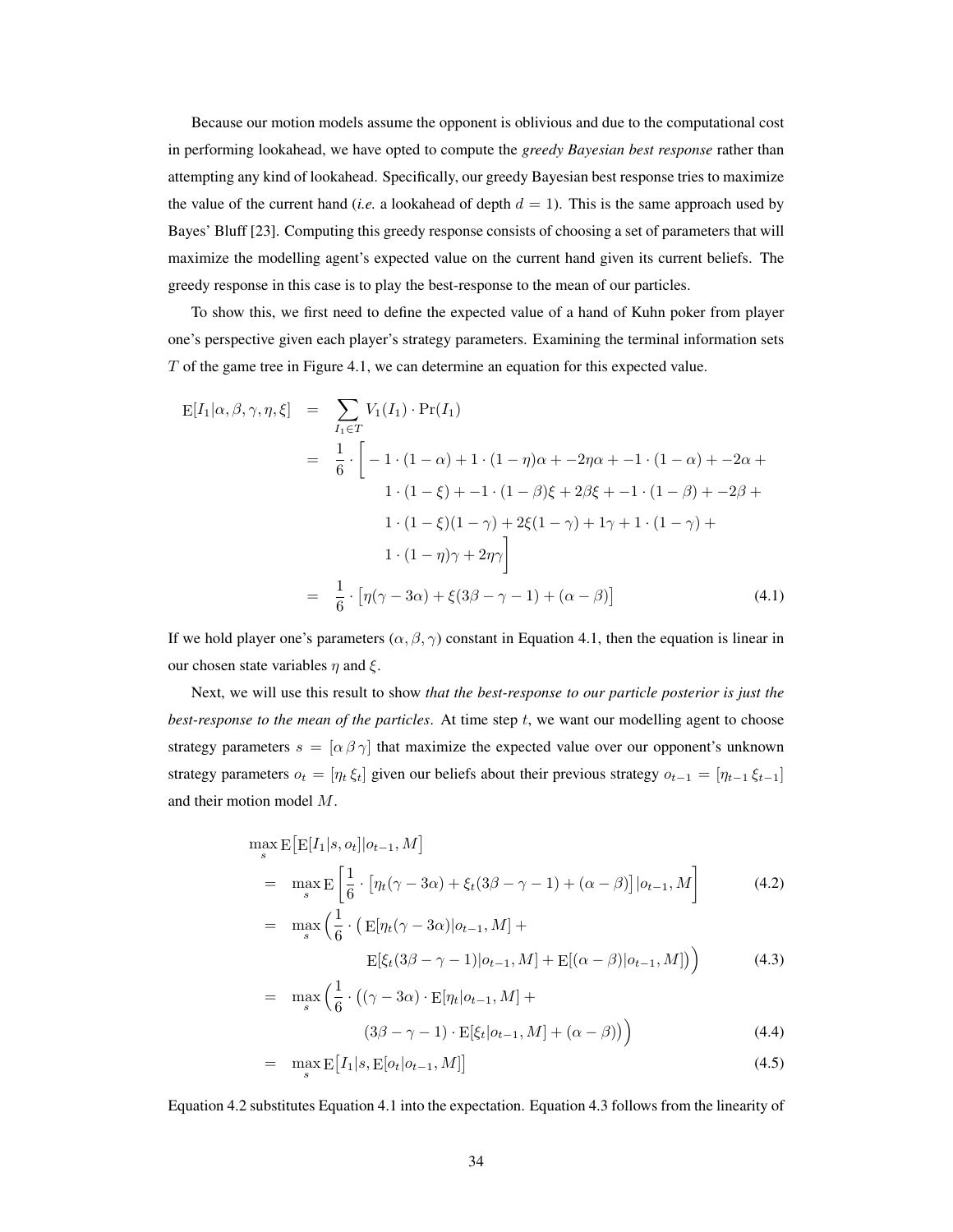expectations. Equation 4.4 results from  $\alpha$ ,  $\beta$ , and  $\gamma$  being fixed constants in the expectation. Finally, Equation 4.5 uses the equality from Equation 4.1.

Finding the strategy that maximizes Equation 4.5 (*i.e.* the best response strategy) can be done by differentiating Equation 4.1 with respect to  $\alpha$ ,  $\beta$ , and  $\gamma$ . Solving these derivatives for when they are positive gives us a set of inequalities for determining how to set the modelling agent's parameters to maximize Equation 4.5. These derivations are shown below.

$$
\frac{d}{d\alpha} \mathbf{E}[I_1 | \alpha, \beta, \gamma, \eta, \xi] = (1 - 3\eta)/6 > 0 \iff \eta < 1/3
$$
  

$$
\frac{d}{d\beta} \mathbf{E}[I_1 | \alpha, \beta, \gamma, \eta, \xi] = (3\xi - 1)/6 > 0 \iff \xi > 1/3
$$
  

$$
\frac{d}{d\gamma} \mathbf{E}[I_1 | \alpha, \beta, \gamma, \eta, \xi] = (\eta - \xi)/6 > 0 \iff \eta > \xi
$$

Letting each parameter be 1 when its corresponding derivative is positive and 0 otherwise (recall that the values must be in  $[0, 1]$ ) gives a parameter setting that maximizes the modelling agent's expected value on a given hand if their beliefs are true. For a hand at time  $t$  we compute and play the best-response to the mean of our particle posterior at time  $t - 1$ .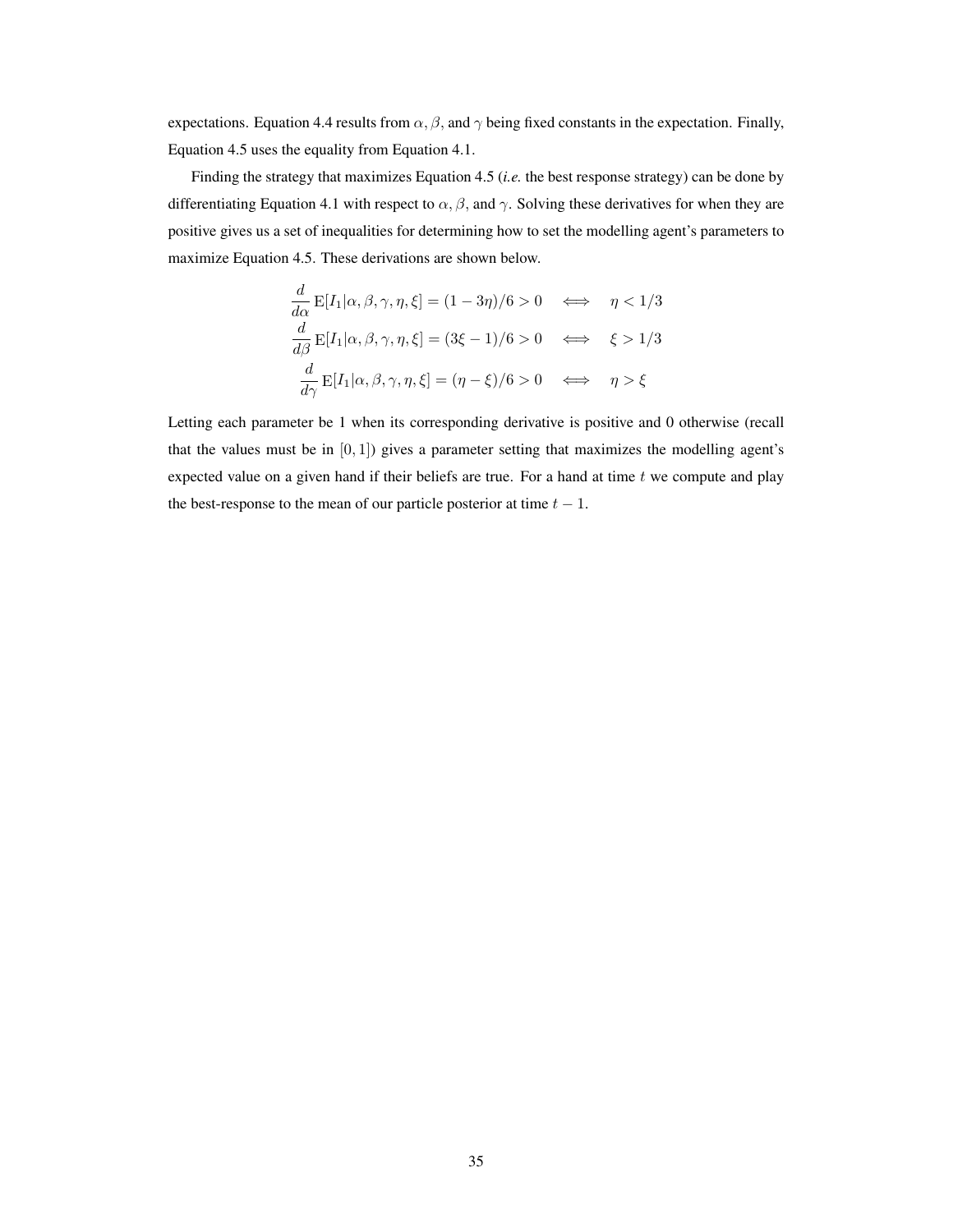## Chapter 5

# Experimental Results

This chapter evaluates our particle filter and RBPF modelling approaches against a variety of opponents, both static and dynamic, and when our prior beliefs are both correct and incorrect. This will help us to understand the effectiveness and robustness of these approaches. We begin our analysis by examining static opponents and then move on to dynamic opponents.

## 5.1 Static Opponents

Hoehn and colleagues' previous work on opponent modelling in Kuhn poker focused on static opponents [12, 13]. One of their experiments was designed to compare the quality of a number of different exploration strategies. These strategies were used during an initial exploration phase to help build an accurate opponent model. After exploration, their modelling agent would stop learning and switch to exploiting the learned model using the greedy best response we described in Section 4.4. The hand where the modelling agent switches to exploitation of its model is called the *switching hand*. We perform a similar experiment using our particle filtering approach with two of their balanced exploration strategies. Our experiment aims to answer three questions. Is our particle filtering approach comparable to, or even better than, Hoehn's parameter estimation when the opponent is static? How beneficial is it to continue learning after the exploration phase? Is an exploration phase needed if the modelling agent continues to learn throughout the interaction?

We play a particle filter modeller using a stationary motion model against Hoehn's six static opponents,  $O_1$  through  $O_6$ . Each opponent corresponds to a different best response strategy for player one. An opponent's exact values for  $\eta$  and  $\xi$  are provided in the figures. For each opponent, we display results for two of Hoehn's exploration strategies both when we stop learning after the switching hand, and also when we continue to learn throughout the full length of the match. The exploration strategies we use are the Nash equilibrium strategy for player one with  $\gamma = 0.75$  and the BalancedExplore strategy. This equilibrium strategy has strategy parameters of  $[\alpha, \beta, \gamma] = [0.25, 0.583, 0.75]$ . This strategy ensures  $\eta$  and  $\xi$  will have equal probability of being observed with complete information while achieving the equilibrium value. On the other hand, Bal-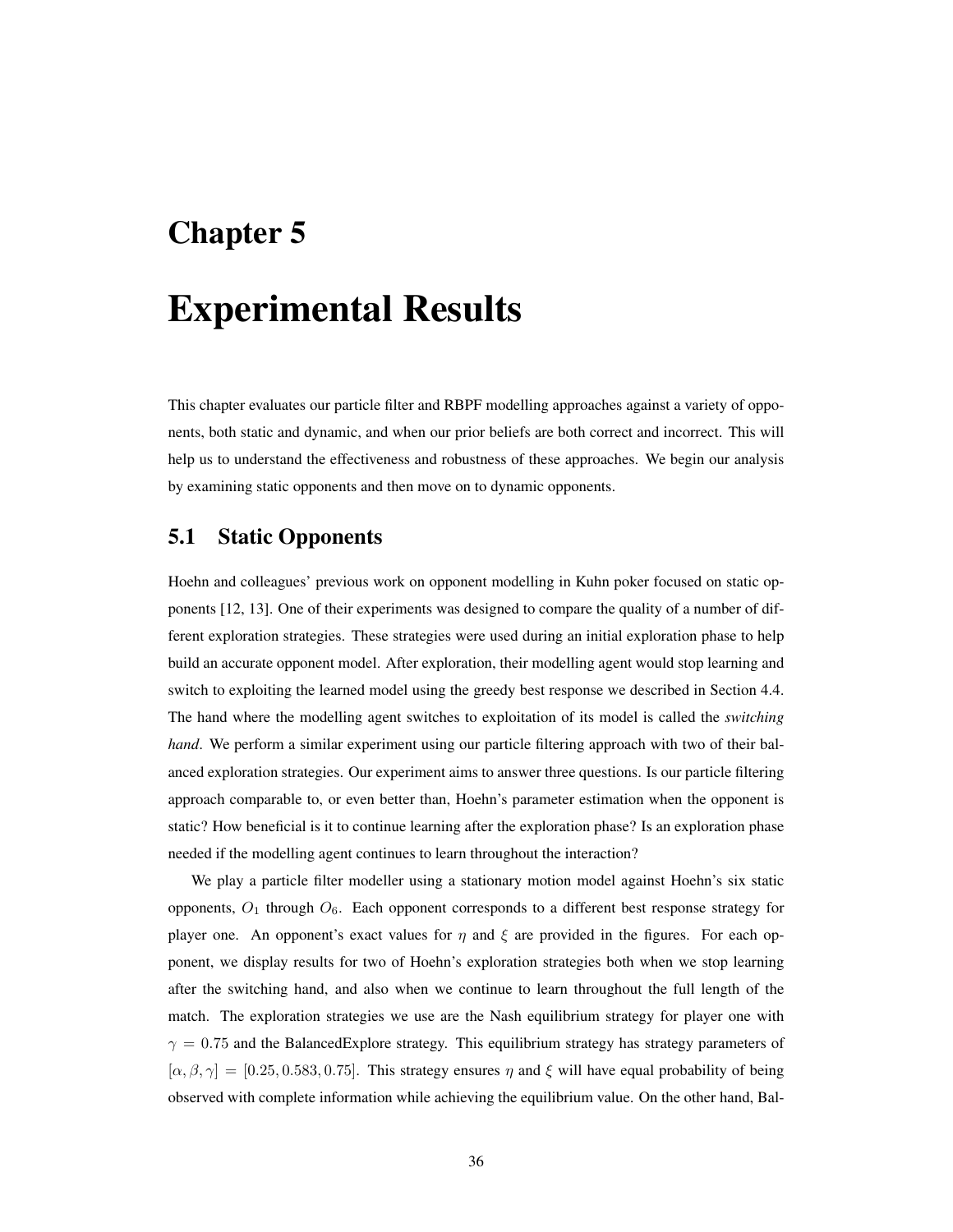ancedExplore uses  $[\alpha, \beta, \gamma] = [1, 1, 0.5]$ . Although this strategy is more vulnerable to exploitation, it avoids actions that prevent player one from learning about player two's parameters while ensuring  $\eta$  and  $\xi$  are observed with equal probability.

The resampling phase of the particle filter is disabled for these experiments because resampling when the particles are stationary is unnecessary and would cause particle impoverishment almost immediately. This topic will be covered in greater detail in the particle impoverishment segment of Section 5.2.1. Our results display each approach's expected total winnings at the end of a match. Each match consists of 200 hands between a particle filter of 1000 particles and one of the six static opponents. Matches are repeated 5000 times for statistical confidence.

We begin our analysis with an examination of Hoehn's parameter estimation results together with our particle filtering approach when learning is stopped. The results of this comparison are presented in Figures 5.1 through 5.3. These results show that our particle filtering approach, when learning is stopped after switching from exploration to exploitation, tends to benefit overall from the exploration phase. The amount of gain from exploration varies considerably depending on the opponent and the exploration strategy. The equilibrium exploration strategy yields the largest improvements when used for the first 30 to 50 hands (except against  $O_2$  which did not improve at all). The BalancedExplore strategy, on the other hand, gives the largest performance improvements against  $O_1$  around hand 20 and around hand 50 against  $O_4$ ,  $O_5$ , and  $O_6$ . BalancedExplore provides no benefit against  $O_2$  and  $O_3$ . More importantly, these results show that our particle filtering technique yields similar performance to Hoehn's parameter estimation. Note that our particle filtering results lack the smoothness of Hoehn's parameter estimation. This is due to the fact that our results were generated by actually playing the game whereas Hoehn's results were computed using a closed form calculation of the game's expected value. This adds noise to our computation, but our experiments yielded 95% confinence intervals that are no larger than  $\pm 0.72$ .

Next, we present results of our particle filtering approach when learning is stopped and when learning continues throughout the match in Figures 5.4 through 5.6. These results allow us to compare the modeller's performance when learning is stopped at the switching hand versus continuing to learn throughout the match. As the switching hand increases, the exploration strategy is used for a longer portion of the match, so continued learning has less of an effect. On the other hand, when the switching hand is smaller, we consistently see that continuing to learn improves performance over stopping learning. One possible exception to this is  $O_6$ . In this case there are points where stopping learning appears beneficial when using the BalancedExplore strategy. A Wald test with 95% confidence at the switching hand where the difference is greatest indicates that this improvement is not statistically significant.

Focussing now on the case where learning continues throughout the match, we note that using a switching hand of 0 (immediately exploiting the prior) tends to outperform any kind of exploration. The exceptions to this are against opponents  $O_4$  and  $O_6$ . In these cases, exploring with the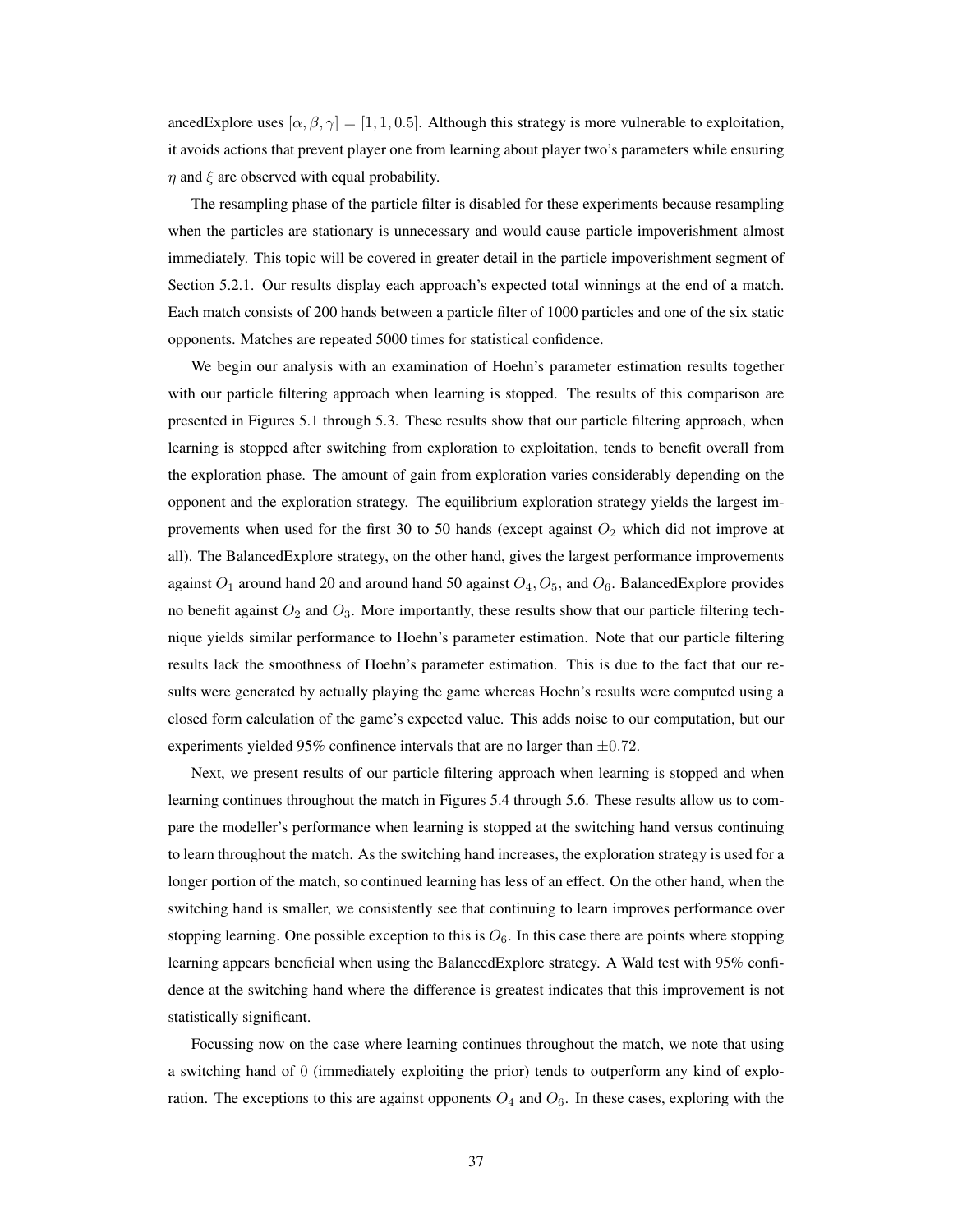|          | Motion Model    |                  |
|----------|-----------------|------------------|
| Opponent | Switch $(\rho)$ | Drift $(\sigma)$ |
|          | 0.0             | 0.0              |
| в        | 0.002           | 0.005            |
| C        | 0.01            | 0.02             |
| D        | 0.05            | 0.05             |
| F.       | 0.1             | 0.1              |

Table 5.1: Oblivious Dynamic Opponent Legend

BalancedExplore strategy provides a statistically significant improvement according to a Wald test with 95% confidence between switching hand 0 and the switching hand with greatest total winnings. Unfortunately this improvement is due less to exploration and more to the choice of the exploration strategy. Observe that against both of these opponents, the BalancedExplore exploration strategy does better than the equilibrium if used all the way through the match. Over 200 hands, the BalancedExplore strategy has an expected value of  $-3.89$  against  $O_4$  and 12.5 against  $O_6$ , whereas the equilibrium has an expected value of −11.11. This suggests that using exploration strategies which can also exploit an opponent's weaknesses enables a modelling agent to improve its model with little loss due to exploration, thus yielding an overall improvement in performance. Conversely, a bad choice of exploration strategy, despite improving the model, incurs more loss than can be regained with the resulting model.

These results show that our particle filtering technique is comparable with the parameter estimation techniques presented by Hoehn and colleagues against static opponents. Moreover, it appears that continued learning not only improves performance compared to stopping learning but it also greatly reduces the benefits of an exploration phase. In fact, unless we choose an exploration strategy that also exploits the opponent, it appears that an exploration phase has little, if any, benefit over continued learning. For these reasons, we use continued learning with no exploration phase throughout the match for the rest of our experiments. Since our approach was specifically designed to handle dynamic agents we will now move on to those results.

## 5.2 Oblivious Dynamic Opponents

The majority of our remaining results examine the performance of our particle filtering techniques for agent modelling against a variety of oblivious dynamic opponents. Recall that oblivious opponents ignore our past actions when choosing their strategy. The oblivious opponents in our results are either switching opponents or drifting opponents using the switching or drifting models described in Section 4.2.4. We use nine distinct motion models (4 switching, 4 drifting, and 1 stationary) with the specific values of  $\rho$  and  $\sigma$  given in Table 5.1 to create a range of opponents that move both slowly and quickly. As with the static opponents, the particle filter's resampling phase is disabled when using the stationary motion model (model A). This choice and related discussion is presented later in the particle impoverishment segment of Section 5.2.1. In our experiments, we play several particle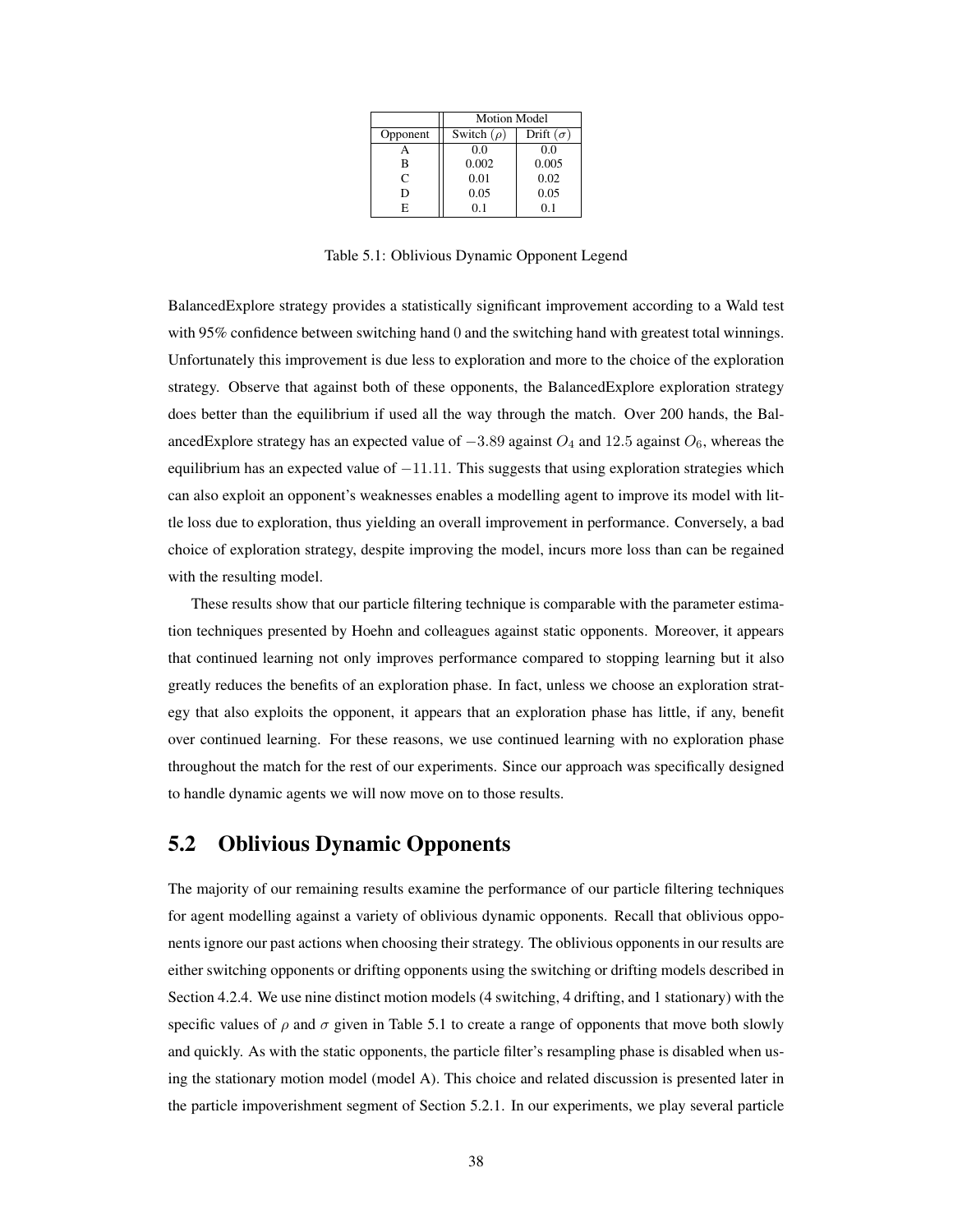

Figure 5.1: Total expected winnings of Hoehn's parameter estimation and particle filtering using exploration and a stationary motion model against static opponents  $O_1$  (a) and  $O_2$  (b) over 200 hand matches.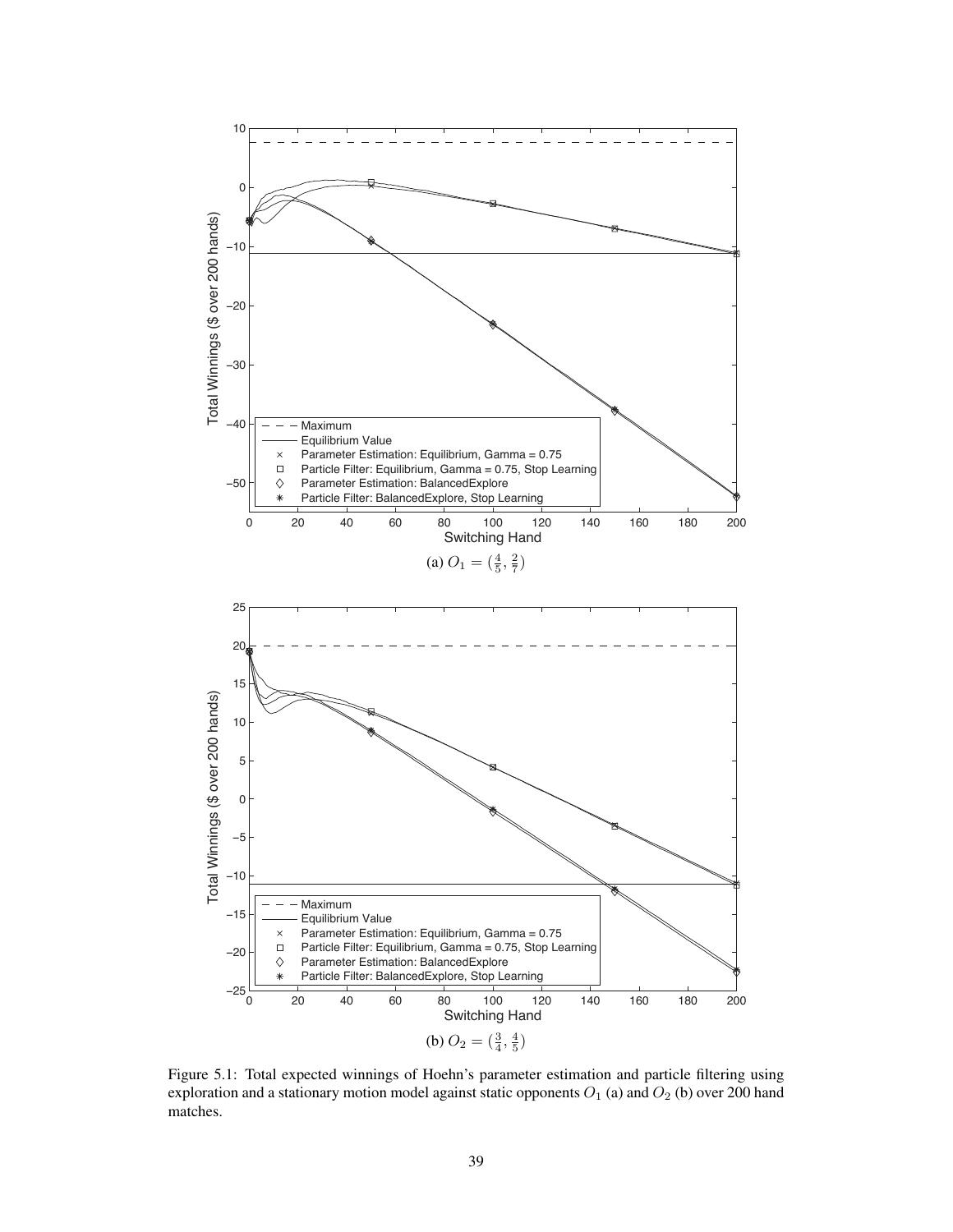

Figure 5.2: Total expected winnings of Hoehn's parameter estimation and particle filtering using exploration and a stationary motion model against static opponent  $O_3$  (a) and  $O_4$  (b) over 200 hand matches.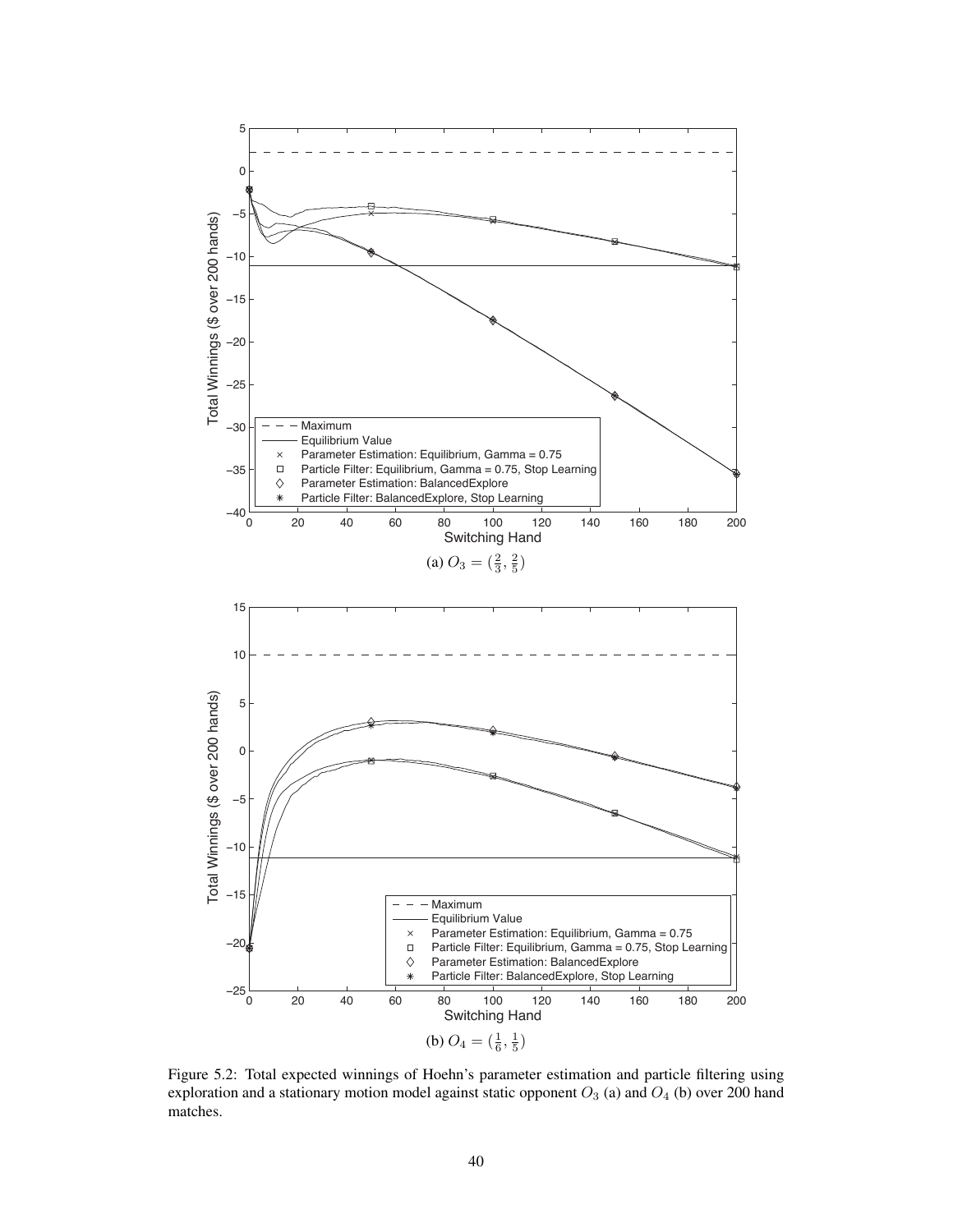

Figure 5.3: Total expected winnings of Hoehn's parameter estimation and particle filtering using exploration and a stationary motion model against static opponent  $O_5$  (a) and  $O_6$  (b) over 200 hand matches.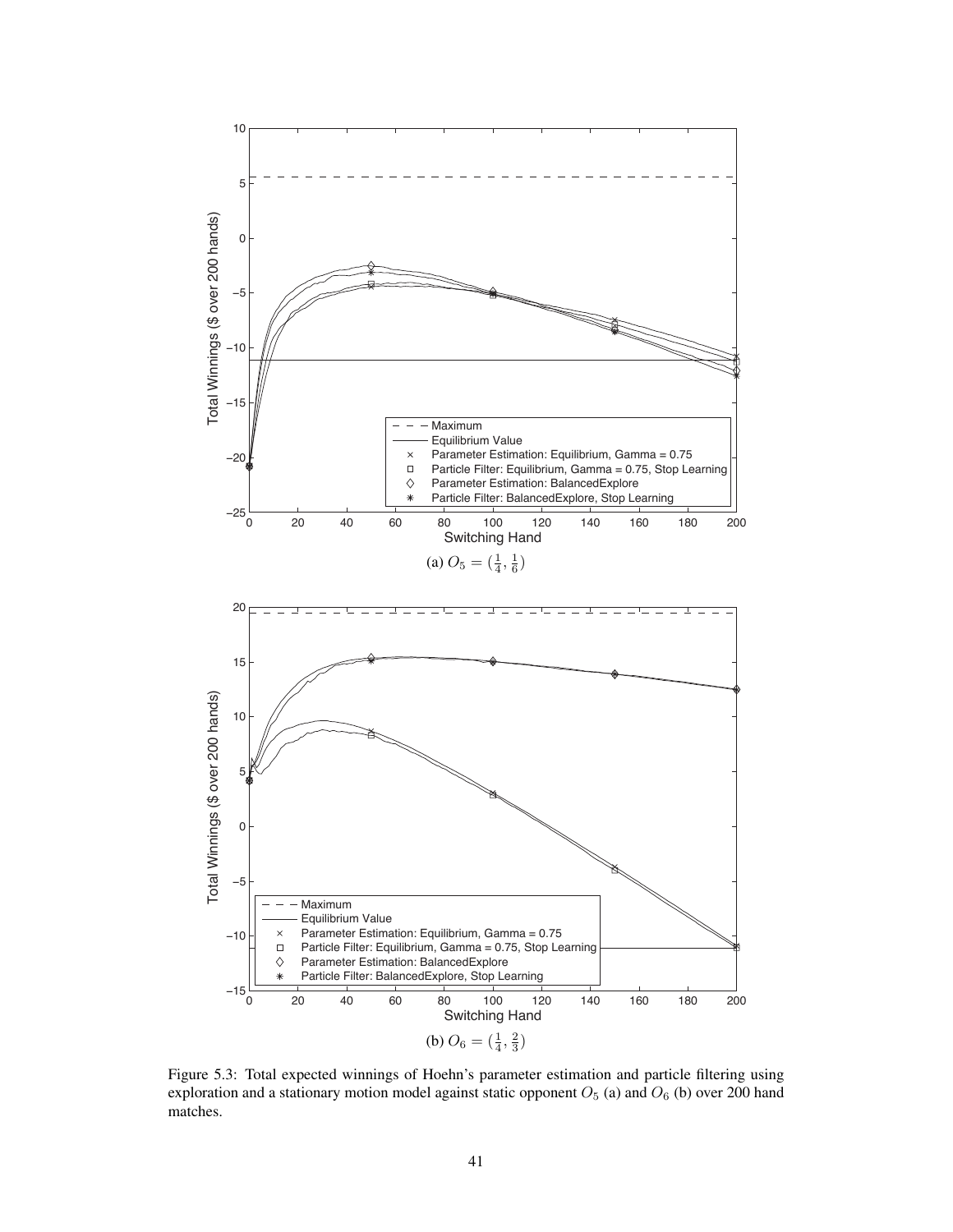

Figure 5.4: Total expected winnings of particle filtering using exploration and a stationary motion model against static opponents  $O_1$  (a) and  $O_2$  (b) over 200 hand matches.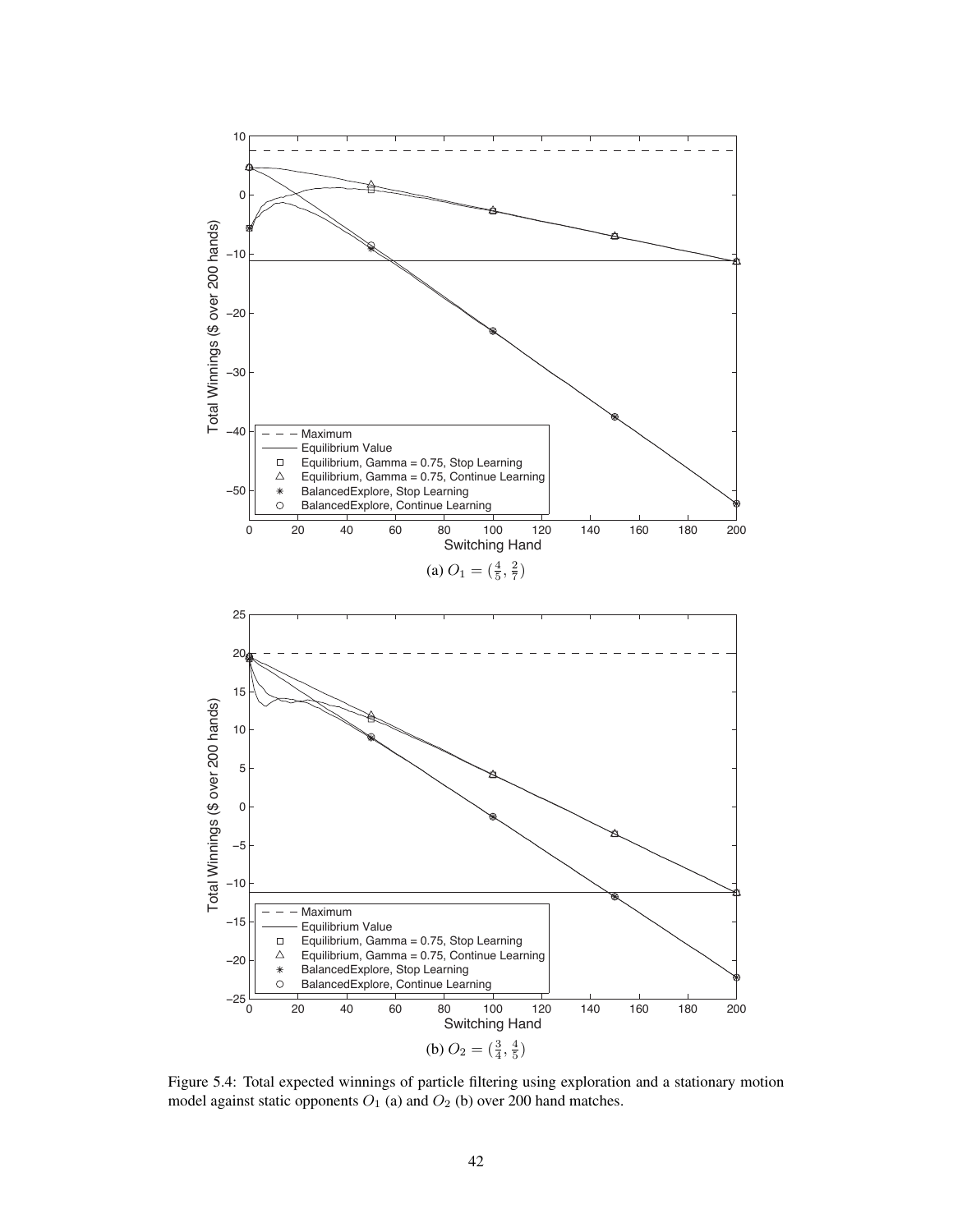

Figure 5.5: Total expected winnings of particle filtering using exploration and a stationary motion model against static opponents  $O_3$  (a) and  $O_4$  (b) over 200 hand matches.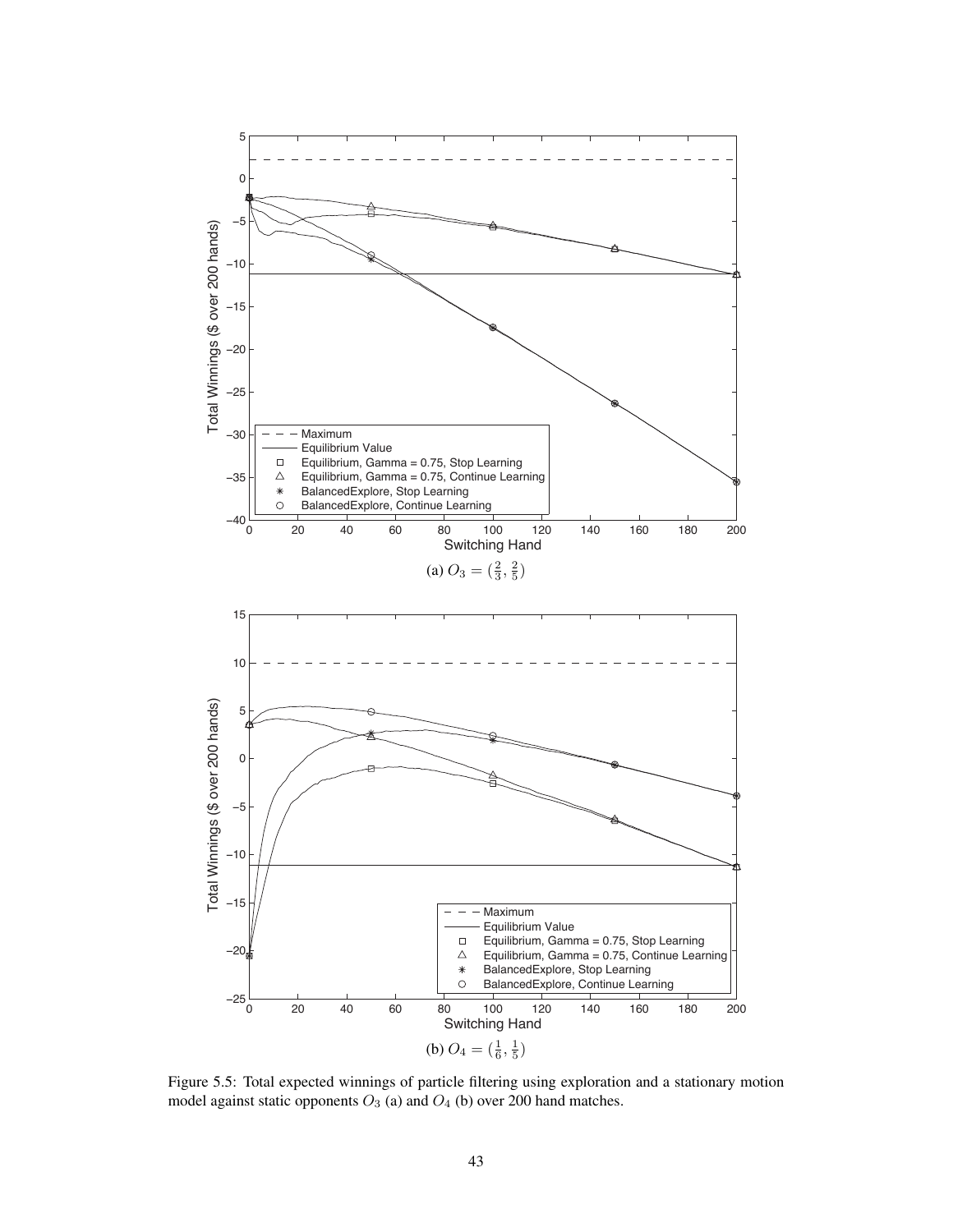

Figure 5.6: Total expected winnings of particle filtering using exploration and a stationary motion model against static opponents  $O_5$  (a) and  $O_6$  (b) over 200 hand matches.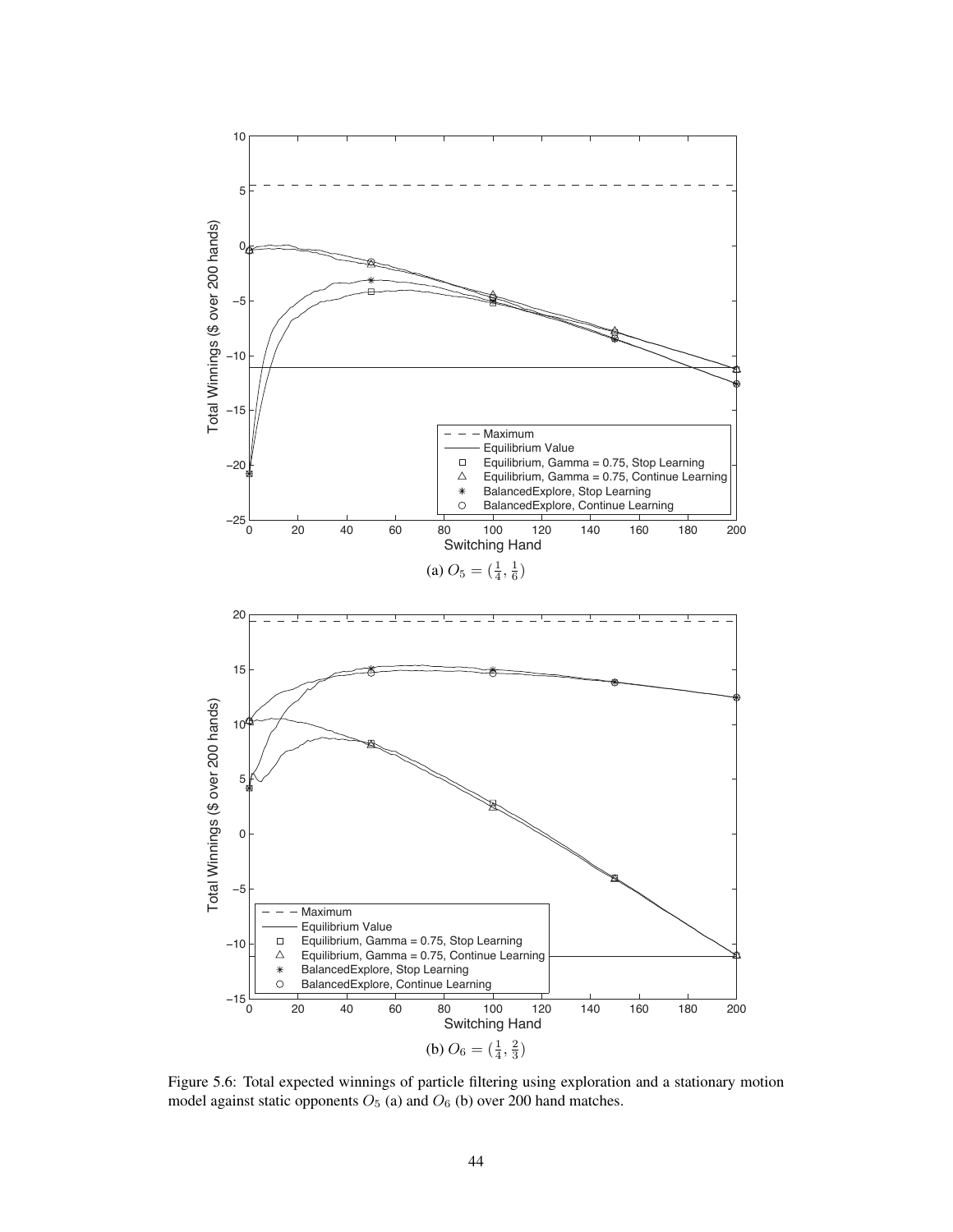filtering incarnations against each of the nine opponents for 1000 hand matches. Each particle filter uses 1000 particles with learning throughout the entire match and no exploration phase. Matches are repeated 5000 times for statistical confidence. At the beginning of each match, the opponent's  $\eta$  and  $\xi$  parameters are initialized by sampling each parameter independently from a uniform distribution over [0, 1].

Recall that since these experiments involve player one modelling player two, this is actually a "losing" situation for the particle filter modeller. If the modelling player instead played any equilibrium strategy it would expect to lose more than \$55 over a 1000 hand match. A less naive strategy would exploit the fact that  $E[\eta_t, \xi_t] = (0.5, 0.5)$  with any of our motion models. Because of our choice of motion models, we can expect opponents, barring any additional information, to make uniformly random decisions between any undominated choices on every round. The best-response to such random play is an alternative static strategy that has an expected value of zero against any of our opponents. In fact, for our motion models, if the value of  $\rho$  or  $\sigma$  is sufficiently large, we cannot expect any agent modelling technique to do better than zero on average. This is because  $E[\eta_t, \xi_t|z_{1:t}]$ will approach (0.5, 0.5) as  $\rho$  or  $\sigma$  increases. This makes zero a good baseline comparison for which effective opponent modelling should rise above.

Further context for our results is provided by two *exploitability lines*. These lines indicate the expected winnings that could be obtained given certain information about our opponent. The top line in each graph corresponds to the expected winnings if we know our opponent's strategy at every hand. This is an upper bound on any modelling agent's expected performance since it represents full knowledge of our opponent (except for their randomly dealt card). Since it is unreasonable to expect that we can attain that value, we also present a second exploitability line which accounts for uncertainty due to an opponent's strategy dynamics. The lower exploitability line represents the expected winnings if we are given our opponent's strategy on their previous hand and their motion model. Although this is a better baseline for comparison, both of these exploitability lines are loose upper bounds on the maximum possible performance since it takes time to estimate an opponent's strategy parameters even when they are static.

Our analysis examines the performance of particle filtering in three cases: when the opponent's motion model is fully known, when the model's form is known but the parameters are not, and when the exact model form is not known. Figures 5.7 and 5.8 summarize the results of using the various incarnations of particle filters against the nine aforementioned opponents. Graph (a) of both figures shows the results for the switching opponents and graph (b) shows the results for the drifting opponents. In all of the graphs, the x-axis corresponds to the different opponents from Table 5.1. Note that opponent A is stationary and therefore the same in the switching opponent and drifting opponent graphs. The set of bars for each opponent shows the average total winnings of one of the particle filter variants. The "Avg" opponent is the average result against opponents A through E. We dissect these figures further throughout the rest of this section.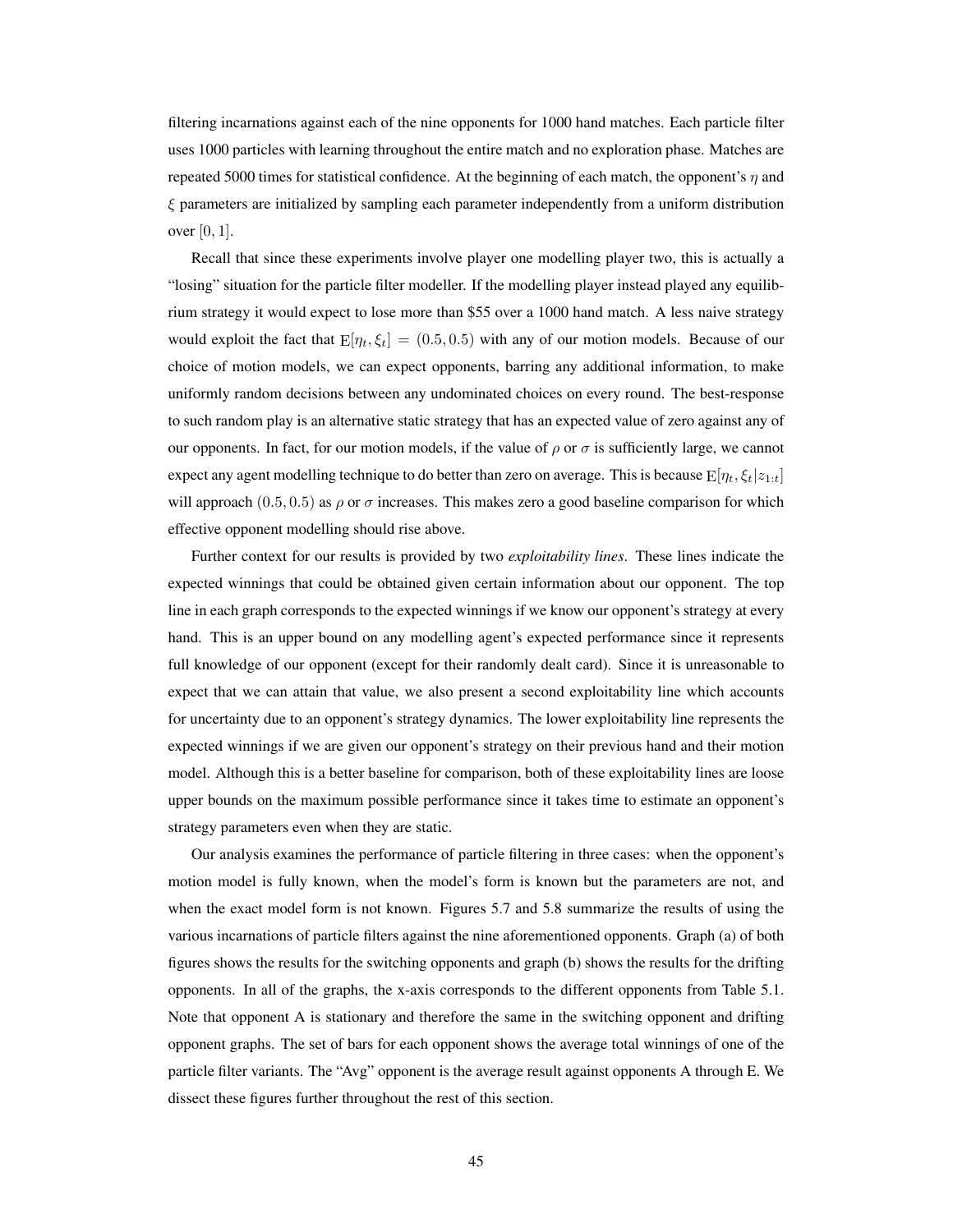

Figure 5.7: Total winnings of vanilla particle filter modelling against different oblivious dynamic switching opponents (a) and drifting opponents (b). Each bar represents a different setting of  $\rho$  (a) or  $\sigma$  (b) in the particle filter's motion model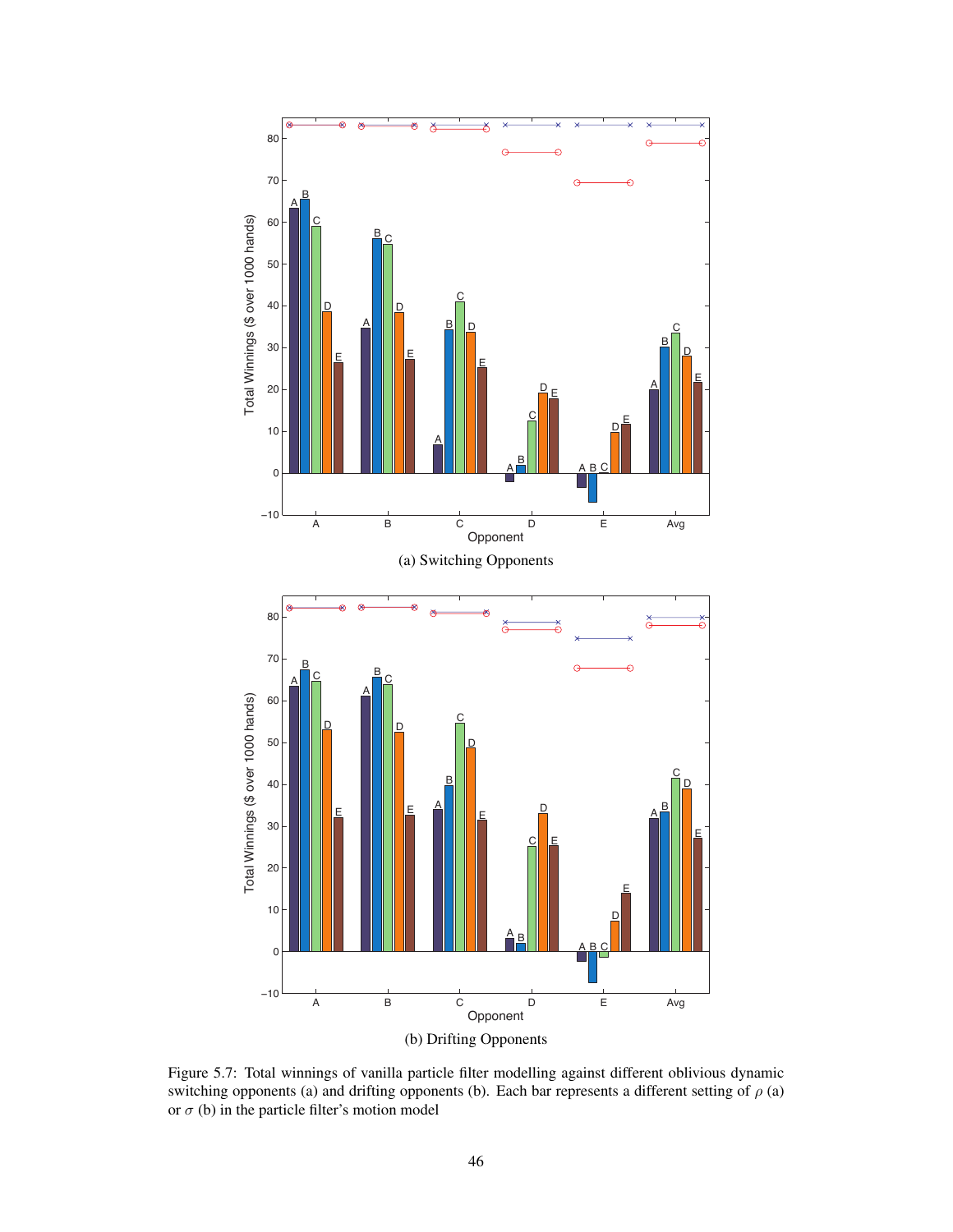### 5.2.1 Known Motion Model

For each opponent in Figure 5.7, the set of bars shows the average total winnings of particle filtering when using the correct form of the motion model, but varying the parameter in that model (*i.e.* ρ or  $\sigma$ ). We use the same set of values for the particle filter parameters as the opponents and so each bar is labeled with the corresponding opponent's identifier from Table 5.1.

Consider the case when we know both the form and the parameters of the opponent's motion model. Specifically, we know whether the opponent is a switching or drifting player as well as the exact probability of switching or the standard deviation of their drift. This corresponds to the bars of Figure 5.7 that match the opponent being played on the x-axis. Although the winnings vary depending on the opponent, for all nine opponents the correct model outperformed the baseline static strategy which has an expected value of zero.

In reality, it is impractical for us to assume that we would ever have a completely correct model of our opponent. This leads us to wonder what would happen if our model was wrong. The remaining bars of Figure 5.7 correspond to using the correct form of our opponent's motion model but with an incorrect parameter value. Generally, our results make intuitive sense. The closer the particle filter's parameter is to the true parameter value, the better it performs. Conversely, greater differences between the parameter and the true value result in poorer performance. Sometimes an incorrect model can cause a drastic decrease in performance, even dropping below the static baseline's expected value of zero. For instance, against both the switching and drifting opponents we see that if we believed the opponent to be using model B and they were actually using model E, then we drop below our baseline. Despite this poor performance, it is interesting to note that this worst case scenario still outperforms an equilibrium strategy by over \$48. There are a few exceptions to these general trends which are caused by *particle impoverishment*. This phenomenon is discussed next.

#### Particle Impoverishment

At a high level, *particle impoverishment* occurs when the particle filter becomes overconfident in its posterior distribution. A particle filter is *overconfident* if most of the particles' weight is concentrated in only a few places (possibly just one). The primary cause of particle impoverishment is insufficient noise in either the motion or observation model to maintain a diversity of particles. Because of this, even an accurate probabilistic model of a system with little noise can still lead to overconfidence and particle impoverishment.

Consider the case when we make an observation where our observation model assigns a large weight to particles in a small region of the state space and a small weight to the rest of the particles. If we resample after such an observation, then some low weight particles will be discarded in exchange for particles with large weights. This is fine so long as there are enough distinct particles to approximate the true posterior distribution. On the other hand, if many of the particles are collocated then we may not have enough remaining particles to accurately approximate the low, but non-zero,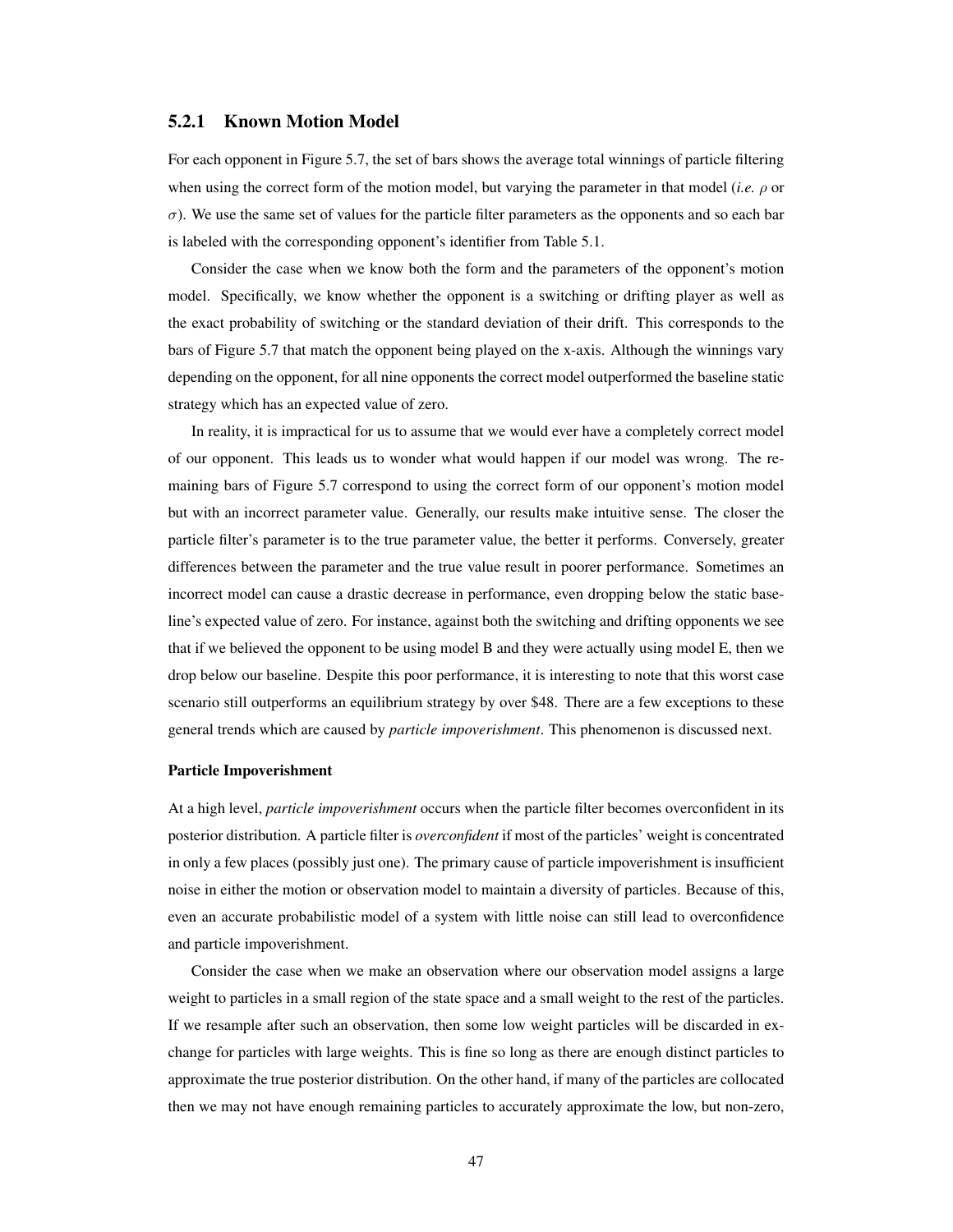probability regions of the posterior.

Using a motion model that adds noise to the particles, even if the noise is artificial, will help to keep the particles distinct and prevent particle impoverishment. A stationary motion model on the other hand will inevitably lead to particle impoverishment. If the particles never move except during resampling, then we will progressively remove states that are covered by a particle. We attempted to mitigate this problem in our experiments by disabling the resampling phase when using the stationary model.

Particle filters can still become overconfident for other reasons. In our experiments, using the stationary motion model with no resampling results in the particle filter creating fixed particles whose weights are updated throughout the match. If one particle is considerably more probable than the others, it will take many observations to overcome the weight built up by the initial observations. We believe this is why model A does poorly when modelling non-stationary opponents in Figure 5.7. Moreover, when the particles are stationary they cannot be moved later to refine our estimate. This means that we are relying on starting with a particle close to our opponent's true strategy. If this does not happen then our agent's performance will suffer. This is probably the case in our experiment comparing model A against opponent A in Figure 5.7. Using "noisier" models can improve a particle filter's robustness to overconfidence. In our case, motion models with larger values of  $\rho$  and  $\sigma$  are more likely to create new particles throughout a match. This gives the particle filter a chance to recover when it is wrong. The effects of this improved robustness is observed in Figure 5.7 where the "noisier" motion models tend to outperform model A despite being further from the opponent's true motion model parameters. Similar phenomenon have been well documented in the particle filtering literature [17].

Figure 5.7 also shows us that noisier models are not always better. Note that the stationary model A outperforms model B against some of the quickly moving opponents (especially E). Although noisier models tend to be more robust, model B adds very little noise – insufficient noise to prevent particle impoverishment. Since model A does not resample, and the opponents move quickly, model A does not become as overconfident as it would against slowly changing opponents. This results in model A being a more robust choice than model B against these opponents.

### 5.2.2 Unknown Motion Model Parameters

Since it is unrealistic to expect to know the exact parameters of an agent's motion model, we need a more practical way to model that is also robust to error. One simple approach is to use a standard particle filter with a motion model parameter that works well even when incorrect. Figure 5.7 indicates that model C has the best average performance across both the switching and drifting opponents (see the "Avg" bars at the right of the graphs).

Alternatively, we could use the Rao-Blackwellized particle filtering technique described in Section 3.2.3 for dual estimation of the state and the motion model parameter. The results of this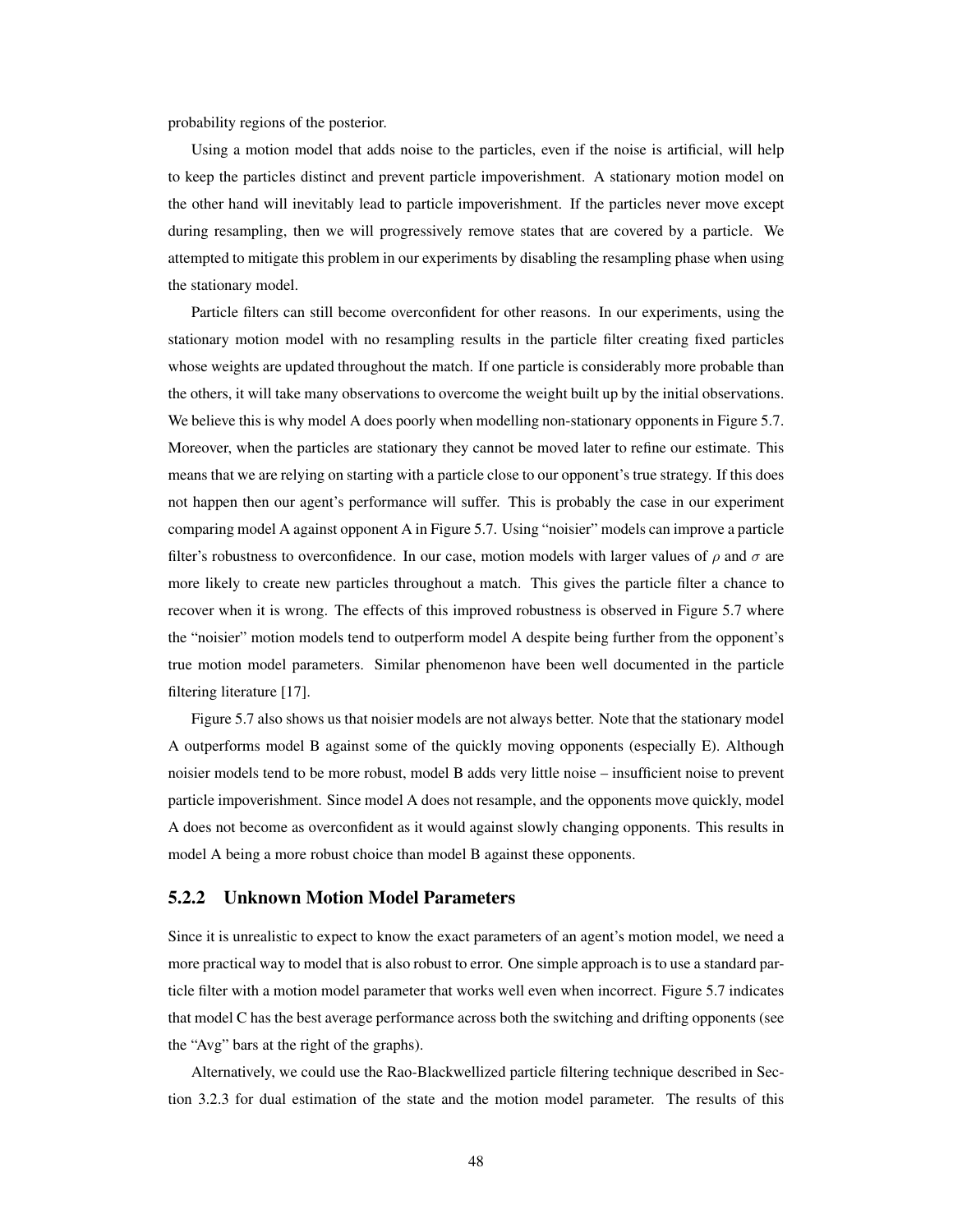

Figure 5.8: Total winnings of RBPF modelling against different oblivious dynamic switching opponents (a) and drifting opponents (b). The bars labelled "C" come from Figure 5.7.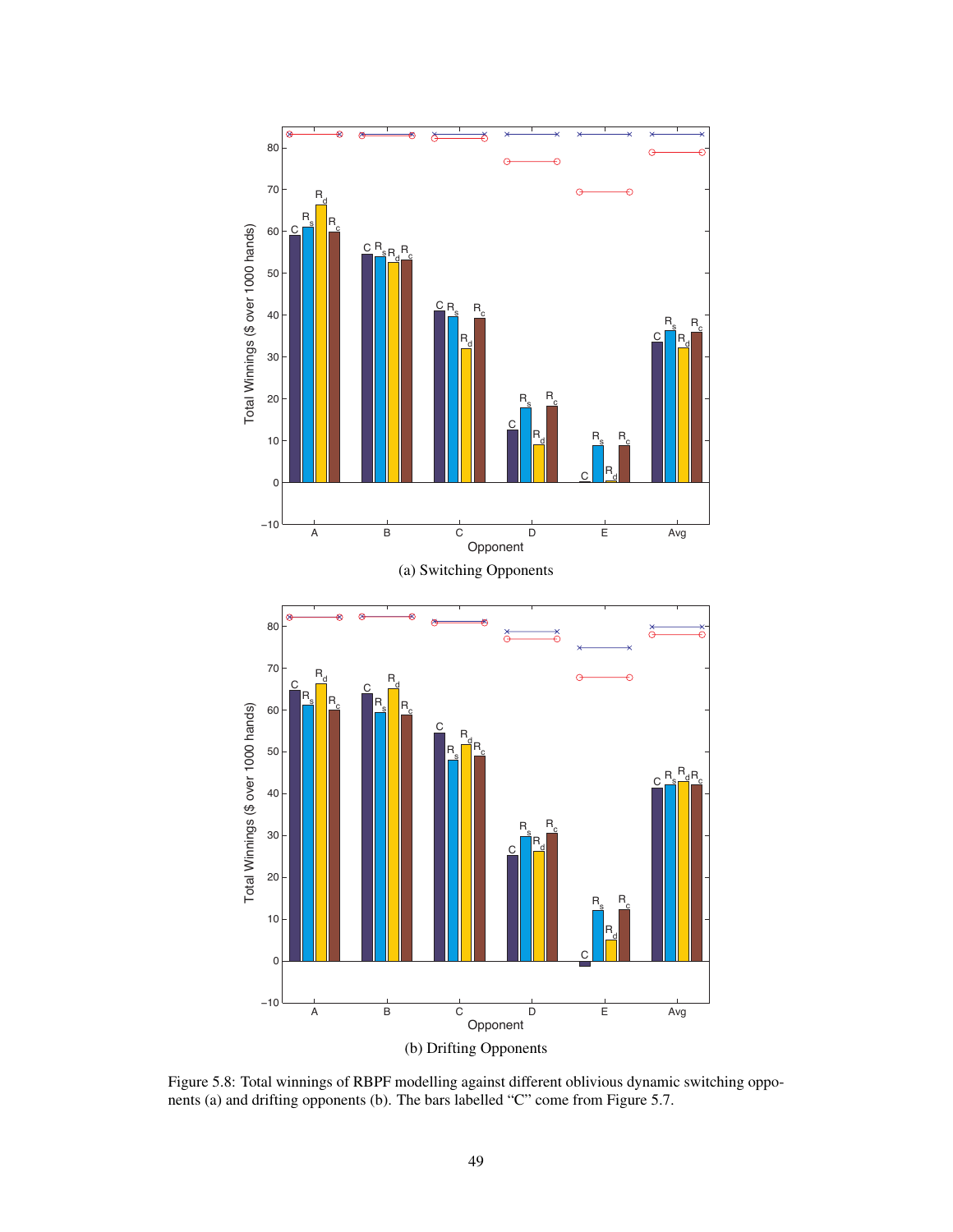approach are shown for the same suite of switching and drifting opponents as before in Figure 5.8. For each opponent we present model C from Figure 5.7 as a baseline for comparison along with three RBPF modellers.  $R<sub>s</sub>$  corresponds to using our prior over switching probabilities (assuming no drift),  $R_d$  corresponds to using our prior over drifting amounts (assuming no switching), and  $R_c$  corresponds to an independent prior over both forming a combined model. For the moment our analysis will focus on  $R_s$  and  $R_d$ , leaving discussing about the combined model until the next section.

Examining the graphs of Figure 5.8 we observe that against most switching opponents  $R_s$  performs better than the baseline of particle filtering using model C. Although model C does outperform  $R<sub>s</sub>$  occasionally,  $R<sub>s</sub>$  is never dramatically worse than model C. Against the quickly switching model E opponent,  $R_s$  does considerably better than model C since the RBPF technique enables  $R_s$  to infer the opponent's switching parameter. This means that  $R<sub>s</sub>$  is able to learn and adapt to the fast switching rate of opponent E whereas model C is locked into its one parameter value. Although the RBPF techniques only yield marginal performance improvements on average, they do provide additional flexibility and robustness. More specifically, using the RBPF technique means we do not need to rely on "guessing" the best fixed model for arbitrary agents. Comparing model C and  $R_d$ against the drifting opponents yields a similar result.

Once again, it is interesting to consider the effects of having incorrect information when modelling since it is unlikely that we can rely on agents being pigeonholed into a small number of behaviours. Going one step further than in Section 5.2.1, we examine the impact of having the incorrect form of our opponent's motion model. This type of error is observed in Figure 5.8 when using  $R_d$  to model switching opponents and  $R_s$  to model drifting opponents.

Despite having the incorrect form of the model the loss incurred by this error (relative to using the correct RBPF model) is never more than \$9 over 1000 hands. This is relatively small considering that none of our beliefs about the dynamics are correct. Also note that the average performance of our dual estimation with the wrong form of the model is still close to the average performance for model C – our best average model when particle filtering with the correct model form from Figure 5.7. This result is due to the RBPF learning a parameter for the incorrect model form that describes the opponent's dynamics relatively well. In fact, we can see that  $R<sub>s</sub>$  actually does better than  $R_d$  at modelling quickly drifting opponents. In this specific case, our choice of prior probably makes the switching model assign a higher likelihood than the drift model to large strategy drifts. Our effective modelling, despite incorrect models of our opponents, suggests that Rao-Blackwellized particle filtering is robust enough to compensate for both an incorrect model parameter and an incorrect form of the model.

### 5.2.3 Unknown Motion Model

In general, it is impractical to assume that we have correct information about an agent's dynamics model. Regardless of this problem, we want to model agents effectively while remaining robust to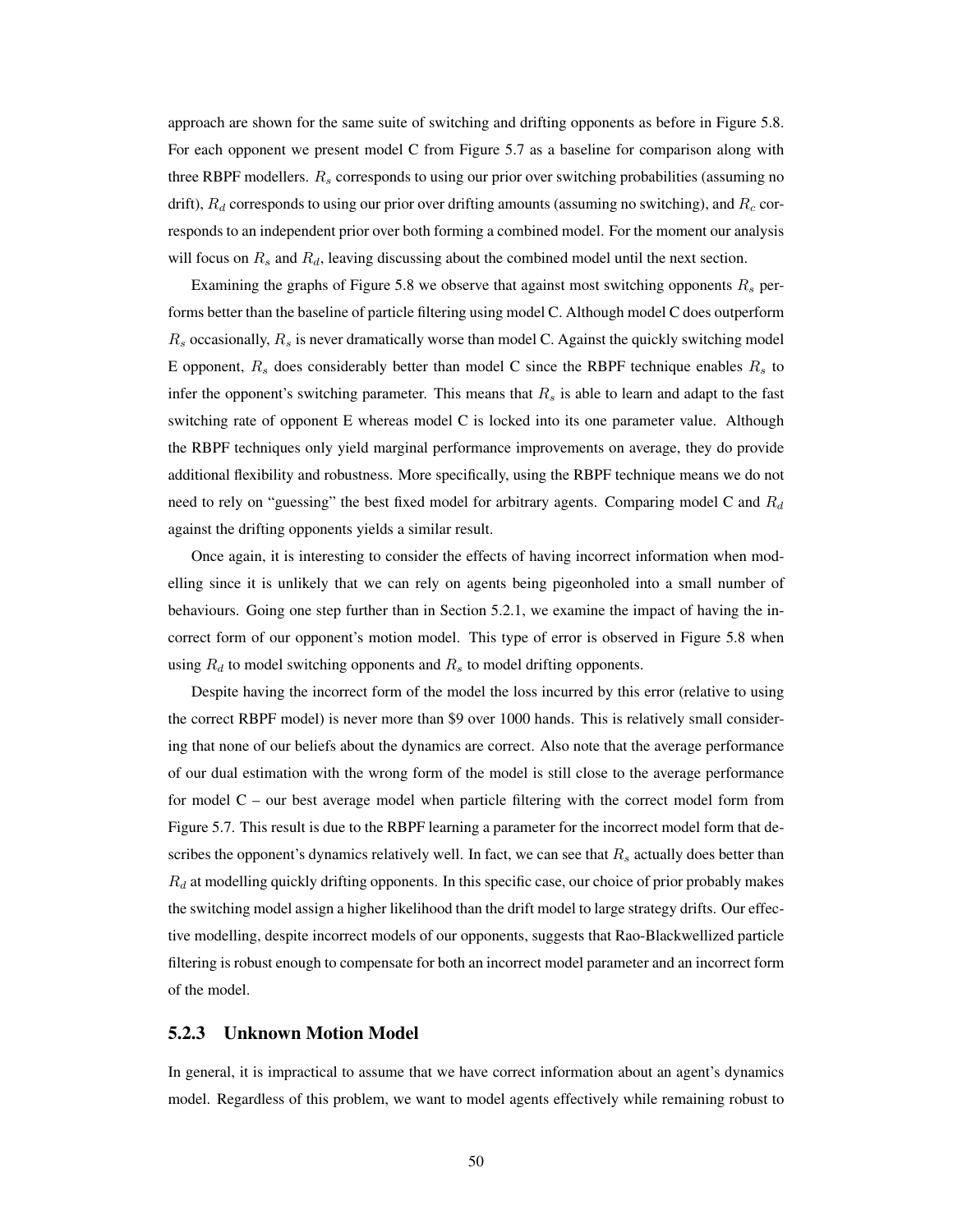potential errors. If we do not know the exact form of the model we can still employ RBPF techniques for dual estimation. In the same way we used RBPFs in Section 5.2.2 to infer the single parameter of a given motion model, we can also use RBPFs to infer multiple parameters of a combination of model forms. In this experiment we use RBPFs to infer the parameters of our combined motion model as described in Section 4.2.4.

Turning now to Figure 5.8, we see that the combined model,  $R_c$ , is reasonably competitive with the correct model against all opponents. One slight oddity in the results is that  $R_c$  performs almost identically to  $R_s$ . We believe that this similarity is due to our choice of prior over the two models. This claim is supported by Figure 5.9 which shows the performance of  $R_s$ ,  $R_d$ ,  $R_c$ , and another combined model  $R_{c'}$ . The prior for  $R_{c'}$  is identical to the prior for  $R_c$  mentioned in Section 4.3.2 except that  $R_{c'}$  uses a "lighter" prior with  $\rho \sim \text{BETA}(0.1, 3.0)$ . Both of these priors have the same mean, but the prior for  $R_{c'}$  has a larger variance and is more easily overcome by new observations than the prior for  $R_c$ . Generally  $R_c$  performs better against opponents that change strategies more quickly. This intuitively makes sense since having stronger beliefs that our opponent is moving rapidly should improve the modelling against opponents who are, in fact, moving rapidly.

These results suggest that RBPFs can also account for an unknown form of an agent's motion model. This is satisfying since it means that it is not critical to know much about our opponent a priori – just a few models that could explain their dynamics. One question that these results do not answer is how well our approach works against opponents who are not oblivious and will pay attention to our actions when making their decisions. The next section addresses this question.

## 5.3 Non-oblivious Dynamic Opponents

Up to this point all of our results have focussed on opponents that do not learn and either use a fixed strategy or randomly alter their strategy. These opponents provide a good baseline evaluation, but they fail to test the performance of our technique against more sophisticated opponents. We would especially like to fare well when modelling adaptive agents since it is doubtful that a human player will be oblivious. For our experiments against non-oblivious opponents we compare our technique against an agent using the Exp3 regret minimization algorithm presented by Auer and colleagues [1] (and also examined in Hoehn's work [12]).

As we mentioned in Section 2.5.1, the Exp3 algorithm is an experts algorithm for regret minimization. On each trial, an experts algorithm updates the probability distribution over its experts based on the amount of reward each expert received (or would have received) on the iteration. More specific to our application, Exp3 updates its distribution over experts after receiving the outcome (money won or lost) of each hand. The Exp3 agent will play as player 2 modelling player 1 (our agent modeller). In this case, the Exp3 agent's experts will consist of the four best response strategies available to player 2 (*i.e.* player two's pure strategies). Our implementation of the algorithm effectively mirrors the description found in [1].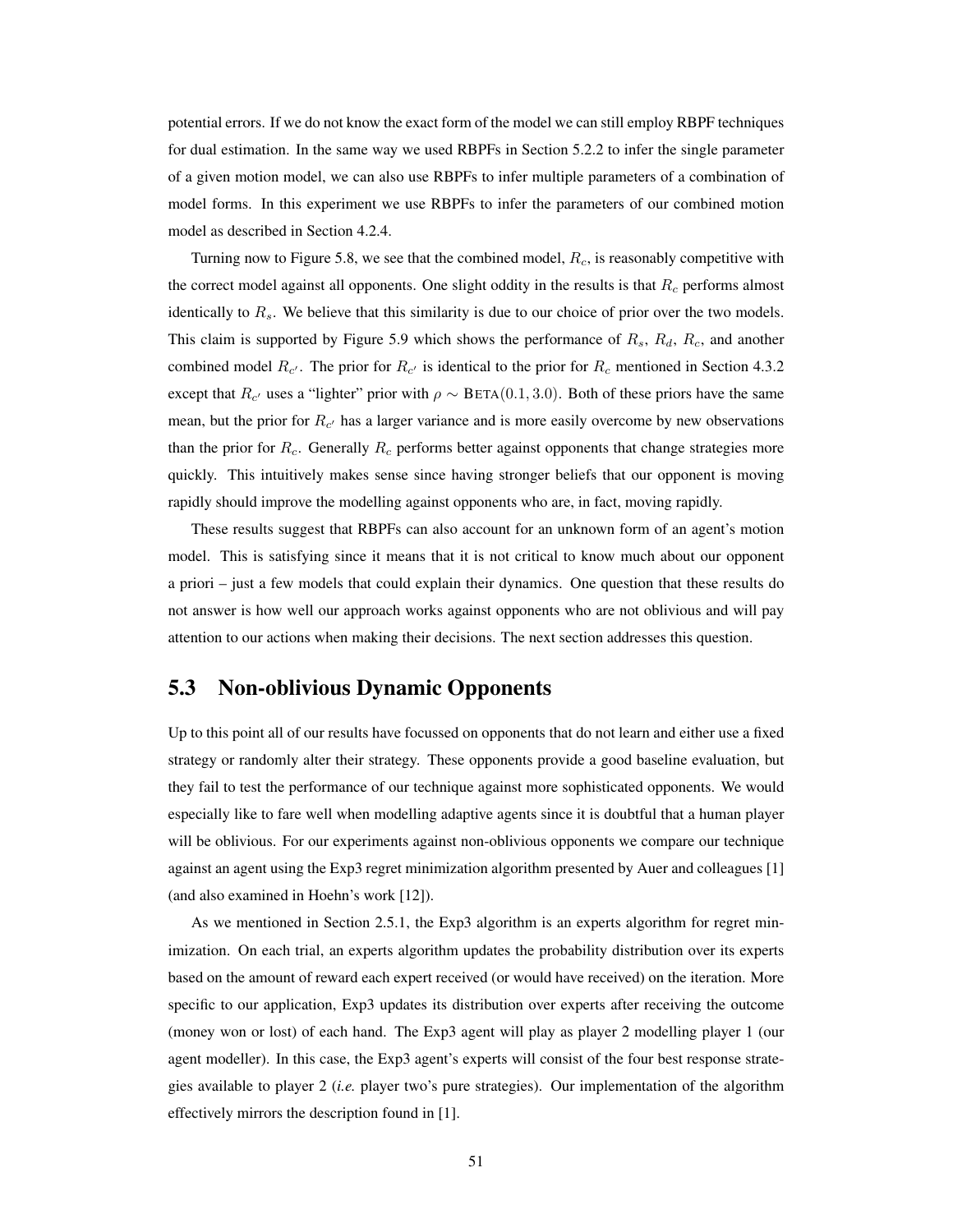

Figure 5.9: Total winnings of RBPF modelling against different oblivious dynamic switching opponents (a) and drifting opponents (b). The bars labelled  $R_s$ ,  $R_d$ , and  $R_c$  all come from Figure 5.8.  $R_{c'}$  was generated using a lighter  $\rho \sim \text{BETA}(0.1, 3.0)$  prior.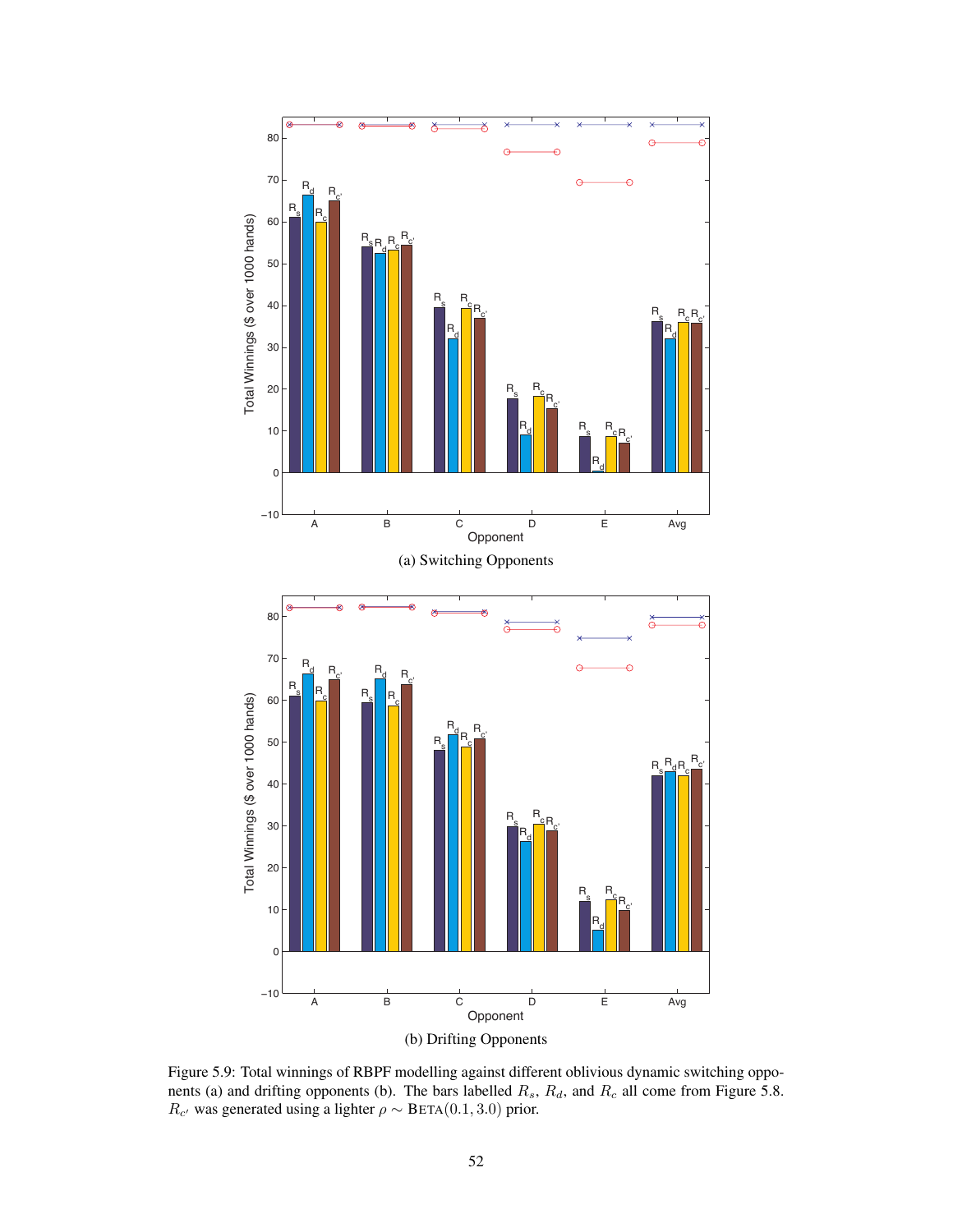One detail that was left to us was a choice of parameters for the algorithm. The Exp3 algorithm presented in [1] required two parameters: a parameter to control the amount of uniform exploration,  $\gamma$ , and a parameter to control the learning rate,  $\eta$ . These parameters are not to be confused with the Kuhn poker strategy parameters. To set the parameters, we used the method suggested in [1] that would preserve the regret bounds. For our case of using the Exp3 algorithm as player two modelling our algorithms as player 1, this worked out to a  $\gamma$  of 0.056808 and  $\eta$  of 0.014202.

Exp3 is the simplest experts algorithm for a game with partial information. Unlike more sophisticated experts algorithms, Exp3 only rewards the expert that was actually being used in a given hand. In contrast, other experts algorithms (*e.g.* Exp4) also update experts that are related to the chosen expert. This is done by checking which experts would have made similar decisions to the chosen expert. For the purposes of this thesis, we chose to use Exp3 as our non-oblivious opponent due to the ease of implementation.

Our results display two baselines to provide context for our results. The first baseline is the equilibrium value of the game (−55.56 dollars over 1000 hands). This is displayed as the minimum value in the graphs of Figure 5.10. Note that this is different from our previous static strategy baseline with an expected value of zero. Since Exp3 is not oblivious, we cannot exploit the fact that our opponent's strategy distribution will have a fixed expected value. In fact, Exp3's *expected regret* (the difference between the total reward of Exp3's best expert and the expected reward of Exp3) is bounded by  $O($ √  $T$ ) where  $T$  is the number of trials (*i.e.* hands of Kuhn). Therefore, as  $T$  approaches infinity, Exp3's average expected regret  $\sqrt{T}/T$  will converge to 0 and Exp3's strategy will win at least as much as the equilibrium. Our second baseline for these experiments is another exploitability line. In this case, the exploitability line indicates the expected outcome of the game if we are given the weighted mixture of Exp3's experts on every hand. This exploitability line amounts to knowing the internal state of Exp3 (each of its experts and their associated probability of being chosen) but not the random number generator used by Exp3. The anomalous value for the exploitability against drifting model D has been confirmed with repeated experiments. Unfortunately, at this time we have no explanation for why the exploitability of Exp3 increases for this model while the particle filter performs more poorly.

Figure 5.10 shows the performance of our different particle filters and RBPFs against the Exp3 algorithm. These experiments share the same experimental setup as those in Section 5.2: 1000 hand matches repeated 5000 times where each filter uses 1000 particles with learning throughout the entire match and no exploration phase.

Observe that in contrast to the oblivious opponents, all of our techniques (regardless of motion model) lose money against the Exp3 player. Keep in mind that Kuhn poker is a "losing" game for player one with an equilibrium value of −55.56 over 1000 hands. Moreover, even if we were given Exp3's weighted mixture of experts, we still would have lost between  $-4.55$  and  $-7.9$  over the match. That said, all of our techniques still outperform an equilibrium strategy by a large margin –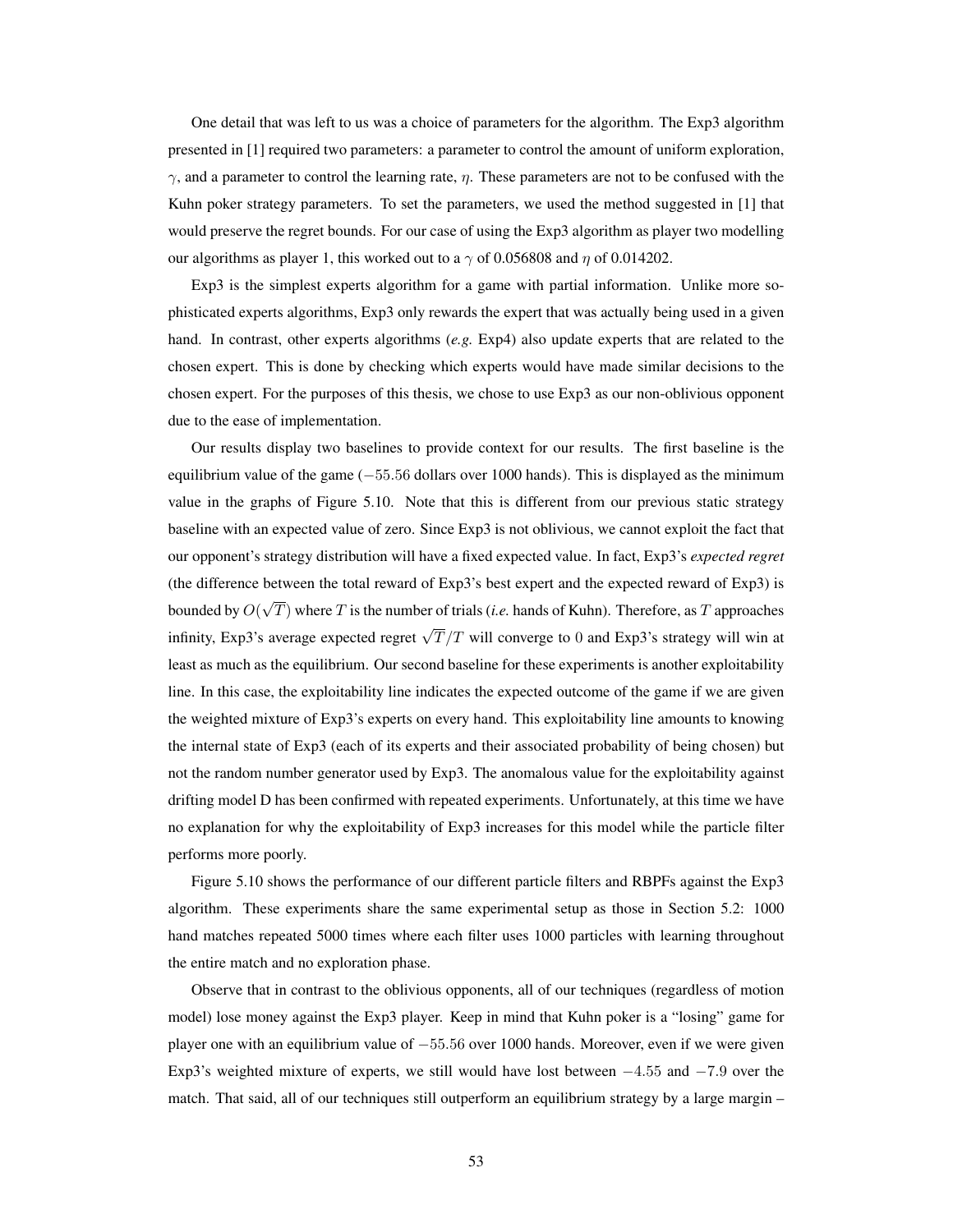reiterating why agent modelling is beneficial against exploitable opponents. Also note that none of the models we used were specifically crafted to model our Exp3 opponent. This suggests that simple motion models can still be effective at modelling more complex dynamics.

Against both oblivious and non-oblivious opponents, regardless of having the correct form of the model or the correct parameters, state estimation techniques provide an effective and robust framework for modelling dynamic agents in Kuhn poker. One final consideration with any particle filtering algorithm is how many particles are needed to perform well. This topic is the focus of the next section.

## 5.4 Effect of the Number of Particles

The quality of a particle filter's approximation depends, in part, on the number of particles used to represent the posterior. Examining the quality of our particle filtering algorithms when using different quantities of particles may provide answers to two important questions. What is the smallest number of particles we can use while maintaining good modelling? If we could use more particles, how much would it improve our modelling?

These experiments compare the performance of model C – our best average particle filter model – against oblivious opponents using our nine different models (4 switching, 4 drifting, and 1 stationary). Experiments consisted of 5000 trials of 1000 hands without exploration and learning continuing throughout the entire match. As before, the opponent's  $\eta$  and  $\xi$  parameters are initialized according to a uniform distribution over  $[0, 1]$ . Results with up to 500 particles are shown in Figure 5.11 and up to 10000 particles is shown in Figure 5.12. We first consider the expected effect of varying the number of particles and then contrast this with our experimental results.

Typically, one expects that increasing the number of particles in a particle filter will improve the performance of the filter, although with diminishing returns. This intuition stems from the fact that particle filters are known to be asymptotically unbiased [25]. That is, as the number of particles approaches infinity, the particles will be distributed according to the posterior. On the other hand, if the number of particles is finite, then the sampling process will result in a biased estimate of the true posterior. This bias is especially evident when using a small number of particles. To illustrate this, consider the extreme case where there is only a single particle. This particle will be sampled from the motion model, weighted by the observation model, and resampled. Since there is only one particle, the resampling phase will always result in the single particle being chosen, regardless of its weight. This effectively discards the observation model weighting. As a result, the particle (and therefore our estimated posterior) will be distributed according to  $Pr(x_t|u_{1:t})$  instead of  $Pr(x_t|z_{1:t}, u_{1:t})$ . This type sampling bias can frequently have a negative impact on the particle filter's estimate.

The intuition that increasing the number of particles will yield diminishing returns holds true experimentally. Figure 5.11 shows a trend of large performance gains from relatively small increases in particles. Diminishing returns are evident in Figure 5.11 – especially when the number of particles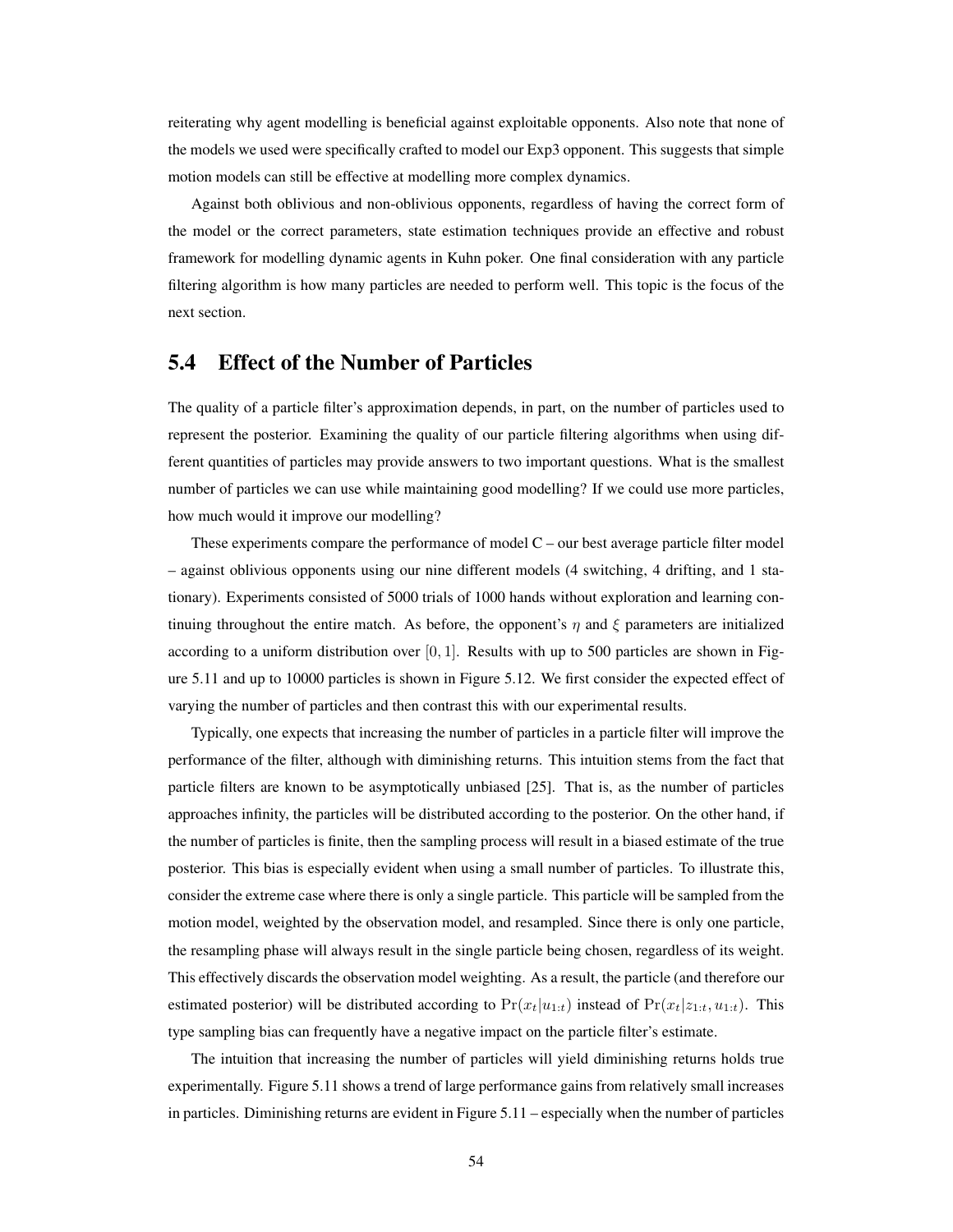

Figure 5.10: Total winnings of RBPF modelling and vanilla particle filter modelling with switching models (a) and drifting models (b) against the non-oblivious dynamic Exp3 opponent.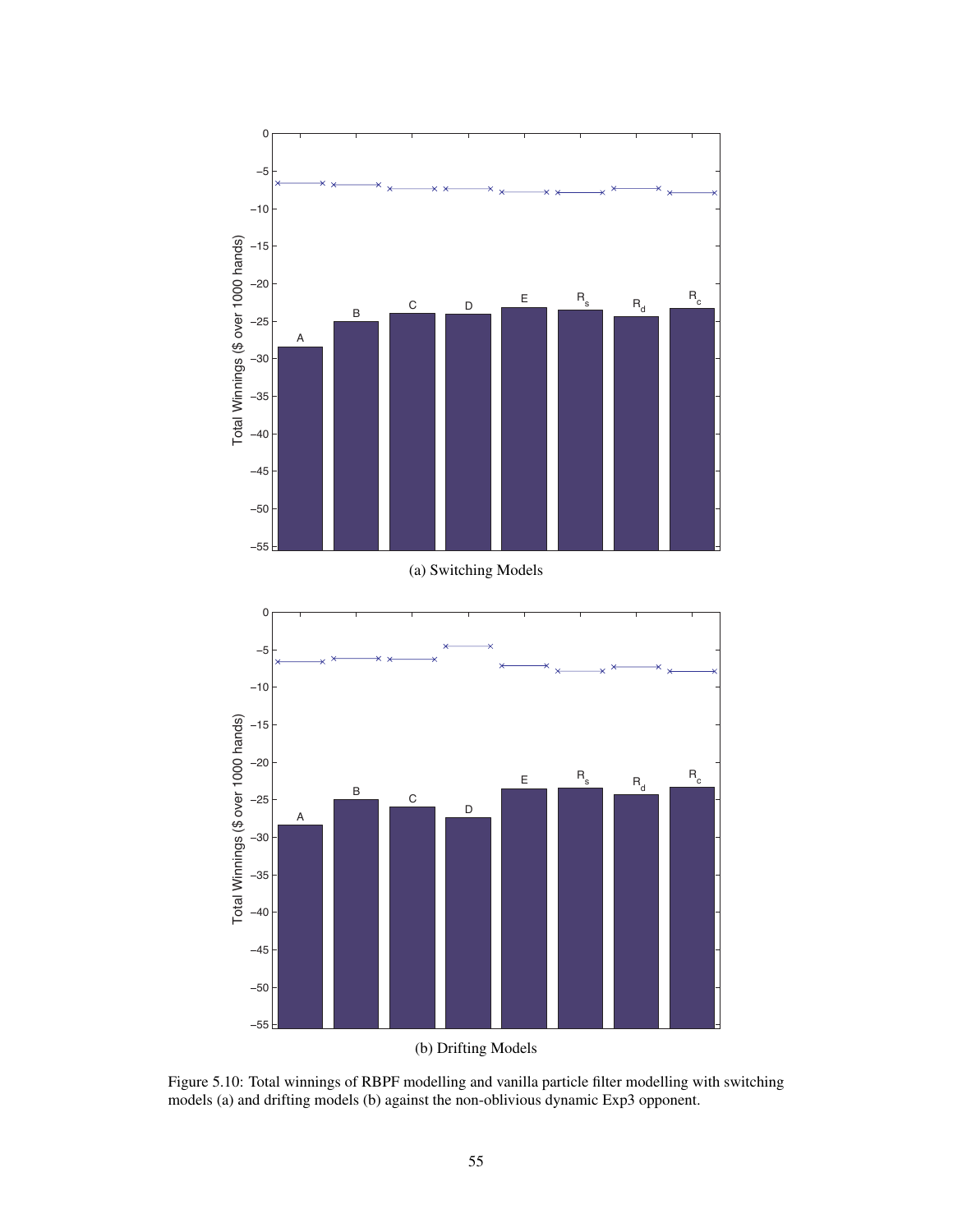is increased from 250 to 500. Looking at Figure 5.12, we see that diminishing returns continue up to the point of 10000 particles.

One counterintuitive result is the decrease in performance when increasing the number of particles used against opponents A and B (though the decrease is very slight against switching opponent B). As we demonstrate in the following example, the change in bias resulting from an increase in particles does not necessarily move our estimated mean closer to the system's true state. Suppose that we have a set of particles modelling a state whose value is in  $[0, 1]$ , like our Kuhn parameters  $\eta$  and  $\xi$ . Assume that we saw an observation that corresponds to the true state being  $x = 1$  and the particle filter's observation model returns a likelihood equal to the particle's state (*i.e.* particle p with state  $x \in [0, 1]$  has unnormalized probability x). Normalizing this distribution so it sums to 1 over the range of x results in  $Pr(z|x) = 2x$ . If we had an infinite number of particles that were uniformly distributed in [0, 1], then the mean of the particles would be  $\int_0^1 \Pr(z|x) x \, dx = \int_0^1 2x^2 \, dx = 2/3$ . Now consider the case where we have a finite set of particles, say three of them, distributed with  $x = \{0, 0.5, 1\}$ . Then by taking the weighted mean of the particles we get a mean of  $(0^2 + 0.5^2 + 1^2)/(0 + 0.5 + 1) = 5/6$ . Similarly, recomputing the mean for particles at  $x = \{0, 0.25, 0.5, 0.75, 1\}$  yields a mean of 3/4. As we can see from this example, using a small number of particles can bias our estimated mean toward the true value of 1 and away from the unbiased mean of  $2/3$ . Even the increase from 3 to 5 particles results in a significant shift away from the true value.

We believe that the dip in our performance after an increase in particles is caused by the same effect. Consider a strategy for player two that is close to the boundaries of the  $[0, 1]^2$  strategy space. Since it is close to the boundary of the strategy space, it is likely that the distribution of particles around the strategy will be uneven. Like the above example, an uneven distribution of particles can shift the mean of the particle filter away from the true strategy. This effect is especially apparent against opponents A and B since they move slowly and are more likely to initially choose a strategy near the boundary and then never move from that strategy.

Our choice to use 1000 particles in our earlier experiments was fairly arbitrary and largely based on the time required to run experiments. From these results, we can see that increasing the number of particles yields very little improvement. Moreover, if we were concerned about the computational complexity of the modelling and were willing to suffer some performance losses, then we could use between 250 and 500 particles while still maintaining relatively good performance. In fact, for model C against the oblivious opponents, using only 10 particles still beats an equilibrium strategy.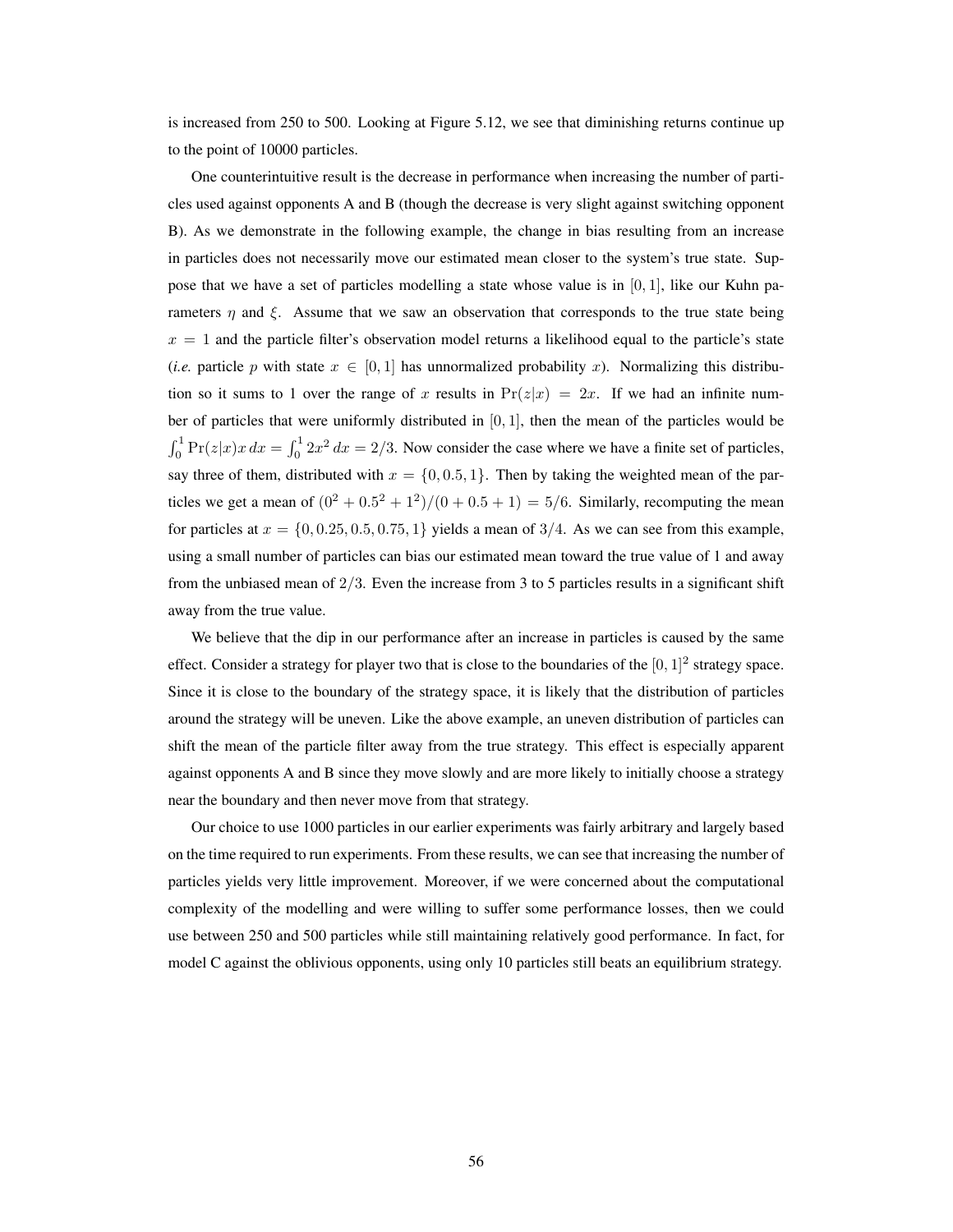

Figure 5.11: Total winnings of particle filter modelling using switching model C (a) or drifting model C (b) against different oblivious dynamic switching opponents (a) and drifting opponents (b). Each datapoint represents a different number of particles used in the particle filter.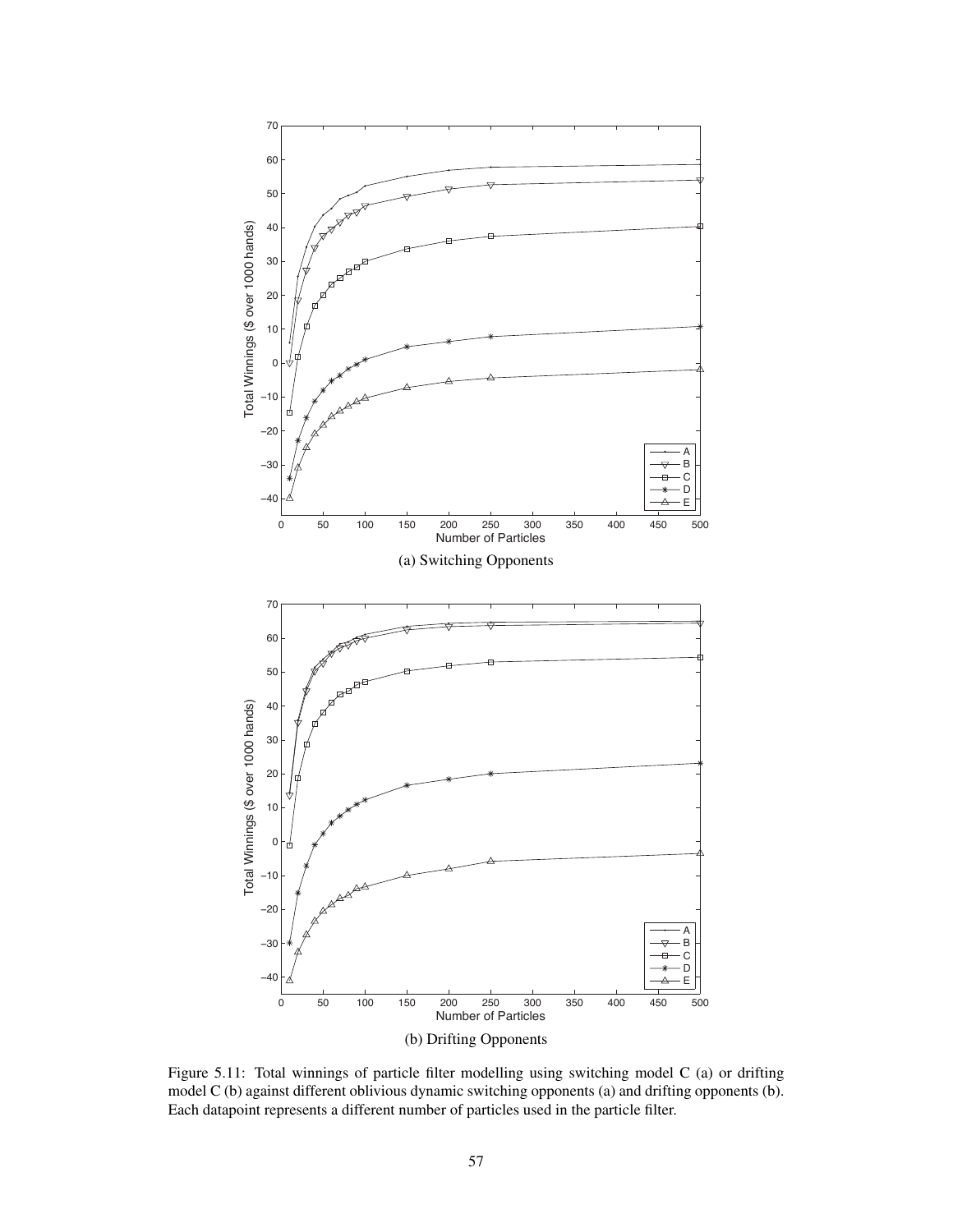

Figure 5.12: Total winnings of particle filter modelling using switching model C (a) or drifting model C (b) against different oblivious dynamic switching opponents (a) and drifting opponents (b). Each datapoint represents a different number of particles used in the particle filter.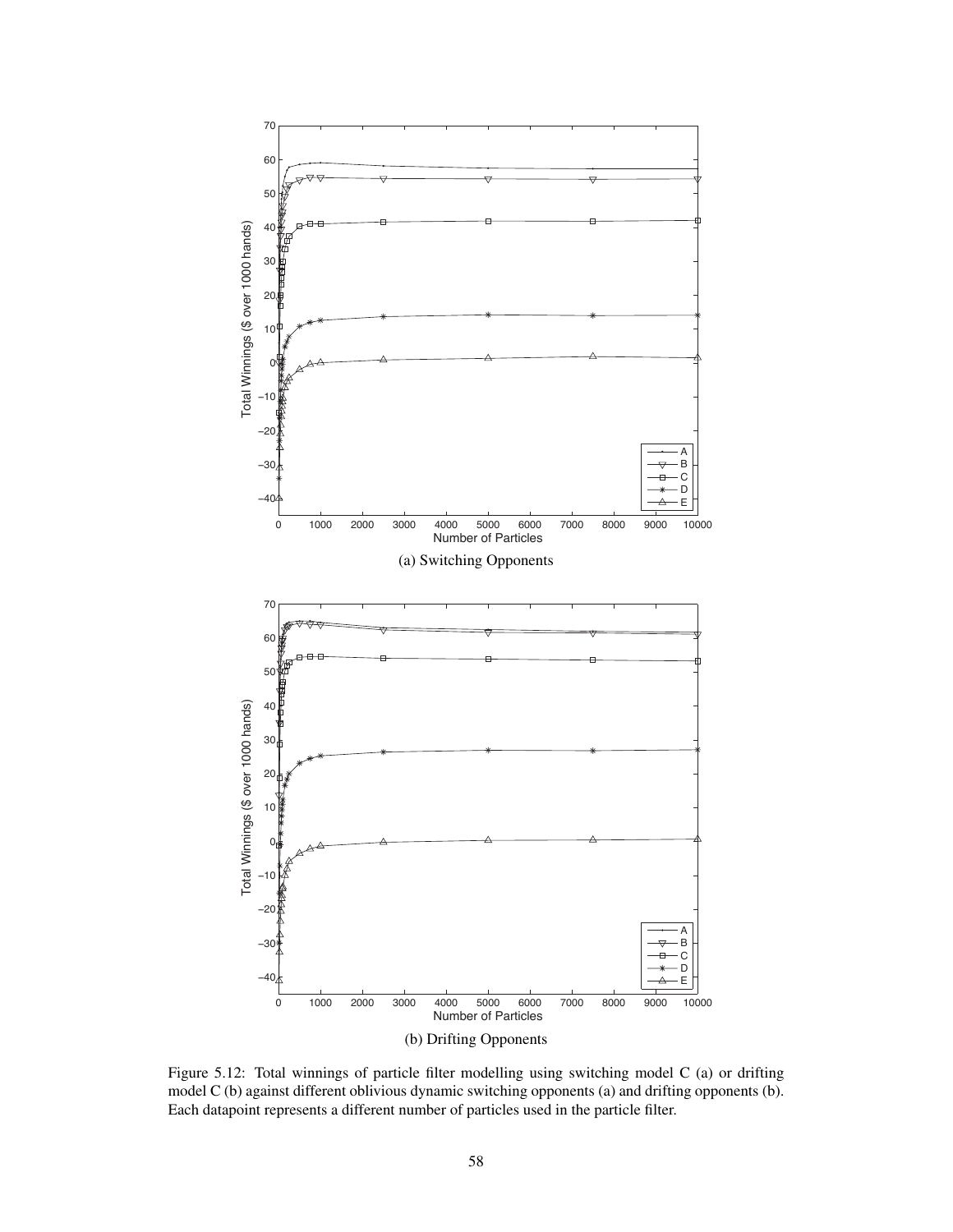## Chapter 6

# Conclusions and Future Work

This thesis advocated the use of state estimation techniques as an approach to modelling agents with dynamic behaviour. We described two well known Monte Carlo state estimation algorithms: particle filters and Rao-Blackwellized particle filters. We then described how we applied these techniques for modelling agents in the domain of Kuhn poker. Our experiments showed that these techniques were effective at modelling and exploiting static and dynamic opponents. Moreover, our experiments demonstrated that using Rao-Blackwellized particle filters for dual estimation of an opponent's strategy and dynamics provides robustness to incorrect beliefs.

Although equilibrium strategies guarantee a minimal expected payoff, they fail to fully take advantage of weaknesses in an opponent's strategy. We demonstrated in our experiments that our approach provides considerable improvement over equilibrium policies when playing against exploitable opponents. Furthermore, our experiments showed that our state estimation approaches were competitive with the approaches presented by Hoehn *et al.* [12] for modelling static opponents in Kuhn poker.

Unlike many agent modelling techniques, including Hoehn's approach, our focus was on modelling dynamic agents rather than static agents. Our state estimation approach allows us to directly encode an agent's dynamics into our model. This makes it easier to express agent dynamics that are more sophisticated than simply "forgetting" past observations. Modelling an agent's dynamics distinguishes our approach from many previous agent modelling techniques that would fail if the agent's behaviour changed over time. Our use of RBPFs for dual estimation also enables us to learn the parameters of an agent's dynamics online. This allows us to focus on understanding high level agent dynamics rather than low level parameter tuning.

This work focusses on the small domain of Kuhn poker. Kuhn poker provides an ideal imperfect information domain for testing our agent modelling approaches. Its small size, compact strategy representation, and known equilibrium value provides a domain with interesting properties but without many other difficulties that would complicate our evaluation. Although there are challenges to using state estimation algorithms for general agent modelling, we believe that many of these challenges can be overcome. Moreover, we believe that these techniques can be effectively applied to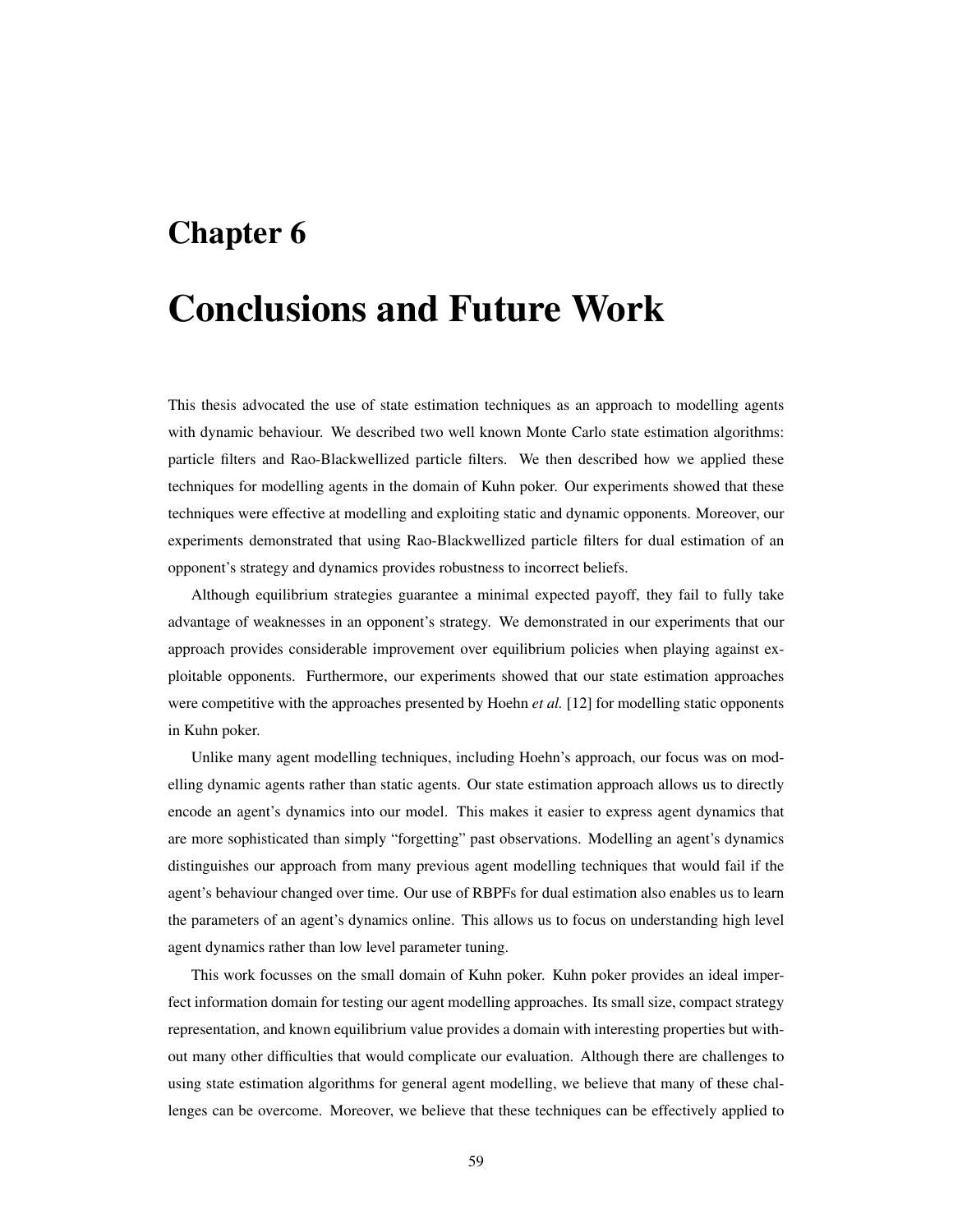larger domains including Texas Hold'em poker. The rest of this chapter will address some of these challenges, their solutions, and directions for future work.

## 6.1 Challenges

Our application of state estimation techniques in Kuhn poker fails to show how to use these techniques in larger domains. Scaling up our approach to larger domains presents some challenges.

### 6.1.1 Computational Cost

First and foremost among the challenges is the computational cost of using our particle filter and RBPF approaches for agent modelling in "large" domains. The cost of these filters is proportional to the number of particles used. Increasing the dimension of the state space being modelled requires exponentially more particles to cover the space. This "curse of dimensionality" means that these techniques cannot be used when the dimensionality of the state space becomes "large". At this point it is not clear how large a state space can be while remaining tractable for particle filters or RBPFs. Previous work in robotic localization has shown that particle filters can easily model a 3 dimensional space. But how well would these techniques do in, say, a 6 dimensional space? How many dimensions could we model before our performance suffers? The answer to this question will depend in part on the problem domain. If domain performance is relatively insensitive to errors in the estimated state, having a very sparse set of particles may not be a problem. Conversely, if the performance was very sensitive, it could be disastrous.

One possible solution to this problem is that there are a number of other Bayesian filtering techniques which scale up more easily. Some examples are Kalman filters, extended Kalman filters, and sigma-point Kalman filters (unscented Kalman filters). These algorithms make limiting assumptions about the shape of the posterior distribution or the system's dynamics. For instance, all of the aforementioned examples assume the posterior distribution can be represented with a Gaussian distribution. This assumption limits their representational power, but reduces their computational cost so it does not grow exponentially with the dimension of the space. If the specific properties of a problem domain make it reasonable to assume that the posterior can be approximated by a specific distribution, such as a Gaussian, then a particle filter or RBPF may not be the best solution.

Another solution is to avoid sampling from high-dimensional state spaces. One possible way to do this is to factor a large state space into independent low-dimensional components. The work presented by Montemerlo and colleagues showed that they could simultaneously estimate a robot's position and the location of 50,000 landmarks [18]. This was possible because the parameters for each of the landmarks were independent from each other. In this case, the size of the state space only grows linearly with the number of parameters being estimated rather than exponentially. Alternatively, one could use a low dimensional parameterization of the state space to approximate the full state space. For example, the space of all possible strategies in Texas Hold'em poker is far too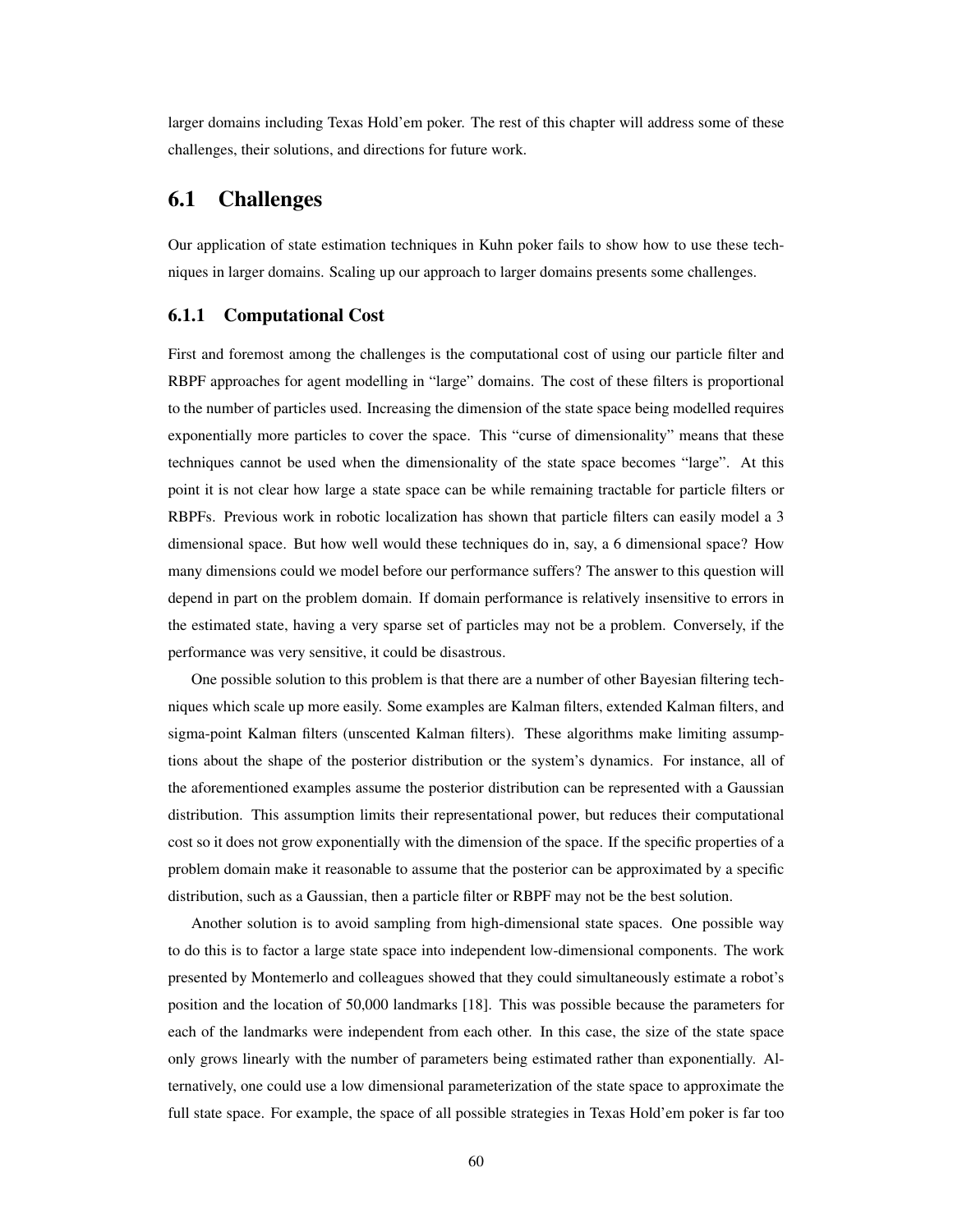large to model. Instead, we could use a low dimensional parameterization of agent behaviour that describes a likely subspace of opponent strategies. We take this approach in this thesis by using the parameterization of undominated Kuhn poker in place of the full Kuhn poker parameterization. If a reasonable parameterization exists in the problem domain, we can use particle filters and RBPFs to model agents in the low dimensional parameterization rather than the full state space.

### 6.1.2 Using the Model in Larger Domains

Aside from the problems in forming an accurate model of an agent, there is also the question of what to do with the resulting model. In Kuhn poker we can quickly compute our greedy best response to a given model. In other domains it is not clear what to do with the model because computing a response may not be tractable in real time. This problem is not specific to our agent modelling techniques, since any modelling technique will need to address this problem, but it is still an issue that will need to be solved when attempting to model agents in domains that are more complex than Kuhn poker.

One possible solution to this problem comes from Johanson and colleagues' recent progress on computing robust counter-strategies [15]. This work examines how to compute *restricted Nash responses*. These responses are designed to be near equilibrium strategies that exploit other agents while being, themselves, difficult to exploit. This technique makes the resulting responses robust to errors in the agent model. The authors have already demonstrated the approach in Texas Hold'em poker and their experiments show that the resulting strategies are much more robust than previous best response techniques. Unfortunately, this technique uses linear programming to generate a restricted Nash response and it cannot be run in real time on a domain as large as Texas Hold'em poker. Despite this drawback, the technique is still useful offline for precomputing robust counter-strategies in Texas Hold'em poker.

#### 6.1.3 Motion Models and Agent Dynamics

As we showed in our results, simple motion models may be sufficient to achieve good results. Unfortunately, it is not clear that this will be the case when attempting to model more complex dynamics. We could improve the modelling agent's performance if its motion model was more representative of an agent's true dynamics. In our domain of Kuhn poker, creating some simple non-oblivious motion models would be an interesting next step that may yield improvements when playing nonoblivious opponents. In general, non-oblivious models would be an asset when modelling humans because oblivious models are unlikely to capture a human's adaptability. Unfortunately, creating more representative models of agent dynamics requires some knowledge about how agents change their behaviour over time. Even in our small domain of Kuhn poker, this is difficult to describe mathematically.

One way to create motion models that more accurately capture true dynamics is to learn the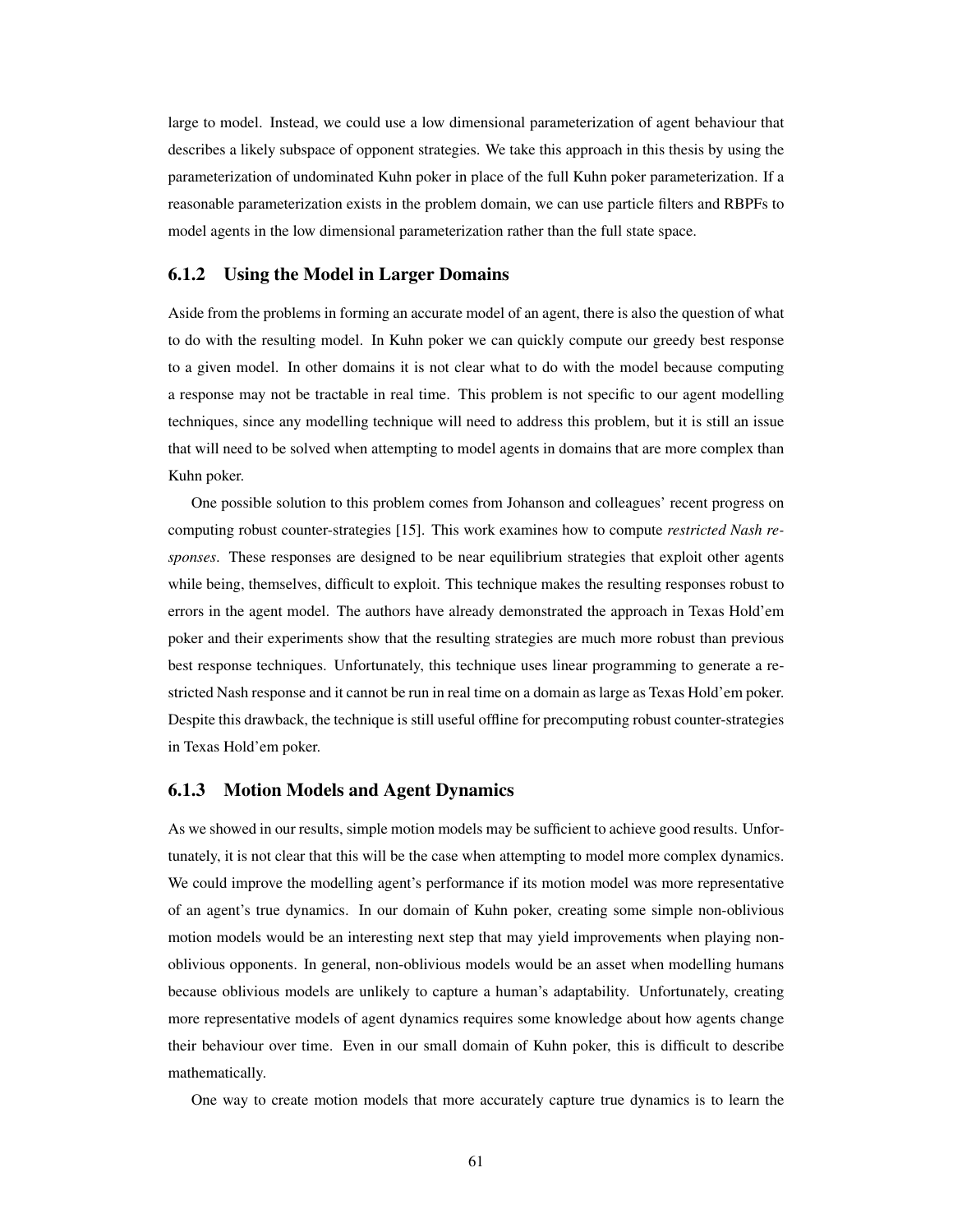models from samples of agents' behaviours. We may be able to extract general trends in agent dynamics from such sample data. Using the extracted models in a RBPF could allow us to learn an agent's specific model parameters online throughout our interactions with them. Texas Hold'em poker, for example, is an ideal domain for this approach since it is popular enough that there is no shortage of human players willing to play the game and generate the necessary samples. Other domains may not be able to gather samples of agent dynamics so easily.

In general, we also need to ensure that the motion models we create are computationally efficient. Creating sophisticated motion models that are also efficient may be challenging since their computational cost relies on both the complexity of the domain and the complexity of the dynamics one intends to model. Even if we could learn an agent's true dynamics, we may need to settle for an efficient approximation of the dynamics if the true dynamics are too costly to duplicate.

## 6.1.4 Efficient Observation Models

Finally, we consider one subtlety in obtaining the models necessary for state estimation. Because of Kuhn poker's small size, it is computationally inexpensive to determine observation probabilities. In more complex domains the cost of the observation model may become a problem – especially if real-time modelling is required. Of course, a larger domain does not necessarily mean this will be a problem. For instance, in Texas Hold'em poker it has been shown that we can compute observation probabilities in real-time [23].

## 6.2 Future Work

Despite our focus on the small domain of Kuhn poker, we believe that state estimation techniques can be effectively applied to much larger domains. Future directions for this work consist of attempting some of the aforementioned solutions so we can use state estimation algorithms for agent modelling in new domains.

One area of future work is extending our state estimation techniques to modelling opponents in full Texas Hold'em. Although the size of the Texas Hold'em game tree makes some computations prohibitive, previous work provides us with some of the pieces we need to apply our state estimation techniques to this very complex domain. We already have a considerable amount of data for learning a human dynamics model. Furthermore, an observation model already exists [23]. Of course, overcoming the remaining challenges described in Section 6.1 will not be trivial. For instance, even after we learn a human dynamics model, evaluating its effectiveness and robustness against humans will be a difficult task.

Finally, having only applied state estimation to agent modelling in Kuhn poker, it would be interesting to apply these techniques for agent modelling in other domains – games or otherwise. One possible application is to use state estimation to model biological processes such as the response of viruses and infections to different medical treatments. More generally, there are potential applica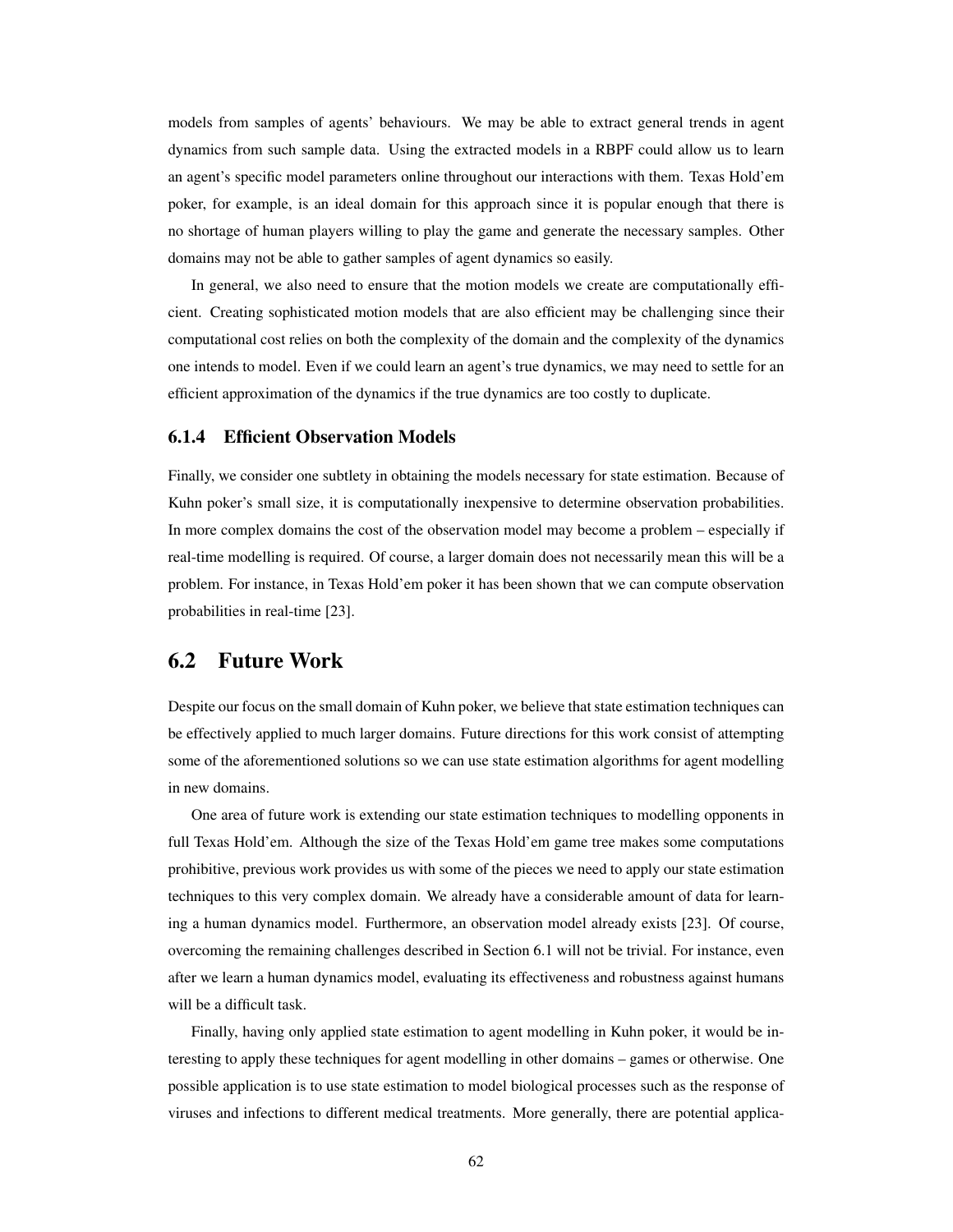tions for agent modelling throughout the world. Applying state estimation to any of these domains would provide more insight into the limitations of using state estimation for modelling agents. Good performance in other domains would also provide further evidence that these techniques have a place in the agent modelling community.

## 6.3 Concluding Remarks

The pervasiveness of computers in our everyday lives has resulted in an increasing number of applications that require interaction between independent agents – especially between a human and a computer. The lack of effective modelling and inference techniques in these applications is becoming more apparent. The problem of modelling agents' goals, behaviour, and beliefs is known to be very challenging. Although research throughout the agent modelling community has yielded many approaches to the problem, state estimation has been largely overlooked.

This thesis presented particle filters and Rao-Blackwellized particle filters as two state estimation algorithms and demonstrated their potential in the domain of Kuhn poker. Poker is a challenging domain in artificial intelligence. The combination of hidden information, stochastic events and choices, and dynamic behaviour presents many challenges to creating a good solution. Our work, though only demonstrated in the small domain of Kuhn poker, attempts to address these challenges in a robust and principled way. Our results show that state estimation algorithms have a place in the agent modelling literature. Furthermore, the extensive research on state estimation algorithms in other scientific communities (*e.g.* robotics) is a valuable resource that should be tapped for modelling agents. It is our hope that this work will spark future research in using state estimation algorithms for agent modelling problems.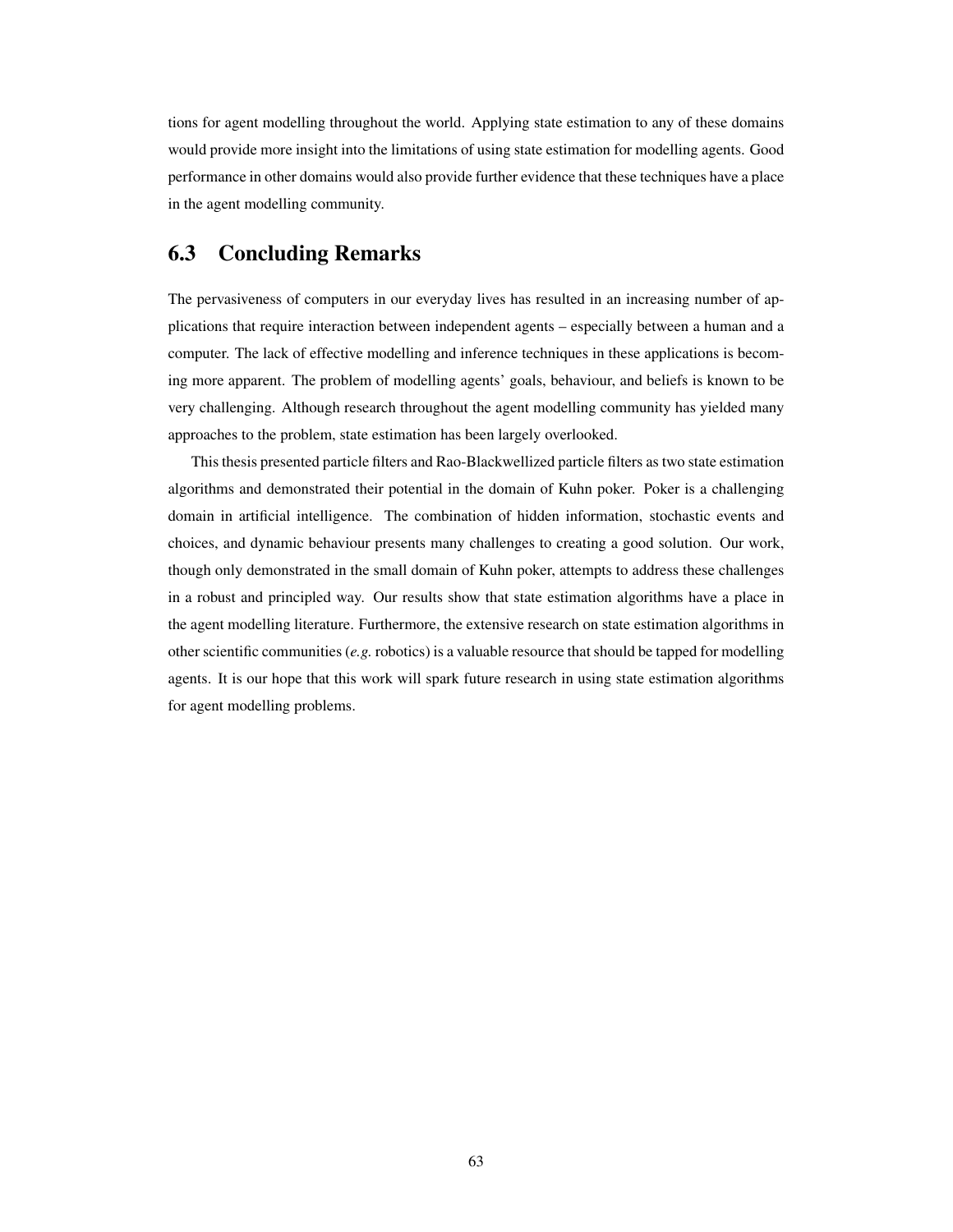# Bibliography

- [1] Peter Auer, Nicolo Cesa-Bianchi, Yoav Freund, and Robert E. Schapire. Gambling in a rigged ` casino: the adversarial multi-armed bandit problem. In *Proceedings of the 36th Annual Symposium on Foundations of Computer Science*, pages 322–331. IEEE Computer Society Press, Los Alamitos, CA, 1995.
- [2] Curt Bererton. State estimation for game AI using particle filters. In *AAAI workshop on challenges in game AI*, 2004.
- [3] Darse Billings, Neil Burch, Aaron Davidson, Robert Holte, Jonathan Schaeffer, Terence Schauenberg, and Duane Szafron. Approximating game-theoretic optimal strategies for fullscale poker. In *Proceedings of the Eighteenth International Joint Conference on Artificial Intelligence*, pages 661–668, 2003.
- [4] Darse Billings, Aaron Davidson, Jonathan Schaeffer, and Duane Szafron. The challenge of poker. *Artificial Intelligence*, 134(1-2):201–240, 2002.
- [5] Darse Billings, Aaron Davidson, Terence Schauenberg, Neil Burch, Michael Bowling, Robert Holte, Jonathan Schaeffer, and Duane Szafron. Game tree search with adaptation in stochastic imperfect information games. In Yngvi Bjornsson, Nathan Netanyahu, and Jaap van den Herik, editors, *Computers and Games*, pages 21–34. Springer-Verlag, 2004.
- [6] Darse Billings, Denis Papp, Jonathan Schaeffer, and Duane Szafron. Opponent modeling in poker. In *Proceedings of the Fifteenth National Conference on Artificial Intelligence*, pages 493–498. AAAI Press, 1998.
- [7] Hung H. Bui, Svetha Venkatesh, and Geoff West. Policy recognition in the abstract hidden Markov model. *Journal of Artificial Intelligence Research*, 17:451–499, 2002.
- [8] David Carmel and Shaul Markovitch. Learning models of intelligent agents. In *Proceedings of the Thirteenth National Conference on Artificial Intelligence*, pages 62–67. AAAI Press, 1996.
- [9] Aaron Davidson, Darse Billings, Jonathan Schaeffer, and Duane Szafron. Improved opponent modeling in poker. In *Proceedings of the 2000 International Conference on Artificial Intelligence*, pages 1467–1473, 2000.
- [10] Andrew Gilpin and Tuomas Sandholm. A competitive Texas hold'em poker player via automated abstraction and real-time equilibrium computation. In *Proceedings of the Twenty-First National Conference on Artificial Intelligence*, 2006.
- [11] Kwun Han and Manuela Veloso. Automated robot behavior recognition applied to robotic soccer. In *Proceedings of the International Symposium of Robotics Research*, pages 199–204, October 1999.
- [12] Bret Hoehn. The effectiveness of opponent modelling in a small imperfect information game. Master's thesis, University of Alberta, 2006.
- [13] Bret Hoehn, Finnegan Southey, Robert C. Holte, and Valeriy Bulitko. Effective short-term opponent exploitation in simplified poker. In *Proceedings of the Twentieth National Conference on Artificial Intelligence*, pages 783–788, 2005.
- [14] Michael Isard and Andrew Blake. Condensation conditional density propagation for visual tracking. *International Journal of Computer Vision*, 29(1):5–28, 1998.
- [15] Michael Johanson, Martin Zinkevich, and Michael Bowling. Computing robust counterstrategies. In *Advances in Neural Information Processing Systems 20*. MIT Press, 2008.